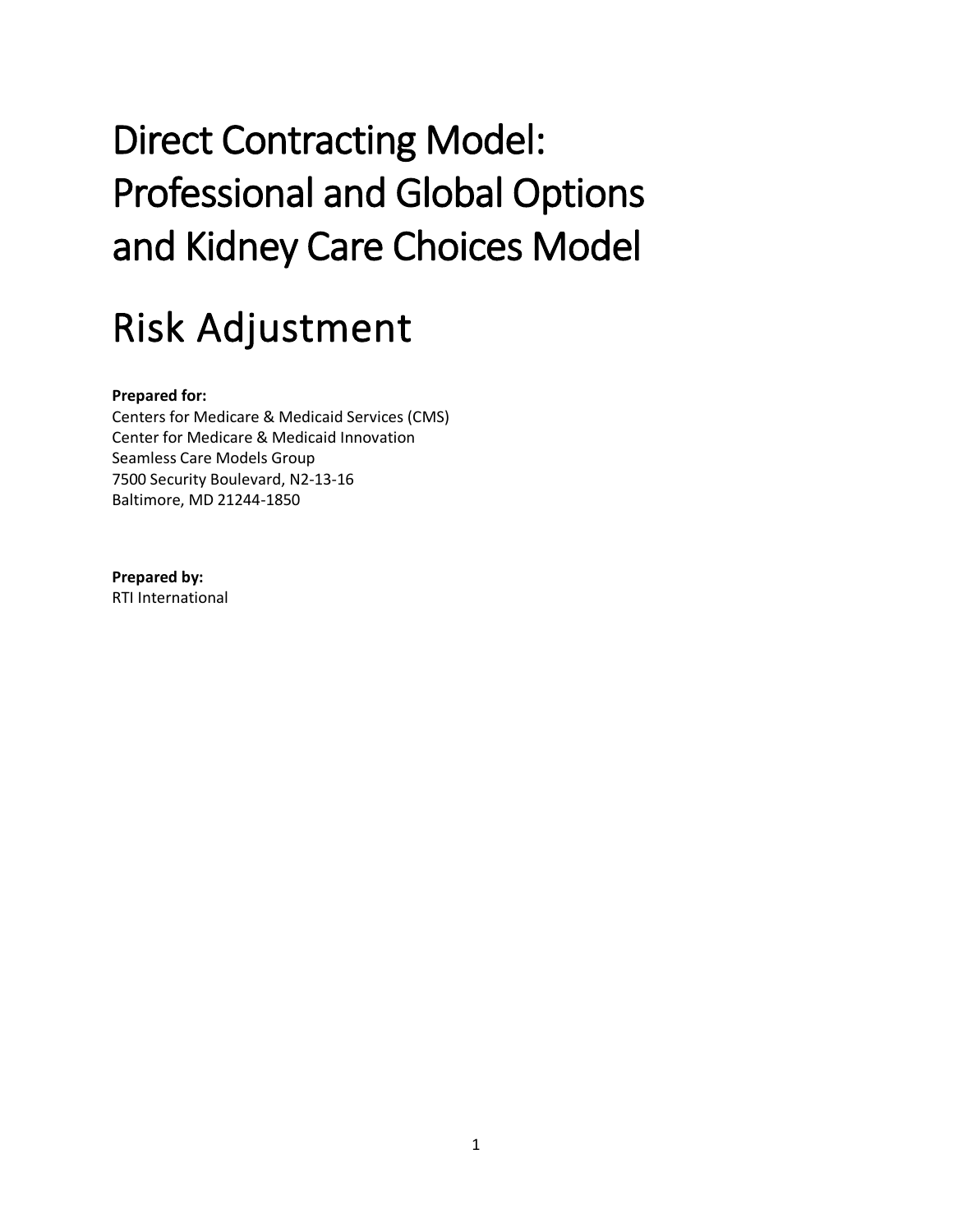#### Reference Documents

| Title                                                                                                                                                                                       |
|---------------------------------------------------------------------------------------------------------------------------------------------------------------------------------------------|
| Direct Contracting Model Global and Professional Options: Financial Operating Guide: Overview                                                                                               |
| Direct Contracting Model Global and Professional Options: Financial Companion to Operating Guide<br><b>Overview: Standard DCE</b>                                                           |
| Direct Contracting Model Global and Professional Options: Financial Companion to Operating Guide<br><b>Overview: New Entrant DCE</b>                                                        |
| Direct Contracting Model Global and Professional Options: Financial Companion to Operating Guide<br>Overview: High Needs Population DCE                                                     |
| Direct Contracting Model Global and Professional Options: Financial Operating Policies: Capitation and<br><b>Advanced Payment Mechanisms</b>                                                |
| Direct Contracting Model Global and Professional Options: Financial Companion to Capitation and<br><b>Advanced Payment Mechanisms</b>                                                       |
| Direct Contracting Model Global and Professional Options and Kidney Care Choices Model: DC/KCC<br>Rate Book Development                                                                     |
| Direct Contracting Model Global and Professional Options: Financial Reconciliation Companion                                                                                                |
| $\mathcal{L} = \{ \mathcal{L} \mid \mathcal{L} \in \mathcal{L} \mid \mathcal{L} \in \mathcal{L} \}$ , we can assume that $\mathcal{L} = \{ \mathcal{L} \mid \mathcal{L} \in \mathcal{L} \}$ |

Direct Contracting Model Global and Professional Options: Beneficiary Alignment Document

Kidney Care Choices Financial Operating Guide: Overview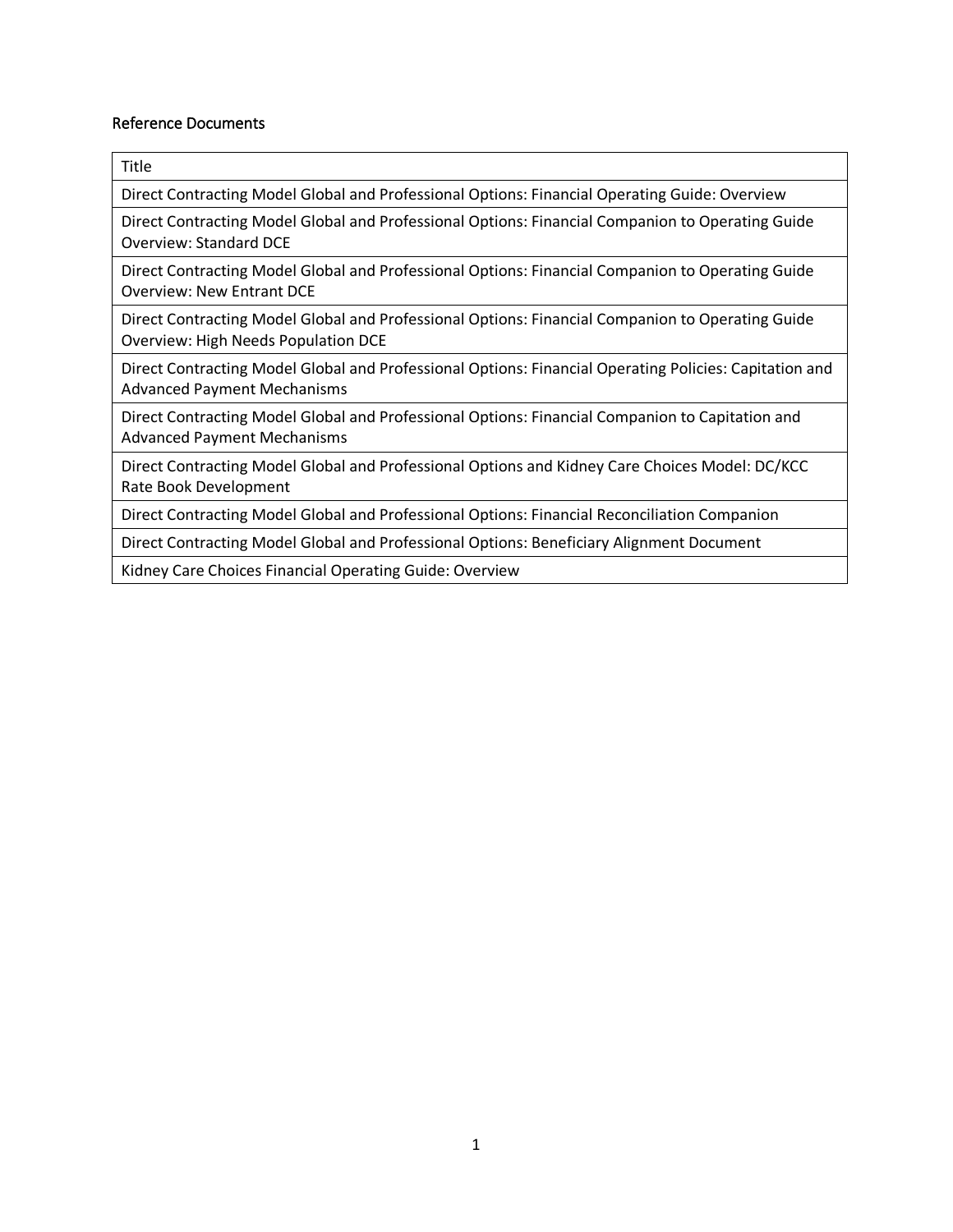#### Table of Contents

| Ι.   |      |                                                                         |  |  |  |
|------|------|-------------------------------------------------------------------------|--|--|--|
| ΙΙ.  |      |                                                                         |  |  |  |
| III. |      |                                                                         |  |  |  |
|      | i.   | Concept and History of the CMS-HCC Prospective Risk Adjustment Model  5 |  |  |  |
|      | ii.  |                                                                         |  |  |  |
|      | iii. |                                                                         |  |  |  |
| IV.  |      |                                                                         |  |  |  |
| V.   |      |                                                                         |  |  |  |
|      | i.   |                                                                         |  |  |  |
|      | ii.  |                                                                         |  |  |  |
|      | iii. |                                                                         |  |  |  |
|      | iv.  |                                                                         |  |  |  |
|      | v.   |                                                                         |  |  |  |
| VI.  |      |                                                                         |  |  |  |
|      | i.   |                                                                         |  |  |  |
|      | ii.  |                                                                         |  |  |  |
|      | iii. |                                                                         |  |  |  |
|      | iv.  |                                                                         |  |  |  |
|      | v.   |                                                                         |  |  |  |
|      | vi.  |                                                                         |  |  |  |
|      | vii. |                                                                         |  |  |  |
| VII. |      |                                                                         |  |  |  |
|      | i.   |                                                                         |  |  |  |
|      | ii.  |                                                                         |  |  |  |
|      | iii. |                                                                         |  |  |  |
|      | iv.  |                                                                         |  |  |  |
|      | v.   |                                                                         |  |  |  |
|      |      |                                                                         |  |  |  |
| IX.  |      |                                                                         |  |  |  |
| Х.   |      |                                                                         |  |  |  |
|      |      |                                                                         |  |  |  |
|      |      |                                                                         |  |  |  |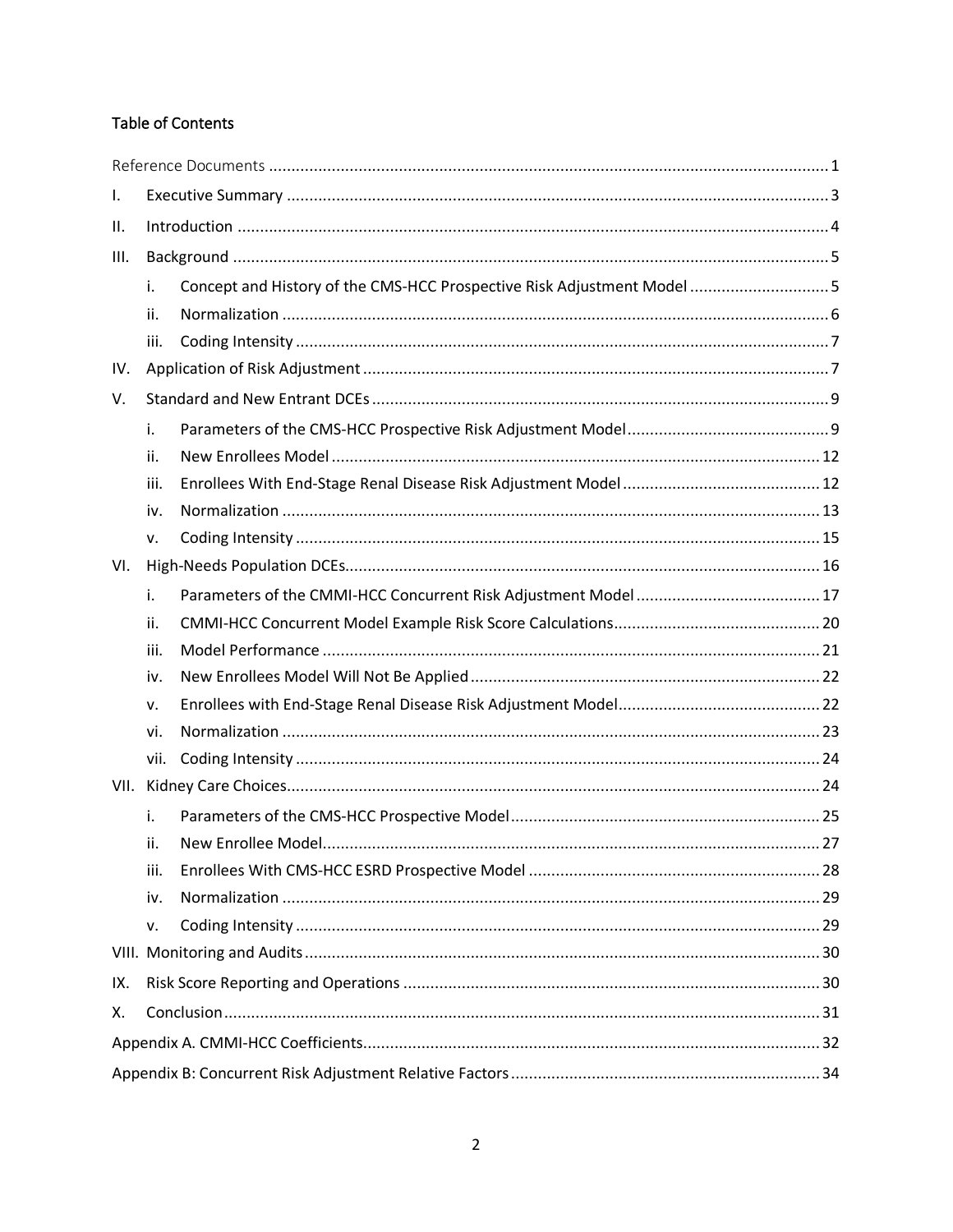## I. Executive Summary

Direct Contracting (DC) Model Global and Professional Options and the Comprehensive Kidney Care Contracting (CKCC) Options of the Kidney Care Choices (KCC) Model advance risk-sharing arrangements and build on the financial and benchmarking methodologies used in the Centers for Medicare & Medicaid Services' (CMS's) Accountable Care Organization portfolio. Risk adjustment will be a pivotal determinant in these financial arrangements in ensuring that payments are fair and accurate and that they reflect the true health status of the population being served. A risk adjustment goal will be to promote payment accuracy, with a special focus on high-needs populations with high costs. A further goal is to direct provider resources away from coding intensity activities by reducing coding incentives and opportunities for increased payments resulting from higher risk scores which do not reflect disease burden.

In the DC Model risk adjustment will be used to risk adjust expenditures and establish Performance Year (PY) Benchmarks. The DC Model will apply the CMS-Hierarchical Condition Categories (HCC) prospective risk adjustment model used in the Medicare Advantage program and a new Center for Medicare & Medicaid Innovation (CMMI)-HCC concurrent risk adjustment model. Risk scores for beneficiaries aligned to Standard and New Entrant Direct Contracting Entities (DCEs) will be calculated using the CMS-HCC prospective risk adjustment model, the End-Stage Renal Disease (ESRD) prospective risk adjustment model, and the demographic-based New Enrollees risk adjustment model. These three risk adjustment models have been used for years in Medicare, and the impact of these risk adjustment models on payment will be predictably stable and is well understood.

Risk scores for beneficiaries aligned to High Needs Population DCEs will be calculated using the new CMMI-HCC concurrent risk adjustment model<sup>1</sup> and the ESRD prospective risk adjustment model. The new CMMI-HCC concurrent risk adjustment model is similar to the CMS-HCC prospective model, one key difference being that it uses demographic indicators and diagnoses from the PY to predict expenditures in the same year. This is expected to provide a more stable financial position for High Needs Population DCEs serving small, complex, chronically sick and seriously ill populations with highly variable, highexpenditure needs. The Innovation Center will be testing whether this concurrent risk model is better able to predict costs for a high-needs population, particularly because this new risk adjustment model is expected to better capture a rapid deterioration in health *in the current year*, such as through the occurrence of acute episodes that are difficult to predict or prevent (e.g., heart attack).

The Innovation Center encourages participants to improve their care management and coordination, which will likely result in the participants engaging in more complete coding of chronic conditions. Nonetheless, risk adjustment in the DC Model will be subject to limits in risk score growth over the performance period. For Standard and New Entrant DCEs, an annual retrospective Coding Intensity Factor (CIF) will be used in combination with the application of a symmetric 3% cap to limit risk score growth. The normalized risk scores will be subject to the cap first, and then the retrospective CIF. Risk scores for voluntarily aligned beneficiaries will initially be excluded from this calculation. Similarly, High Needs Population DCEs will be subject to the retrospectively applied CIF; however, initially they will not be subject to the cap. A cap may be applied to the High Needs Population DCEs starting in PY4 and onward if their level of coding growth observed is greater than the capped coding growth observed for the Standard and New Entrant DCEs.

 $1$  Expenditures for New Enrollees, for their months of Model eligibility, have been incorporated into the calibration of the CMMI-HCC concurrent risk adjustment model, making a separate new enrollee model unnecessary.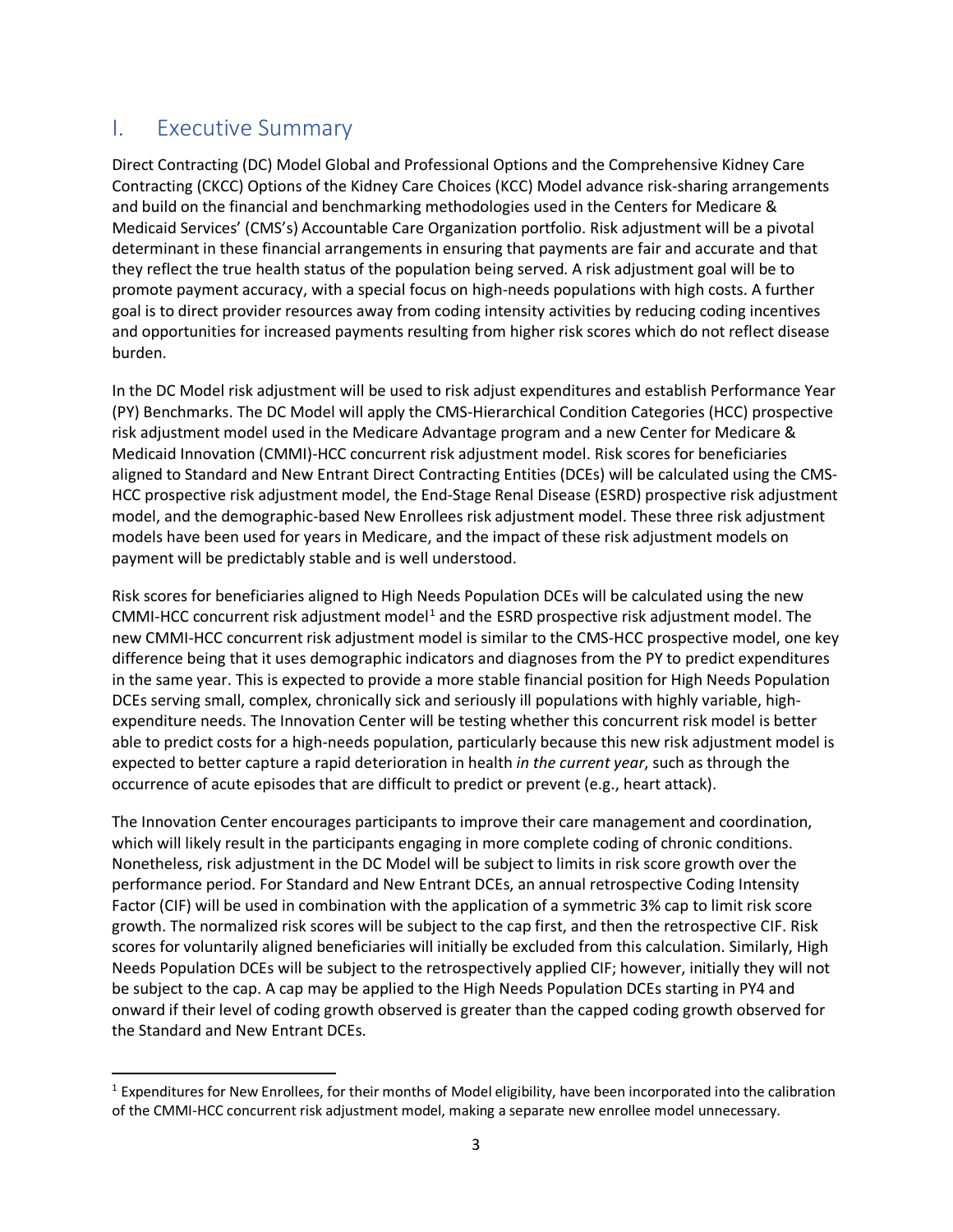The CKCC Options of the KCC Model will use the CMS-HCC prospective risk adjustment model for all aligned beneficiaries with late-stage Chronic Kidney Disease and the CMS-HCC ESRD risk adjustment model for all aligned beneficiaries with ESRD to risk adjust expenditures and establish the PY Benchmarks. For Kidney Contracting Entities (KCEs), a KCE-level symmetric cap on risk score growth will be applied. The risk scores will be normalized first, and then the cap will be applied.

The combined approach of applying the CMS-HCC prospective risk adjustment model and the CMMI-HCC concurrent risk adjustment model with these coding intensity adjustments is intended to improve payment accuracy for vulnerable subpopulations while mitigating the incentive for organizations to redirect valuable resources toward coding optimization activities and risk score growth.

## II. Introduction

Direct Contracting (DC) Model Global and Professional Options (Glo/Pro) and the Comprehensive Kidney Care Contracting (CKCC) Options of the Kidney Care Choices (KCC) Model advance risk-sharing arrangements and build on the financial and benchmarking methodologies used in the Centers for Medicare & Medicaid Services' (CMS's) Accountable Care Organization (ACO) portfolio. In these models, CMS's risk adjustment goals are to promote payment accuracy with a focus on organizations that manage complex, chronically sick and seriously ill patients. Consequently, refinements to existing risk adjustment methodologies have been made to promote fair and accurate payment for these populations. In addition, CMS intends to apply a coding intensity policy which limits risk score growth. This will further help to ensure that the DC Model and CKCC participants are paid accurately and fairly relative to the true health status of the patient population being served and that Model savings are not put at risk.

The DC Model will apply the CMS-Hierarchical Condition Categories (HCC) prospective risk adjustment model used in Medicare Advantage (MA) and a new Center for Medicare & Medicaid Innovation (CMMI)-HCC concurrent risk adjustment model. The new CMMI-HCC concurrent risk adjustment model is based on the CMS-HCC prospective risk adjustment model. Risk scores for Standard and New Entrant Direct Contracting Entities (DCEs) will be calculated using the CMS-HCC prospective risk adjustment model, while risk scores for the High Needs Population DCEs will be calculated using the CMMI-HCC concurrent risk adjustment model. The CMS-HCC End-Stage Renal Disease (ESRD) risk adjustment model will also be used for all aligned ESRD beneficiaries in the three DCE types. The New Enrollees risk adjustment model will be used for new enrollees aligned to the Standard and New Entrant DCEs only.<sup>2</sup> The CMS-HCC ESRD risk adjustment model and the New Enrollees risk adjustment models are the same risk adjustment models as those used in MA.

For all three DCE types, a retrospective Coding Intensity Factor (CIF) will be applied to aligned beneficiary risk scores to limit risk score growth relative to the baseline period. In addition, a DCE-level cap will be applied to the growth in risk scores for the Standard and New Entrant DCE types, starting in PY1, to further diminish the incentive for coding intensity that does not reflect true health status burden. A cap may also be applied to High Needs Population DCEs, starting in PY4 onward, if the level of coding growth observed among these DCEs is greater than the capped coding growth observed for the Standard and New Entrant DCEs. The combined approach of applying the CMS-HCC prospective risk adjustment model and the CMMI-HCC concurrent risk adjustment model with these coding intensity

<sup>&</sup>lt;sup>2</sup> Expenditures for New Enrollees in the High Needs Population DCE type, for their months of Model eligibility, have been incorporated into the calibration of the CMMI-HCC concurrent risk adjustment model, making a separate New Enrollees model unnecessary.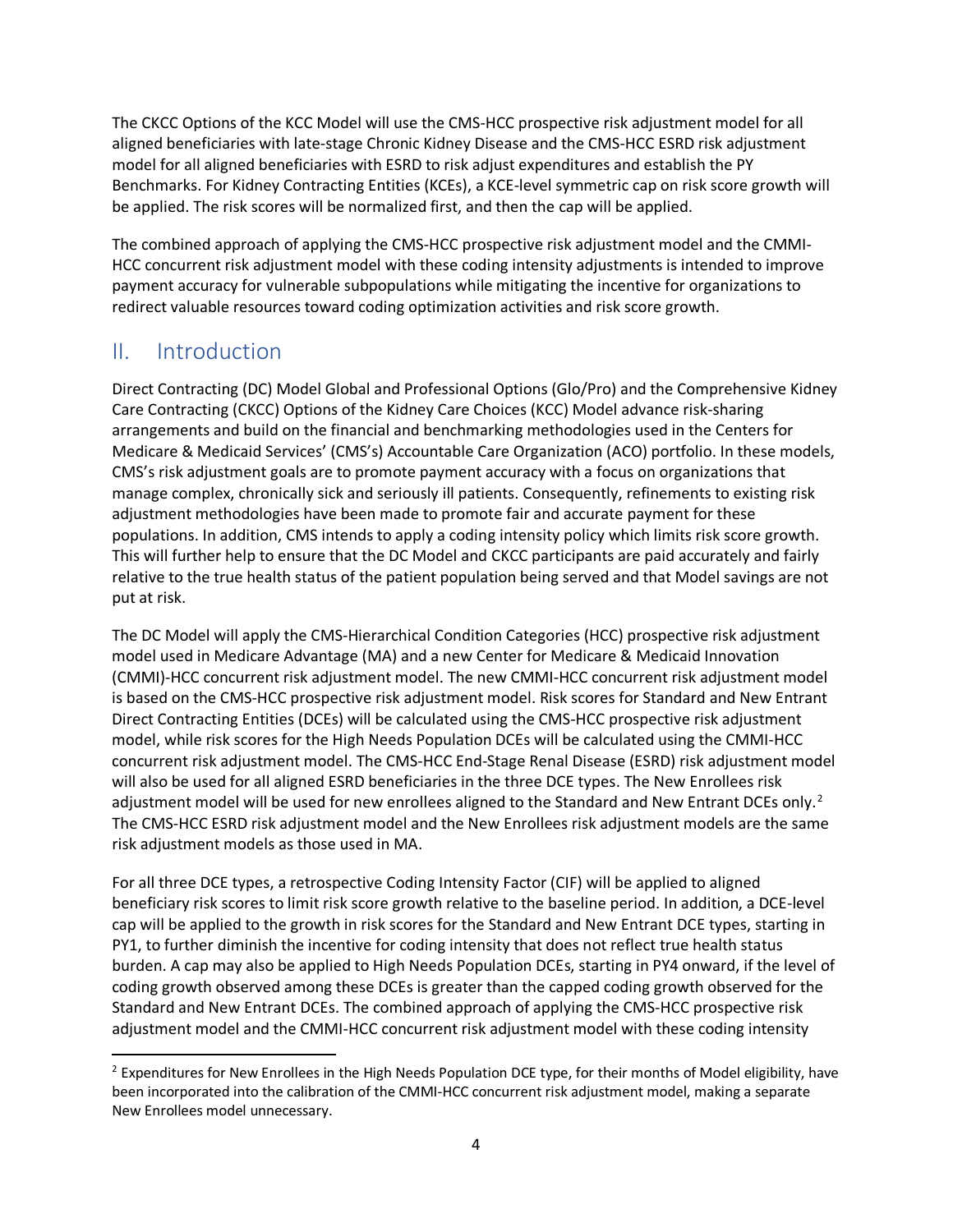adjustments is intended to improve payment accuracy for vulnerable subpopulations while mitigating the incentive for organizations to redirect valuable resources toward coding optimization activities and risk score growth.

The CKCC Options of the KCC Model will use the CMS-HCC prospective risk adjustment model for all aligned beneficiaries with late-stage Chronic Kidney Disease (CKD) and the CMS-HCC ESRD risk adjustment model for all aligned beneficiaries with ESRD to risk adjust expenditures and establish the PY Benchmarks. These are the most recent risk adjustment models developed for the MA program. A cap will be applied to the growth in risk scores starting in PY1; however, unlike the DC Model, there will be no retrospective CIF applied to risk scores.

The purpose of this paper is to provide Model participants with detailed information on the different risk adjustment models and the application of risk adjustment to the three DCE types and Kidney Contracting Entities (KCEs). First, background information, including the history and general purpose of risk adjustment, is discussed. Second, the unique applications of risk adjustment to (1) Standard and New Entrant DCEs, (2) High Needs Population DCEs, and (3) CKCC, are addressed. Next, a discussion on how risk scores will be monitored and audited, and how they will be reported for operational purposes to all participants during the performance period, is provided. Finally, the appendices provide the relative risk factors and hierarchy information for the newly designed CMMI-HCC concurrent risk adjustment model.

## III. Background

In the DC Model Glo/Pro options and the CKCC options of the KCC Model, CMS is building on a platform of extensive experience with the CMS-HCC risk adjustment model and its application to risk adjust payments in MA. This same risk adjustment model has also been used in the Shared Savings Program and a number of Innovation Center models, including the Next Generation ACO (NGACO) Model, Comprehensive ESRD Care Model, and Comprehensive Primary Care Model. Further, CMS is using a variant of the CMS-HCC model in the concurrent models for the Affordable Care Act exchanges. Within this context, this section of the paper explains the history and general concepts of risk adjustment, coding intensity, and normalization.

## i. Concept and History of the CMS-HCC Prospective Risk Adjustment Model

The CMS-HCC prospective risk adjustment model is used as a method for measuring the health risks of an enrollee population and modifying payments to reflect the predicted expenditures of that population. Measurement of enrollee risks is achieved by designing and estimating models to predict expenditures based on enrollee demographic characteristics, medical diagnoses, and other individual information. These models assign a risk score, scaled such that the population average is 1.0, to each individual in a population, and the mean risk score for a group of enrollees indicates the group's overall health risks and expected level of health care expenditures. This mean risk score can be applied to adjust provider payments either upward or downward to better reflect the health status and predicted health care expenditures for a beneficiary.

Medical diagnoses in risk adjustment models are represented by HCCs. These are groups of diagnosis codes obtained from beneficiary claims data (bills to Medicare submitted by medical care providers) to indicate sets of similar medical conditions. The diagnosis codes are grouped first into Condition Categories (CCs) that are related clinically and associated with similar costs. Some of the CCs are then organized into hierarchies, in which having a more severe manifestation of an illness takes precedence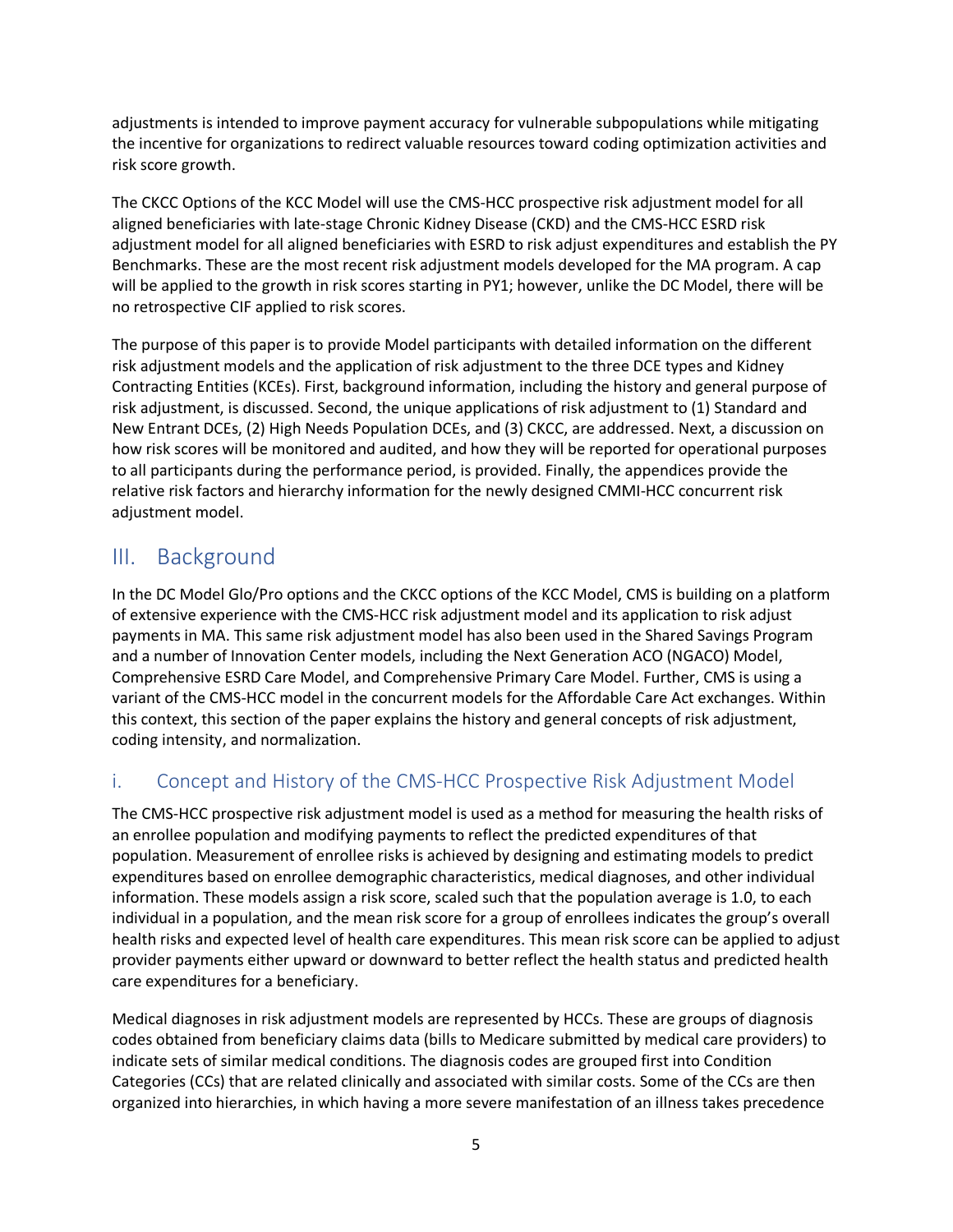over a less-severe manifestation, and for purposes of risk adjustment a beneficiary would have only one HCC flag in any given hierarchy (see Figure 1). Risk adjustment models are additive, which means that an individual's risk score will reflect the sum of the estimated cost increments for all diagnosed conditions, except where a lower HCC in a hierarchy is superseded by a higher HCC.

The CMS-HCC risk adjustment model used in MA, the Medicare Shared Savings Program, and the different Innovation Center models is a prospective model design, in which the payment or PY's expenditures are predicted using the prior year's diagnoses, and hence the current year's risk scores are calculated based on diagnoses recorded during the previous calendar year. The HHS-HCC model used to calculate transfer payments and charges for the Exchanges under the Affordable Care Act is a concurrent model—using current-year diagnoses to predict expenditures and generate risk scores for the same year.

In Medicare, the CMS-HCC prospective risk adjustment model is generally applied to payments where organizations are serving relatively large panels of enrollees or aligned





beneficiaries. With larger panels of enrollees and aligned beneficiaries, challenges associated with risk scores and random variation in high-need, high-expenditure beneficiaries diminish; acute events that are hard to predict tend to get averaged out across the population. In smaller panels, however, an unusually high (or low) frequency of acute events can have large financial impacts. In this context, a concurrent model is well suited to improve fairness by compensating for unforeseen spikes in acute events.

#### ii. Normalization

Normalization is a mechanism to calibrate the population-average risk score to 1.0 in a given year. Risk models are calibrated using expenditures incurred within a particular year, the denominator year. In Medicare, when risk scores are calculated for beneficiaries and expenditures in years other than the denominator year, the average population risk score can diverge from 1.0 because of changes in the demographic structure of the Medicare fee-for-service (FFS) population, the prevalence of conditions in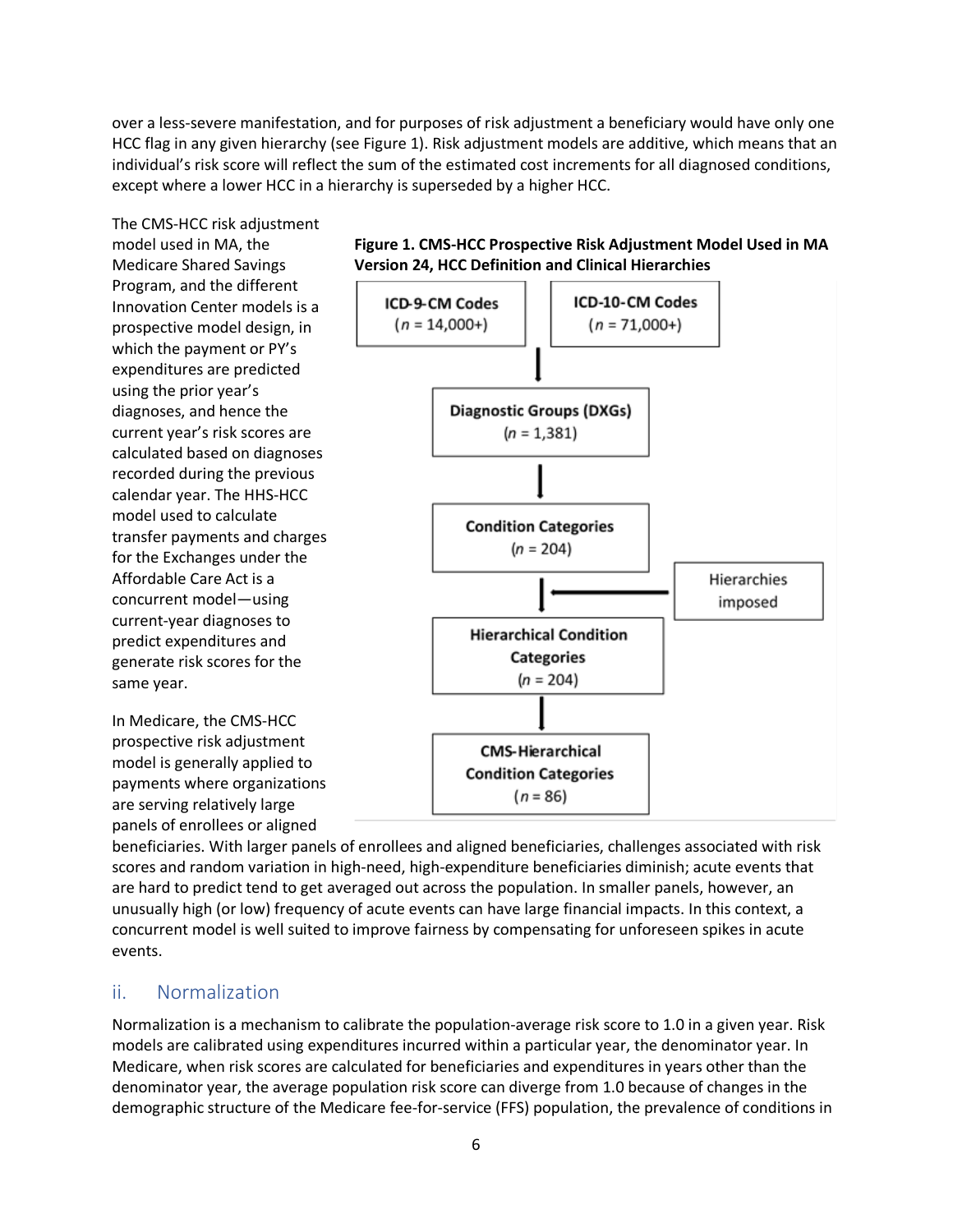the FFS population, and reporting of conditions on FFS claims. If population risk scores have an average greater (less) than 1.0 and are applied to the expected cost of care in the payment year, there will be an overpayment (underpayment) to the population in aggregate. In MA, CMS applies a normalization factor to risk scores in years other than the denominator year to maintain a 1.0 average risk score for the population and avoid over/underpayment. 3

## iii. Coding Intensity

Risk adjustment affects each DCE's and KCE's financial Benchmark and DC/KCC Rate Book, which links each participant's payments to its risk scores. This sets up an incentive for providers to code more diagnoses on their claims to raise their PY risk scores, a practice known as greater "coding intensity" (alternately, "more complete and accurate coding" or "upcoding"). Coding intensity does not necessarily involve fraud because there is some discretion and variability in what diagnoses are recorded on claims and different degrees of "diagnostic discovery." Further, the Innovation Center encourages participants to improve their care management and coordination, which will likely result in the participants engaging in more complete coding of chronic conditions.

Given the incentives for coding intensity, Medicare payment programs employing risk adjustment have established mechanisms to offset the effects of greater diagnostic coding on Medicare payments—that is, to avoid or limit any overpayments resulting from differential coding patterns. The Innovation Center's NGACO program, for example, employs caps to limit the amount of risk score growth (or decline) reflected in Benchmarks for ACO-aligned beneficiaries. The MA program makes a coding pattern adjustment to MA risk scores. The Medicare Shared Savings Program originally did not allow any increase in ACO continuously assigned beneficiary risk scores (other than from demographic factors) to affect Benchmarks and is now employing a 3% cap on risk score growth.

## IV. Application of Risk Adjustment

In the DC Model (Glo/Pro) and KCC (CKCC options), risk adjustment will be applied to determine the Benchmarks and also to standardize the Benchmark components (baseline expenditures and DC/KCC Rate Book). The Benchmarks will be adjusted to reflect the health status of the aligned beneficiaries being served in each PY. The Benchmark components are standardized to calculate the costs of an average 1.0 beneficiary in Medicare FFS. Further, refinements to the risk adjustment approach are being implemented to address two challenges: (1) accurately risk adjusting payments to small organizations serving complex, chronically and seriously ill beneficiaries with high expenditures; and (2) reducing provider incentives to increase risk scores through increased diagnosis reporting. Risk adjustment will also be applied to the capitated payments in the DC Model so that these payments reflect the health status of the aligned beneficiaries.

Benchmarks. Risk scores calculated by the methods described in this paper affect the Benchmark calculation for each DCE or KCE, which in turn affects shared savings or losses amounts. Each DCE or KCE is assigned a risk score calculated as the mean of the individual risk scores of its assigned beneficiary population, weighted by eligible months of assignment to that DCE or KCE. These risk scores will be derived from demographic characteristics and diagnoses recorded on FFS Part A and Part B claims.<sup>4</sup> Each DCE or KCE risk score indicates predicted expenditures for its aligned beneficiaries relative to the mean

<sup>3</sup> <https://www.cms.gov/files/document/2021-advance-notice-part-ii.pdf>, p. 35.

<sup>&</sup>lt;sup>4</sup> The MA data filtering logic will be applied for the calculations of risk scores.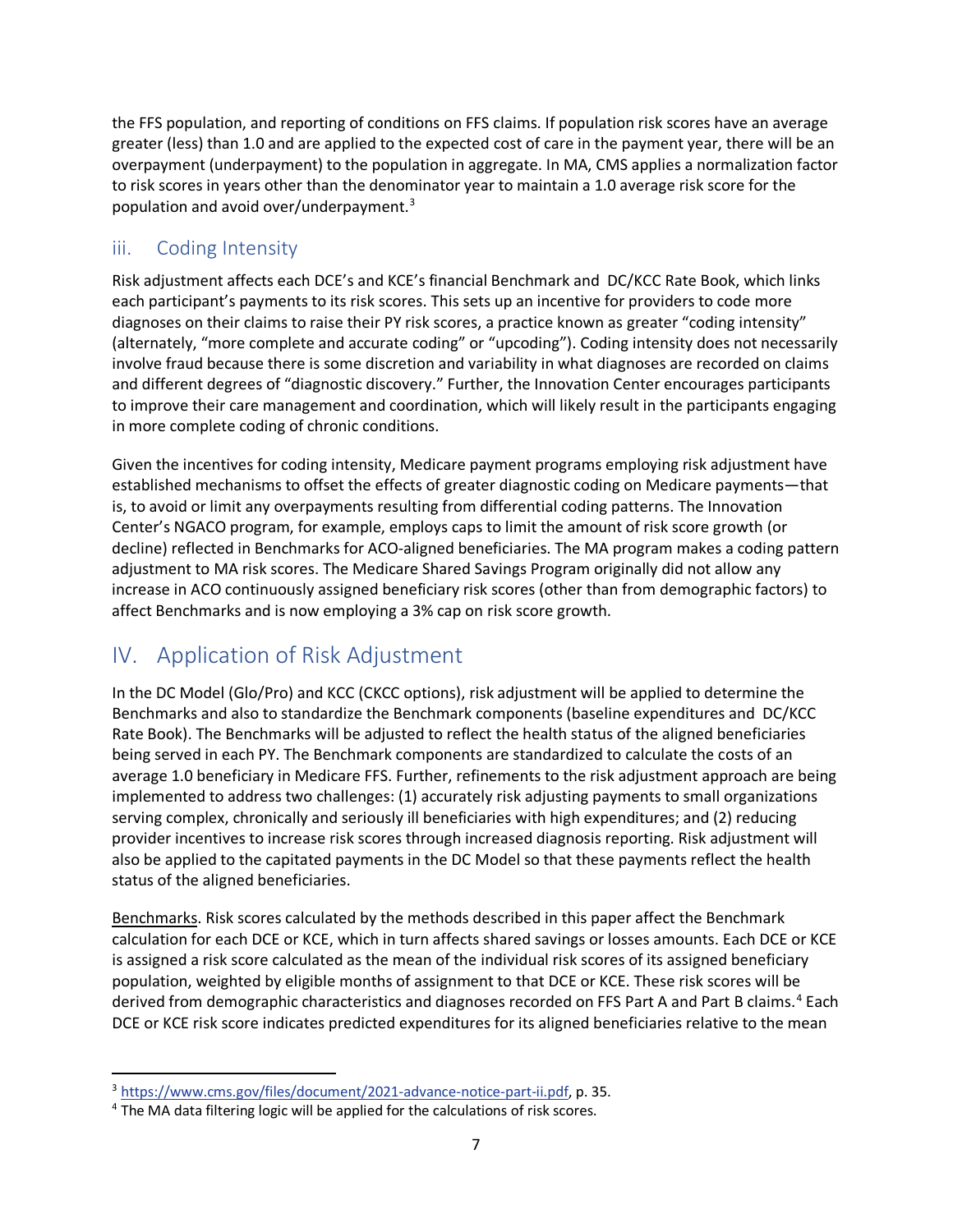of the population and is necessary to ensure that the Benchmark is appropriate for measuring cost performance. Risk scores for a DCE or KCE will be distinct for Aged & Disabled and ESRD Benchmarks.

Capitated Payments. For the DC Model, the Total Care Capitation and Primary Care Capitation capitated payments made to a DCE will be subject to risk adjustment. Risk scores calculated for the different DCE types will be used to risk adjust these payments because these payments are calculated as a percentage of the PY Benchmark. For the CKCC options of the KCC Model, the payment mechanisms (CKD Quarterly Capitated Payment, Adjusted Monthly Capitation Payment, and Kidney Transplant Bonus) will not be risk adjusted.

Standardizing Blended Benchmark Components. Lastly, in the process of calculating the standardized Blended Benchmark, the baseline and regional rate (determined from the DC/KCC Rate Book) components will be standardized with risk scores to estimate an average 1.0 expenditure amount.

Coding Intensity and Normalization. Risk scores will be normalized and also subject to coding intensity limitations. The DC Model Glo/Pro and KCC Model will each use different measures to reduce increases in payments triggered by increases in risk score growth and also to reduce payment incentives to engage in activities targeting risk score growth.

The DC Model will incorporate adjustments for coding intensity that include a retrospective CIF adjustment and a risk score growth cap. After normalizing risk scores for growth relative to a reference population (see section on Normalization below), a retrospective CIF will be applied to ensure no net growth in average risk scores. Nonetheless, individual DCEs may still experience risk score growth. To limit the impact of and reduce incentives for coding intensity by each DCE, a symmetric cap of ±3.0% will also be applied to the risk scores for Standard and New Entrant DCEs. This cap will be applied before the retrospective CIF adjustment. A cap may be applied to the High Needs Population DCEs starting in PY4 and onward if their level of coding growth observed is greater than the capped coding growth observed for the Standard and New Entrant DCEs. Finally, for KCEs, a cap of ±3.0% and ±6.0% will be applied to the ESRD and CKD Stages 4 or 5 risk scores, respectively.

Table 1 summarizes the risk score adjustment steps that will be applied to each DCE/KCE type, and the order in which those steps will be applied.

|    | <b>Adjustment Steps</b>                       | <b>Standard and New</b><br><b>Entrant DCEs</b> | <b>High Needs</b><br><b>Population DCEs</b> | <b>KCE</b> |
|----|-----------------------------------------------|------------------------------------------------|---------------------------------------------|------------|
|    | Prospective estimated<br>normalization        |                                                |                                             |            |
| 2. | Normalization correction<br>adjustment factor |                                                |                                             |            |
| 3. | Risk score cap                                |                                                |                                             |            |
| 4. | Retrospective CIF                             |                                                |                                             |            |

#### **Table 1. Risk Score Adjustment Process by DCE/KCE Type**

For the CKCC options within the KCC Model, only the cap on year-to-year risk score growth will be applied to the risk scores. This model will forgo use of the retrospective CIF adjustment because the Innovation Center anticipates increased coding intensity for the aligned population relative to the non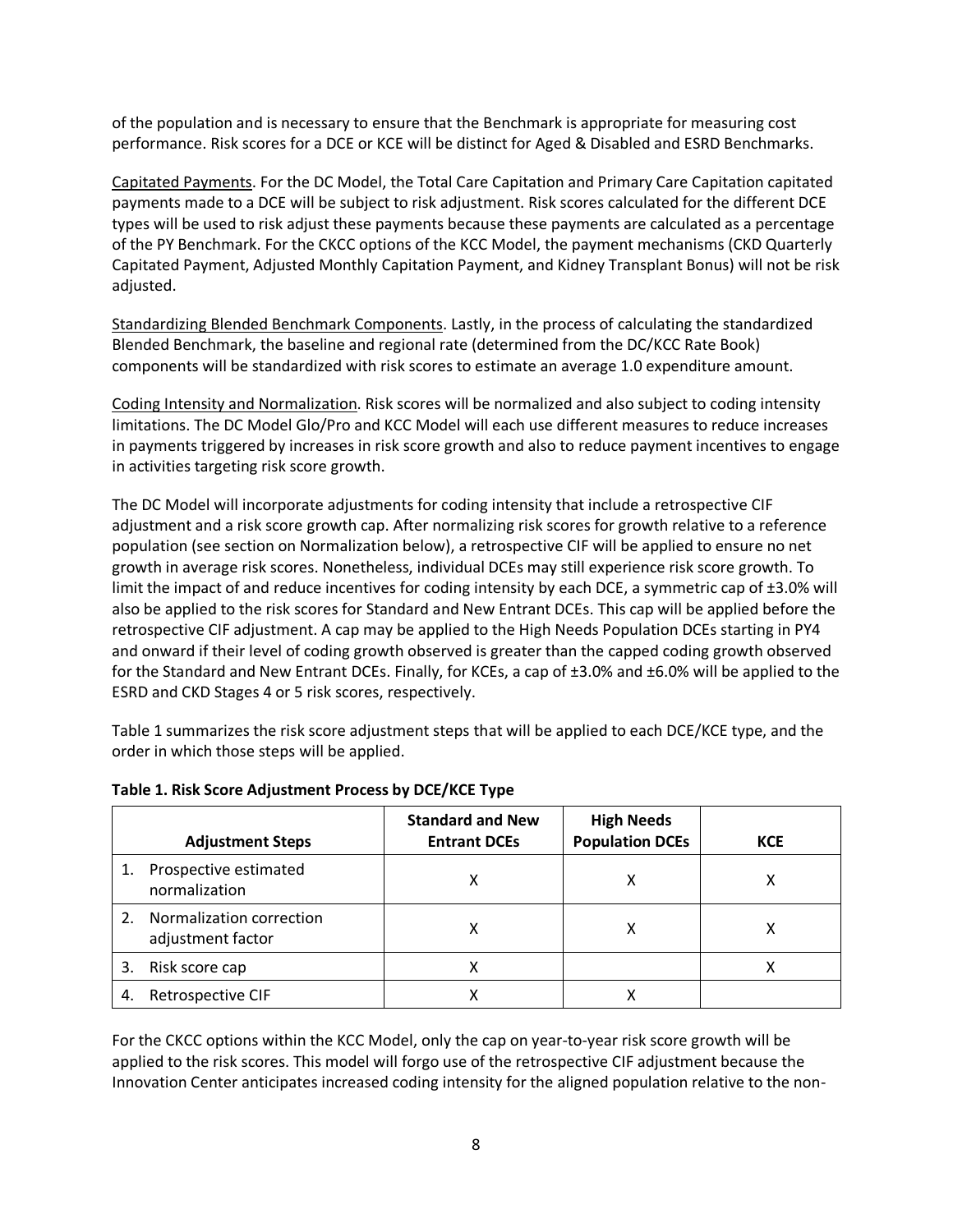aligned population because of increased incentives for providers to deliver care to patients with latestage CKD.

## V. Standard and New Entrant DCEs

The CMS-HCC prospective risk adjustment model will be used for Standard and New Entrant DCEs. The same version of the CMS-HCC risk adjustment model (v24) that is being applied in MA for 2021 will be applied to the Standard and New Entrant DCEs in 2021.<sup>5</sup> CMS and stakeholders have extensive experience with this risk adjustment model and are familiar with its design, application, and impacts. The CMS-HCC model is well suited for Standard and New Entrant DCEs because it predicts well for large panels of beneficiaries, emphasizing the cost variations that are driven by expensive chronic conditions. Over the course of the DC Model performance period, the Innovation Center will assess the need to update the current version of the CMS-HCC risk adjustment model and may move to an updated version. The impacts of Coronavirus disease (COVID-19) on risk adjustment are being considered as the Innovation Center moves forward with the risk adjustment policies for the DC Model. (DCEs should refer to the DC Model Options website for any future changes.<sup>6</sup>)

## i. Parameters of the CMS-HCC Prospective Risk Adjustment Model

Beneficiary risk scores calculated with the CMS-HCC prospective risk adjustment model use diagnoses reported in the prior year to predict expenditures during the PY. Data used to generate risk scores will come from Part A and Part B claims.<sup>7</sup> For example, DCEs in PY 2022 will be assigned scores based on their beneficiaries' claims history throughout 2021.<sup>8</sup> The DC PY 2021 will start April 1, 2021, and will include a total of 9 months rather 12 months; however, risk scores for 2021 will include diagnoses reported for the full 12-month period of 2020. Likewise, risk scores for 2022 will include diagnoses reported for the full 12-month period of 2021. Beneficiaries without a complete 12-month diagnostic profile from the prior year will have a "new enrollee" risk score calculated with a model including only demographic factors, dual eligibility status, and originally disabled status (see "C. New Enrollees Model," below).

The CMS-HCC prospective risk adjustment model (V24) will be used starting with PY1. This is the same model that will be applied in MA in 2021. The fully calibrated CMS-HCC Prospective Risk adjustment model can be found in Table VI-1, Table VI-2, and VI-3 on pages 74, 82, and 83, respectively, of the Announcement of Calendar Year 2020 Medicare Advantage Capitation Rates and Medicare Advantage and Part D Payment Policies and Final Call Letter (2020 Announcement). <sup>9</sup> This model may be updated over the course of the Model performance period PY1 through PY6 (see "Calibration of the Model" section below).

<sup>&</sup>lt;sup>5</sup> MA is using a blended risk score based on the latest model calibration and a prior (V22) one. For DC and CKCC,

risk adjustment will not employ blending with V22.<br><sup>6</sup> Please refer to the DC Model Options website linked here: [https://innovation.cms.gov/innovation-models/direct-](https://innovation.cms.gov/innovation-models/direct-contracting-model-options) $\frac{\text{contracting-model-options}}{7}$  The MA data filtering logic will be applied for the calculations of risk scores.

<sup>8</sup> PY 2021 will be 9 months long, April 2021 to December 2021.

<sup>9</sup> Please refer to the following link for model details: [https://www.cms.gov/Medicare/Health-](https://www.cms.gov/Medicare/Health-Plans/MedicareAdvtgSpecRateStats/Downloads/Announcement2020.pdf)[Plans/MedicareAdvtgSpecRateStats/Downloads/Announcement2020.pdf](https://www.cms.gov/Medicare/Health-Plans/MedicareAdvtgSpecRateStats/Downloads/Announcement2020.pdf)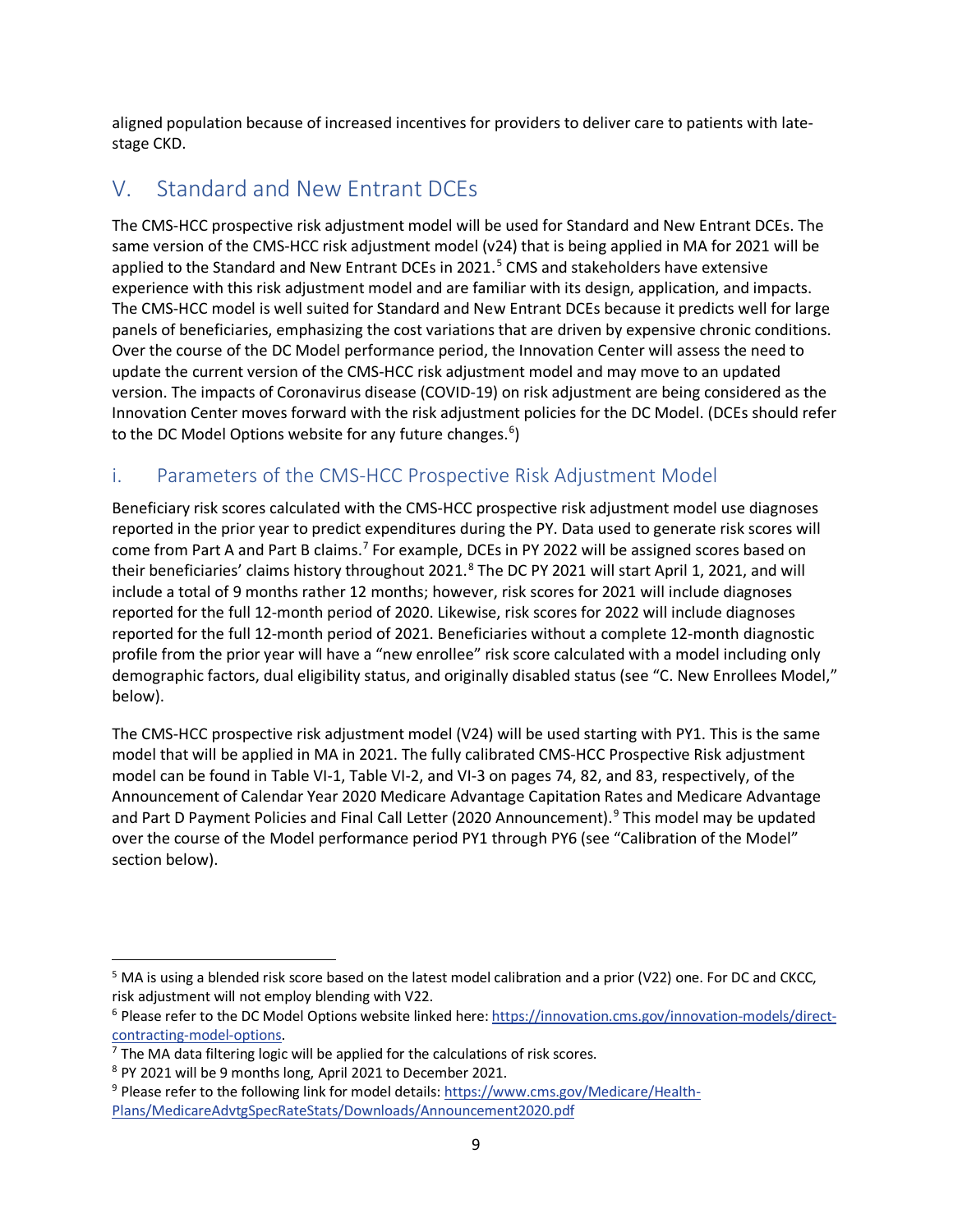21st Century Cures Act (2016). The 21st Century Cures Act (2016) directed specific modifications for the CMS-HCC model beginning in 2019. These modifications will affect risk adjustment for Standard and New Entrant DCEs, and they include the following:

- "Taking into account total number of diseases or conditions." This has been achieved by including the payment HCC count indicator variables in the model specifications. To avoid incentives not to code HCCs, any count variables that would have a negative coefficient are removed from the model.
- "Evaluation of mental health and substance use disorders." The CMS-HCC substance use disorder HCCs were reconfigured and augmented in the CMS-HCC prospective model (V24) that will be one of the models implemented in 2021, and two dementia-related HCCs were added. These will also be included in the CMMI-HCC concurrent risk adjustment model.
- "Evaluation of chronic kidney disease." HCC 138 (Chronic Kidney Disease Stage 3) was added to the CMS-HCC models.

Calibration of the Model. The CMS-HCC prospective risk adjustment model has been calibrated using 2014–2015 Medicare FFS claims data. Calibration of the model is required to develop the risk scores. CMS may rebase or recalibrate the CMS-HCC prospective risk adjustment model, version 24 (V24) over the course of the model performance period to improve predictive accuracy. The Innovation Center will provide information regarding any changes prior to the start of the performance period. The List of Disease Categories for the 2020 Prospective Risk Adjustment Model can be found in Table VI-4 of the 2020 Announcement.<sup>10</sup>

CMS-HCC Prospective Risk Adjustment Model Coefficients. The CMS-HCC prospective risk adjustment model will be used to calculate risk scores for beneficiaries aligned to Standard DCEs or New Entrant DCEs. This same version of the CMS-HCC model is one of the models used to determine payments for MA plans.<sup>11</sup> This model, currently in version 24 for payment year 2021, includes 86 HCCs along with a set of 24 age-sex indicator variables. There is also a set of payment HCC count variables to better capture the higher costs of beneficiaries with multiple HCCs. The full model specification includes the following:

- 24 age-gender indicator variables: female/male interacted with ages 0–34, 35–44, 45–54, 55–59, 60–64, 65–69, 70–74, 75–79, 80–84, 85–89, 90–94, and 95 or older;
- 86 CMS-HCCs (see below);
- a current-year dual-enrollment (Medicare and Medicaid) status indicator (included for the institutional model segment only);
- an originally disabled indicator, flagging beneficiaries who were entitled by disability when they joined Medicare but are currently entitled by age;
- multiplicative interactions of selected HCCs with demographic variables, allowing the incremental effect of the HCC to differ by the presence of the demographic variable;
- multiplicative interactions of selected HCCs or "disease" interactions, allowing the incremental effect of the HCC to differ by the presence of another HCC; and

<sup>&</sup>lt;sup>10</sup> Please refer to the following link for model details: [https://www.cms.gov/Medicare/Health-](https://www.cms.gov/Medicare/Health-Plans/MedicareAdvtgSpecRateStats/Downloads/Announcement2020.pdf)[Plans/MedicareAdvtgSpecRateStats/Downloads/Announcement2020.pdf.](https://www.cms.gov/Medicare/Health-Plans/MedicareAdvtgSpecRateStats/Downloads/Announcement2020.pdf) Note, this model is referred to as the Alternative Payment Condition Count Model in the 2020 Announcement.

<sup>&</sup>lt;sup>11</sup> For more detailed information on the CMS-HCC model see the 2021 Advance Notices and Announcement <https://www.cms.gov/files/document/2021-announcement.pdf>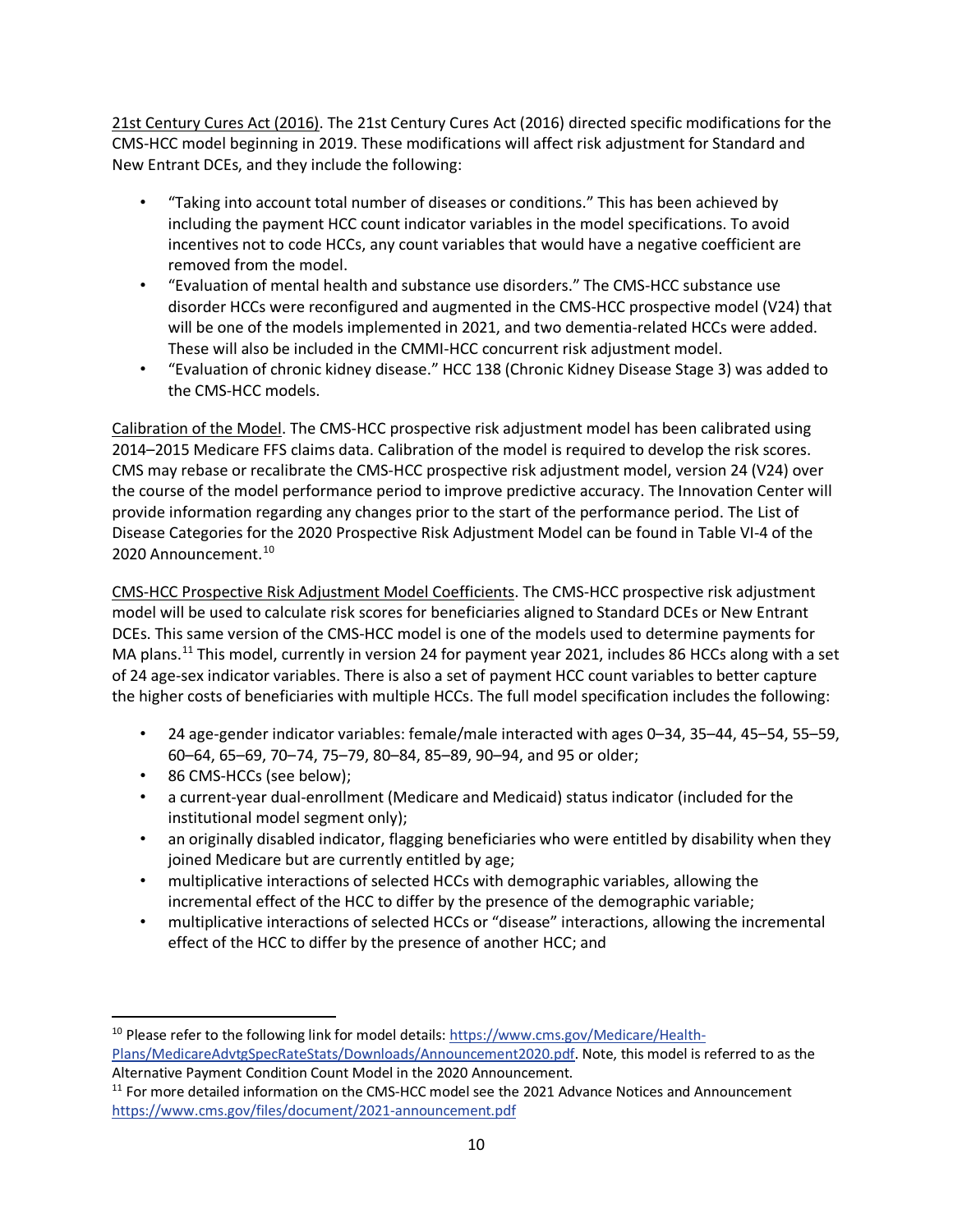• a set of number of payment HCC (count) indicator variables to allow higher predicted expenditures for beneficiaries with larger numbers of HCCs.

CMS-HCC Prospective Risk Adjustment Model Segments. The CMS-HCC model currently includes eight distinct segments. A model segment is defined as a separate calibration (set of coefficient weights for each risk marker in the model) for a given subpopulation, such as community-residing versus long-term institutional beneficiaries, or those eligible for Medicare because of age versus disability status.

A comparison of model segments in the CMS-HCC non-ESRD and CMS-HCC ESRD models is shown in Table 2.

|  |  |  |  | Table 2. Model Segments (Subpopulations) for the CMS-HCC Risk Adjustment Model |  |
|--|--|--|--|--------------------------------------------------------------------------------|--|
|--|--|--|--|--------------------------------------------------------------------------------|--|

| <b>CMS-HCC Non-ESRD</b>                                                                                                                                                                                                                                                                         | <b>CMS-HCC ESRD</b>                                                                                                                                                                                                              |
|-------------------------------------------------------------------------------------------------------------------------------------------------------------------------------------------------------------------------------------------------------------------------------------------------|----------------------------------------------------------------------------------------------------------------------------------------------------------------------------------------------------------------------------------|
| <b>Community Non-Dual Aged</b><br><b>Community Non-Dual Non-Aged</b><br><b>Community Full Benefit Dual Aged</b><br><b>Community Full Benefit Dual Non-Aged</b><br><b>Community Partial Benefit Dual Aged</b><br><b>Community Partial Dual Non-Aged</b><br>Institutional<br><b>New Enrollees</b> | <b>Continuing Enrollee Dialysis</b><br><b>New Enrollees Dialysis</b><br>Kidney Transplant [Months 1-3]<br><b>Functioning Graft Community</b><br><b>Functioning Graft Institutional</b><br><b>Functioning Graft New Enrollees</b> |

CMS-HCC Prospective Risk Adjustment Example Risk Score. The following examples illustrate how a raw risk score is calculated, and more specifically they show how the additive and hierarchical design of HCC models are applied in the calculation. Consider two beneficiaries with the following base-year diagnoses:

- Beneficiary A: 67-year-old female, three HCCs: HCC35 (Inflammatory Bowel Disease), HCC137 (Chronic Kidney Disease, Severe, Stage 4), and HCC138 (Chronic Kidney Disease, Moderate, Stage 3).
- Beneficiary B: 88-year-old male, five HCCs: HCC18 (Diabetes with Chronic Complications), HCC27 (End-Stage Liver Disease), HCC40 (Rheumatoid Arthritis and Inflammatory Connective Tissue Disease), HCC52 (Dementia without Complication), and HCC88 (Angina Pectoris).

The risk score calculations for these two beneficiaries are as follows in Table 3.

The raw risk scores are obtained by adding up the relative factors of the individual risk markers. Note that Beneficiary A's risk score does not include any weight for HCC 138 Chronic Kidney Disease Stage 3, because HCC 137 Chronic Kidney Disease Stage 4 excludes HCC 138 according to the CMS-HCC model's clinical hierarchies. Beneficiary A is predicted to cost slightly less than average (risk score = 0.920 compared to the population average of 1.000). Beneficiary B's risk score consists of the sum of all five HCC relative factors, plus an additional increment tied to having an HCC count equal to five. In total, Beneficiary B is predicted to cost nearly three times as much as the population average (risk score = 2.814).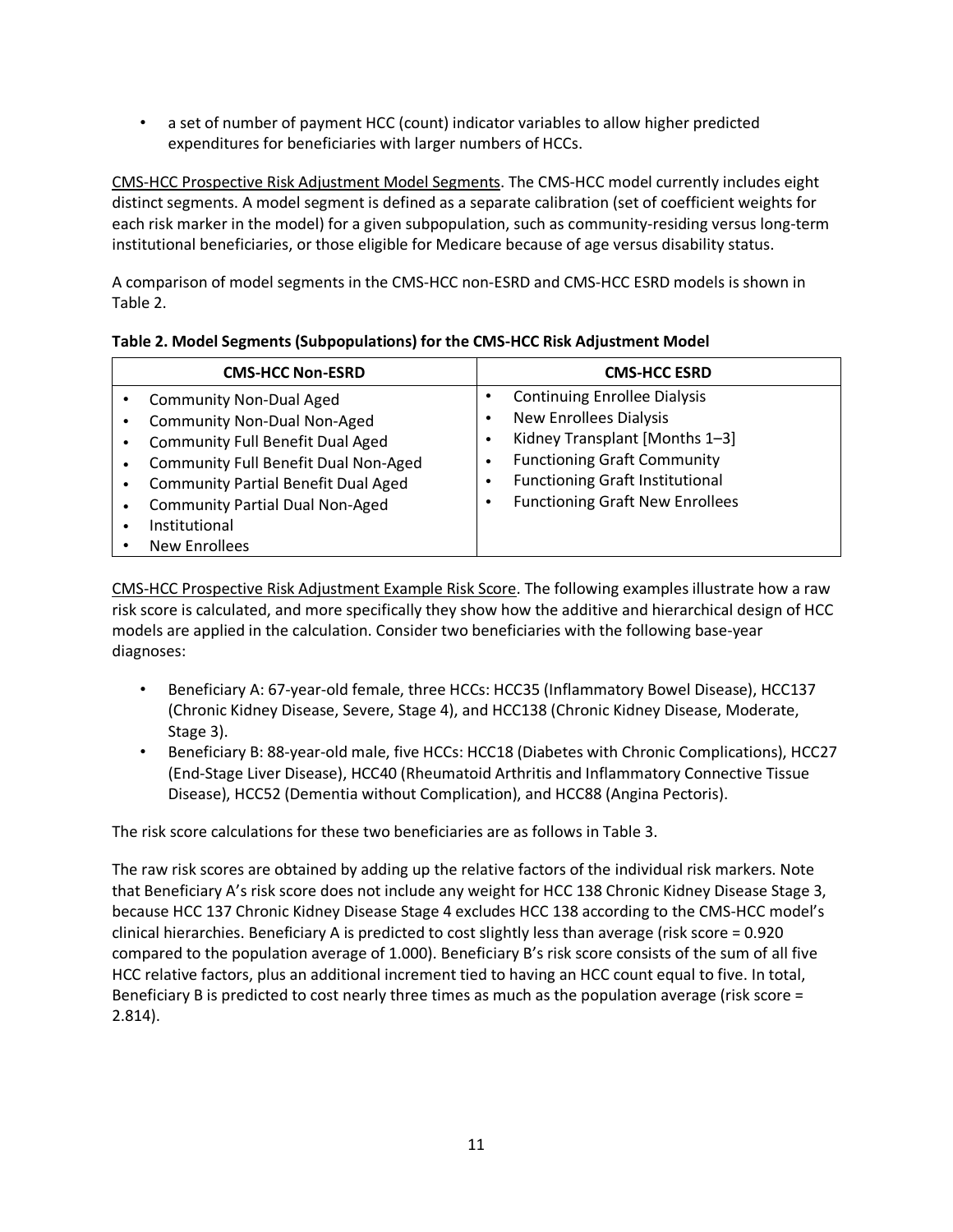| <b>Beneficiary A</b>      |                                  | <b>Beneficiary B</b>      |                                  |
|---------------------------|----------------------------------|---------------------------|----------------------------------|
| <b>Characteristic</b>     | <b>Relative</b><br><b>Factor</b> | <b>Characteristic</b>     | <b>Relative</b><br><b>Factor</b> |
| 65- to 69-year-old female | 0.323                            | 85- to 89-year-old male   | 0.686                            |
| HCC35                     | 0.308                            | HCC <sub>18</sub>         | 0.302                            |
| <b>HCC137</b>             | 0.289                            | HCC <sub>27</sub>         | 0.882                            |
| <b>HCC138</b>             | 0.000                            | HCC40                     | 0.421                            |
|                           |                                  | HCC <sub>52</sub>         | 0.346                            |
|                           |                                  | HCC88                     | 0.135                            |
|                           |                                  | HCC count=5               | 0.042                            |
| <b>TOTAL</b> = risk score | 0.920                            | <b>TOTAL</b> = risk score | 2.814                            |

#### **Table 3. Examples of Risk Score Calculations**

For presentation purposes, the relative factors and risk scores are rounded to 3 decimal places.

#### ii. New Enrollees Model

Beneficiaries may become eligible for Medicare at any point during a calendar year. Because of this flexibility, certain beneficiaries who are aligned to DCEs may lack a complete 12-month diagnostic profile from the prior calendar year. To address this limited lookback period, these beneficiaries will have a risk score calculated using the New Enrollees Risk Adjustment Model that only accounts for the beneficiary's demographic factors. For example, beneficiaries aligned to Standard DCEs or New Entrant DCEs in PY 2021 who initially lack a 12-month lookback period will have New Enrollees risk scores until the beneficiary attains a full calendar year of claims history to transition into the prospective risk adjustment model. The relative factors for the Aged and Disabled New Enrollees may be found in Table VI-2 of the 2020 Announcement.<sup>12</sup>

#### iii. Enrollees With End-Stage Renal Disease Risk Adjustment Model

Because of the unique expenditure profile associated with treating high-acuity patients with ESRD, the Innovation Center will continue to use a separate risk adjustment model to calculate the financial Benchmarks for all aligned beneficiaries with ESRD, including beneficiaries aligned to Standard DCEs and New Entrant DCEs. The model is the same one used for ESRD beneficiaries in MA: version 21 of the CMS-HCC ESRD model, a prospective design last updated in 2020 with separate sets of risk factors for new enrollees dialysis, continuing enrollees dialysis, and transplant recipient beneficiaries. The List of Disease Hierarchies for the ESRD Model may be found in Table VI-12 in the 2020 Announcement.<sup>13</sup> Please refer to Tables VI-5–VI-10 in the same link for the relative factors by segment.

<sup>12</sup> Please refer to the following link for model details: [https://www.cms.gov/Medicare/Health-](https://www.cms.gov/Medicare/Health-Plans/MedicareAdvtgSpecRateStats/Downloads/Announcement2020.pdf)[Plans/MedicareAdvtgSpecRateStats/Downloads/Announcement2020.pdf.](https://www.cms.gov/Medicare/Health-Plans/MedicareAdvtgSpecRateStats/Downloads/Announcement2020.pdf) Note, this model is referred to as the Alternative Payment Condition Count Model in the 2020 Announcement.

<sup>&</sup>lt;sup>13</sup> Please refer to the following link for model details: [https://www.cms.gov/Medicare/Health-](https://www.cms.gov/Medicare/Health-Plans/MedicareAdvtgSpecRateStats/Downloads/Announcement2020.pdf)[Plans/MedicareAdvtgSpecRateStats/Downloads/Announcement2020.pdf](https://www.cms.gov/Medicare/Health-Plans/MedicareAdvtgSpecRateStats/Downloads/Announcement2020.pdf). Note, this model is referred to as the ESRD Model in the 2020 Announcement.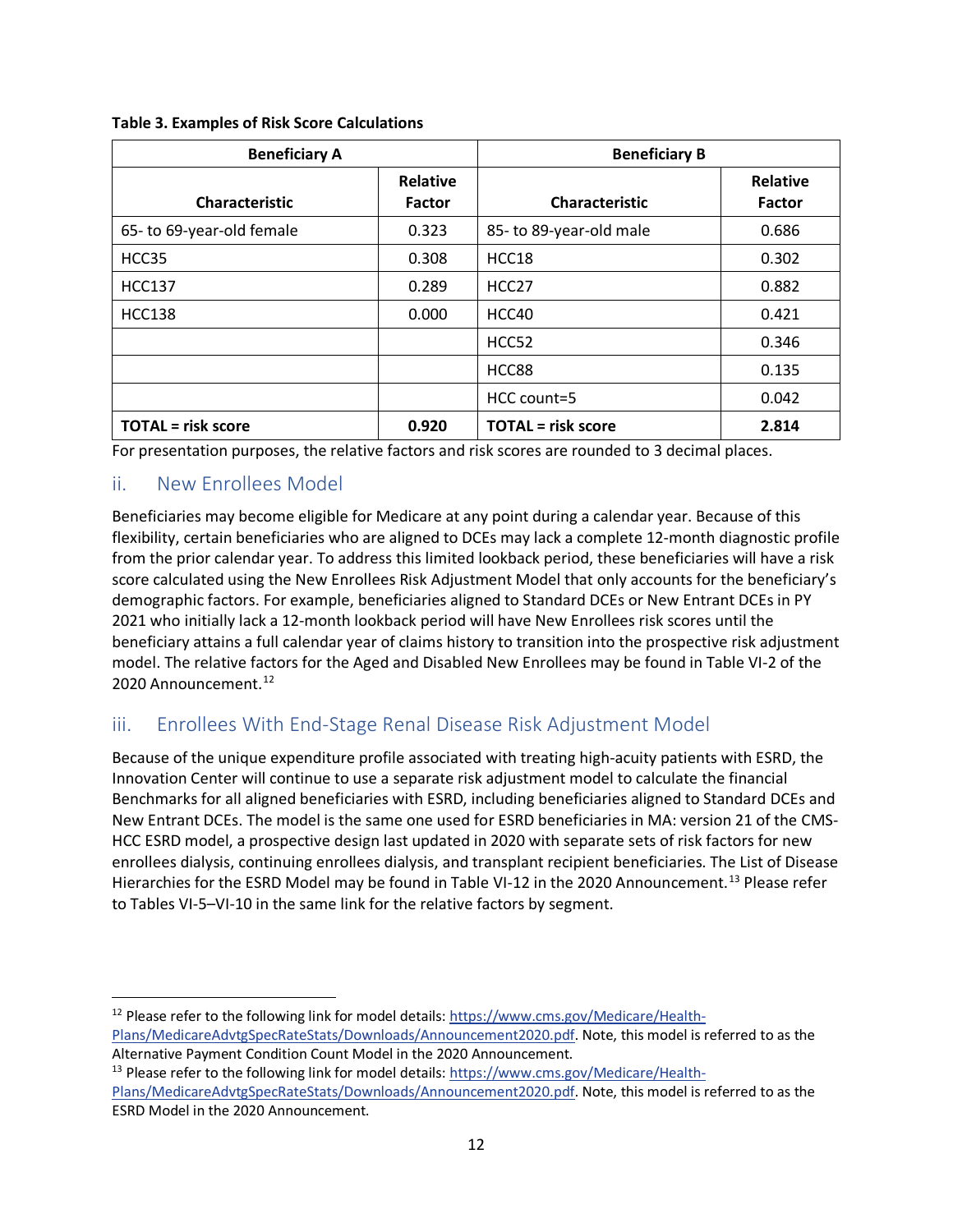In MA, the CMS-HCC ESRD risk adjustment model uses six separate sets of risk scores allowing for different predicted expenditures for each of the following subpopulations (segments):

- Continuing Enrollees in Dialysis (includes community and institutionalized enrollees)
- New Enrollees in Dialysis
- Kidney Transplant (Months 1–3)
- Functioning Graft for Community Population
- Functioning Graft for Institutionalized Population
- Functioning Graft New Enrollees

The ESRD model risk scores are used for the following three populations with different ESRD statuses in the current (performance) year:

- 1. Dialysis: The ESRD dialysis component of the ESRD model is used to measure risks for beneficiaries who are in dialysis status.
- 2. Transplant: Transplant factors measure risk for beneficiaries who have a kidney transplant. Factors are used in conjunction with the ESRD Dialysis State Rate Book to pay for the month in which a transplant occurred and the following 2 months.
- 3. Post-graft: The post-graft component of the ESRD model measures risk for beneficiaries starting with the fourth month after a kidney transplant, for as long as they have a functioning graft (i.e., do not return to dialysis status).

If a beneficiary from Standard and New Entrant DCE transitions into ESRD during the course of the PY, the aligned beneficiary will initially receive a CMS-HCC prospective risk adjustment model risk score, and after gaining ESRD eligibility the same beneficiary will receive the appropriate ESRD risk adjustment model risk score. For kidney transplant recipients, risk scores are calculated by the ESRD transplant model for 3 months; beginning in the fourth month the beneficiary transitions to the appropriate ESRD functioning graft model risk score.

#### iv. Normalization

Risk scores calculated using the CMS-HCC prospective model, including both non-ESRD and ESRD models and the New Enrollees (demographic only) model, will be normalized in each year. Risk models are estimated based on expenditures incurred during a particular payment year, also called the denominator year. A normalization factor is applied to DCE risk scores to adjust for changes in risk score growth relative to the denominator year of the risk adjustment model being used. The normalization factor for each year is the average risk score of the DC National Reference Population in that year; DCE risk scores are normalized by dividing by this factor. Because the normalization factor for each year is a function of observed risk scores, a preliminary normalization factor will be estimated and applied during each PY. For each PY, preliminary normalization factors will be determined separately for the CMS-HCC prospective risk adjustment and the CMS-HCC ESRD model. The PY preliminary normalization factor is the projected average risk score for the payment year, based on the observed historical trend in risk scores for the DC National Reference Population. This projection is done separately for each risk model. Dividing the DCE risk scores by the projected average risk score maintains an average risk score of 1.0 in the payment year for beneficiaries in the DC National Reference Population. A retrospective normalization correction adjustment factor will then be applied during reconciliation after the payment year has ended, once the actual growth trend can be measured with observed data.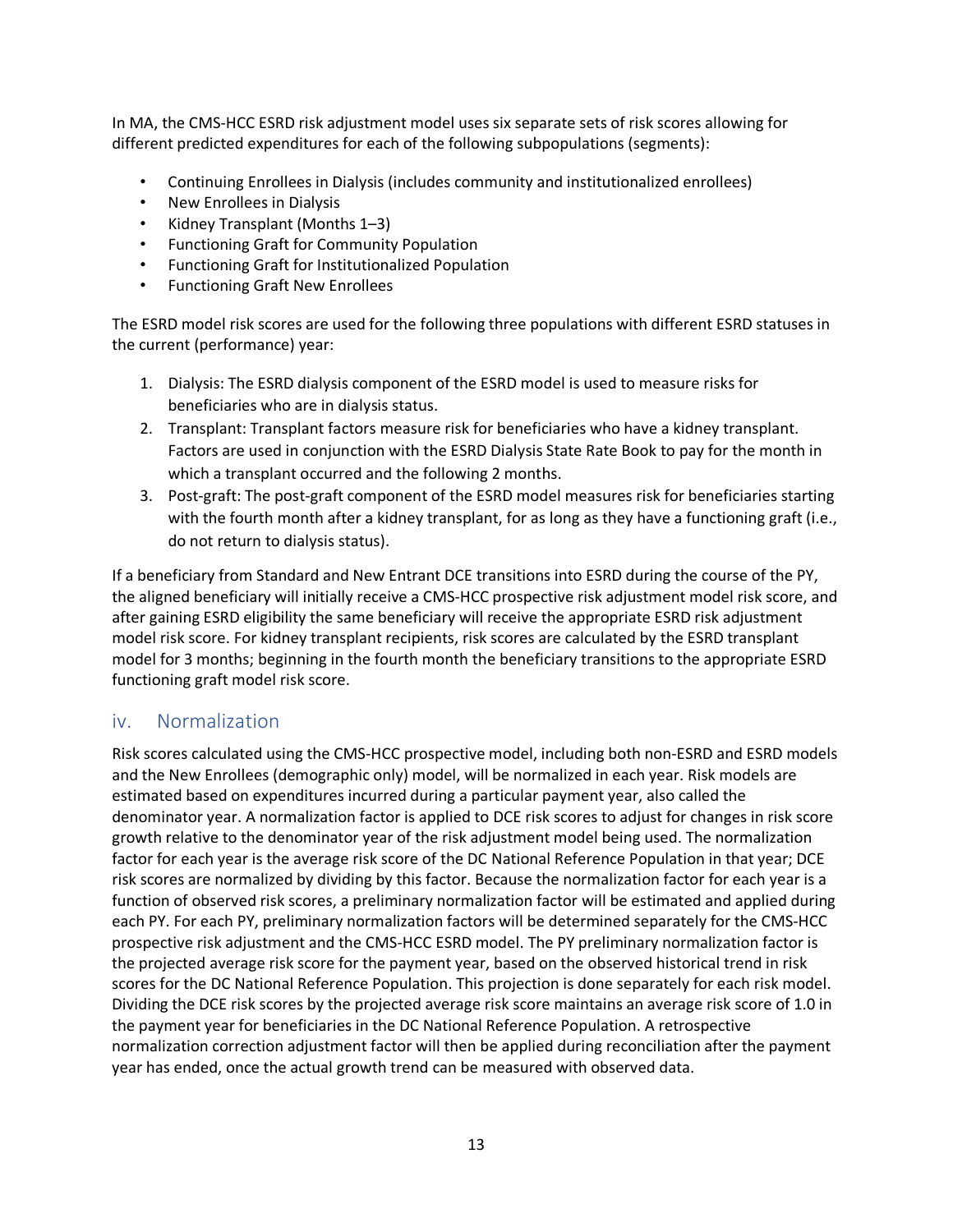The normalization factor, which is applied to risk scores used for payment in the DC Model, adjusts risk scores in each year such that the national DCE reference population, which includes alignment-eligible Medicare FFS beneficiaries, has a mean risk score of 1.0. Normalization of base-year (2017, 2018, and 2019) risk scores is based on actual observed risk scores of the DCE reference population. Each calendar year's normalization factor is the national average risk score; risk scores are normalized by dividing by the national average risk score. This calculation is performed separately for each Benchmark, Aged-Disabled versus ESRD, and for each risk model, prospective and concurrent.

Because the normalization factor for each year is a function of observed risk scores, a preliminary normalization factor will be estimated and applied during each PY. This prospective normalization factor is calculated by first projecting the growth in the mean risk score and then calculating the normalization factor. Figure 2 provides initial preliminary estimates of projected mean risk scores for both Aged-Disabled and ESRD beneficiary months using a prospective V24 CMS-HCC risk model for Aged-Disabled risk scores and the V21 ESRD risk model for ESRD scores.



#### **Figure 2. Projected Prospective Mean Risk Score for Aged-Disabled and ESRD beneficiaries**

Risk scores presented reflect the national mean CMS-HCC prospective risk score in each calendar year for the DCE eligible reference population. Actual mean risk scores are calculated separately for Ageddisabled and ESRD beneficiary months, and a projected mean 2021 risk score is calculated for each benchmark. The projected 2021 mean risk score is an estimated linear trend projection based on the 2017, 2018, and 2019 mean risk scores. Risk scores are normalized in each year by dividing by the actual mean risk score. Risk scores in 2021 are normalized prospectively by dividing each risk score by the projected mean risk score for 2021.

The mean national DCE reference population (Aged-disabled) mean prospective risk score is 1.1179 in 2018 and 1.1369 in 2019, an increase of about 1.7%. Based on a linear trend estimated using 2017 through 2019 mean risk scores, the projected mean 2021 risk score is 1.1761. This represents a 1.7%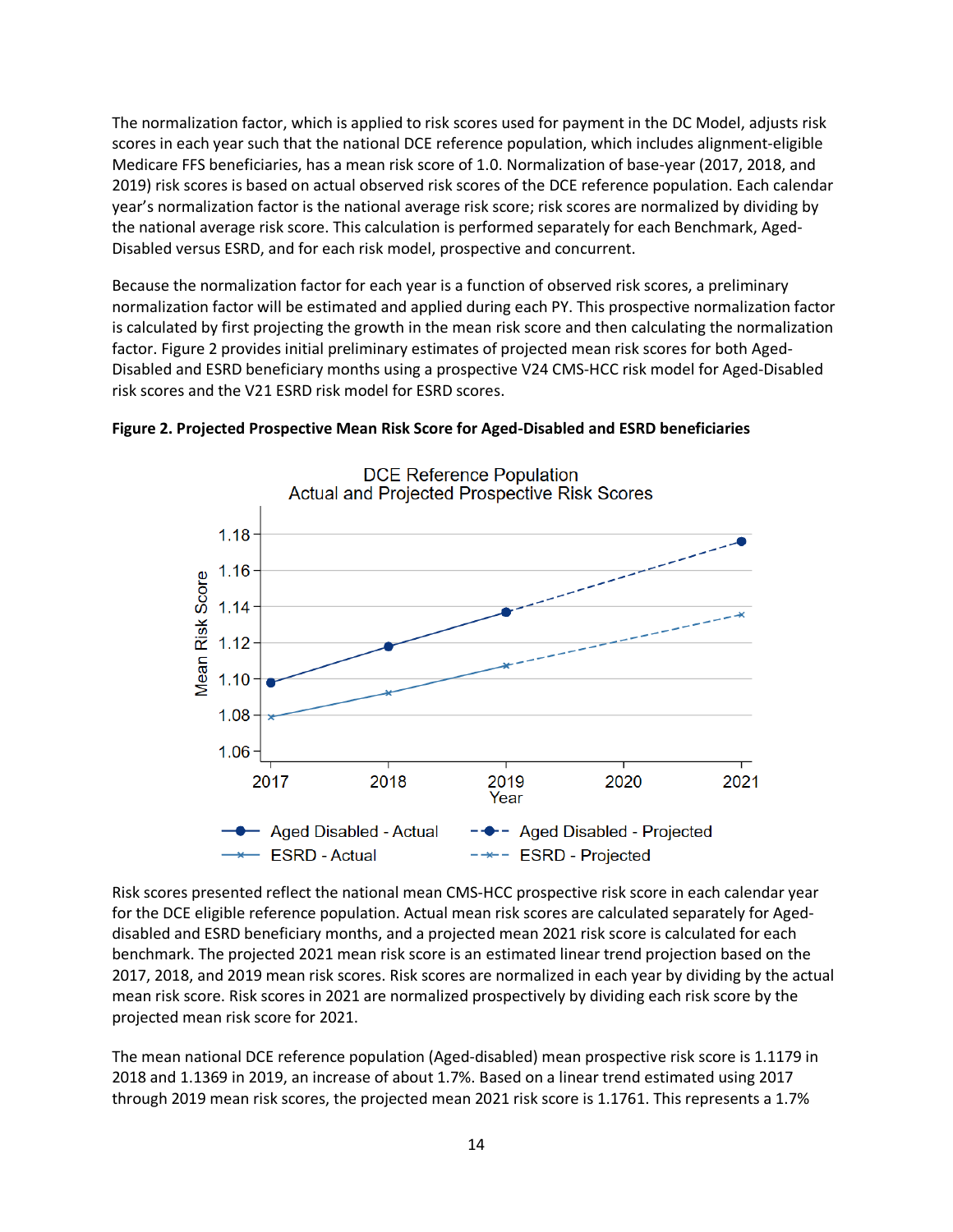annual projected growth rate from 2019 through 2021. This initial preliminary estimate uses the same prospective risk model and DCE eligible reference population definition as will be used in the DC Model for Standard and New Entrant; however, the final preliminary normalization factor will be updated depending on additional empirical evidence as appropriate. The estimated preliminary normalization factors will be provided prior to the start of the PY, and the normalization correction factors will be provided as part of the payment reconciliation process after the PY.

### v. Coding Intensity

For Standard and New Entrant DCEs, an annual retrospective CIF will be used in combination with the application of a symmetric 3% cap to limit risk score growth.<sup>14</sup> The normalized risk scores will be subject to the cap first, and then to the retrospective CIF. Risk score growth for voluntarily aligned beneficiaries in their first year of alignment will be excluded from the application of the retrospective CIF and the cap, because initially these DCEs will not be responsible for the risk score diagnoses reported for payment.

DCE-Specific Risk Score Growth Symmetric 3% Cap. A symmetric 3% cap will be applied to DCE-specific risk score growth for Standard and New Entrant DCEs, taking into account only claims-aligned beneficiaries. (Voluntarily aligned beneficiaries will be excluded from the risk score growth calculation.) Risk score growth will be determined and the cap applied for each PY relative to an annual rolling risk score reference year (see Table 4). The average normalized risk score for the DCE in the PY will be constrained to be no more than 3% above or below the DCE's normalized risk score for the DCE-specific reference population. (The retrospective CIF will be applied after this cap.) To avoid potential coding biases introduced by COVID-19, 2020 will not be used as a risk score reference year for PY 2022; 2019 will be used as the reference year instead. The cap will be applied separately for the Aged/Disabled and ESRD populations, and as with the retrospective CIF, the cap will not be applied initially to voluntarily aligned beneficiaries.

| <b>Performance Year</b> | <b>Reference Year</b> |
|-------------------------|-----------------------|
| $IP-2020$               | <b>NA</b>             |
| PY1-2021                | 2019                  |
| PY2-2022                | 2019 <sup>a</sup>     |
| PY3-2023                | 2021                  |
| PY4-2024                | 2022                  |
| PY5-2025                | 2023                  |
| PY6-2026                | 2024                  |

| Table 4. Reference Population for Applying the Symmetric 3% Cap |  |  |  |  |  |  |  |
|-----------------------------------------------------------------|--|--|--|--|--|--|--|
|-----------------------------------------------------------------|--|--|--|--|--|--|--|

a 2019 will be used as the reference year instead of 2020 for PY 2022 to avoid coding biases that may be introduced by COVID-19.

Model-Level Retrospective Coding Intensity Factor. A retrospective CIF adjustment will be retrospectively applied to Standard and New Entrant DCEs annually during final reconciliation after the

<sup>&</sup>lt;sup>14</sup> After application of the CIF, although the DCE's risk score growth will always be below +3%, it is possible that the DCE's risk score growth could be below −3%, which would be outside of the symmetric cap. Were the CIF to be 99.5% (0.5% reduction), for example, the effective range of DCE-level risk score growth would in fact be −3.5% to +2.5%.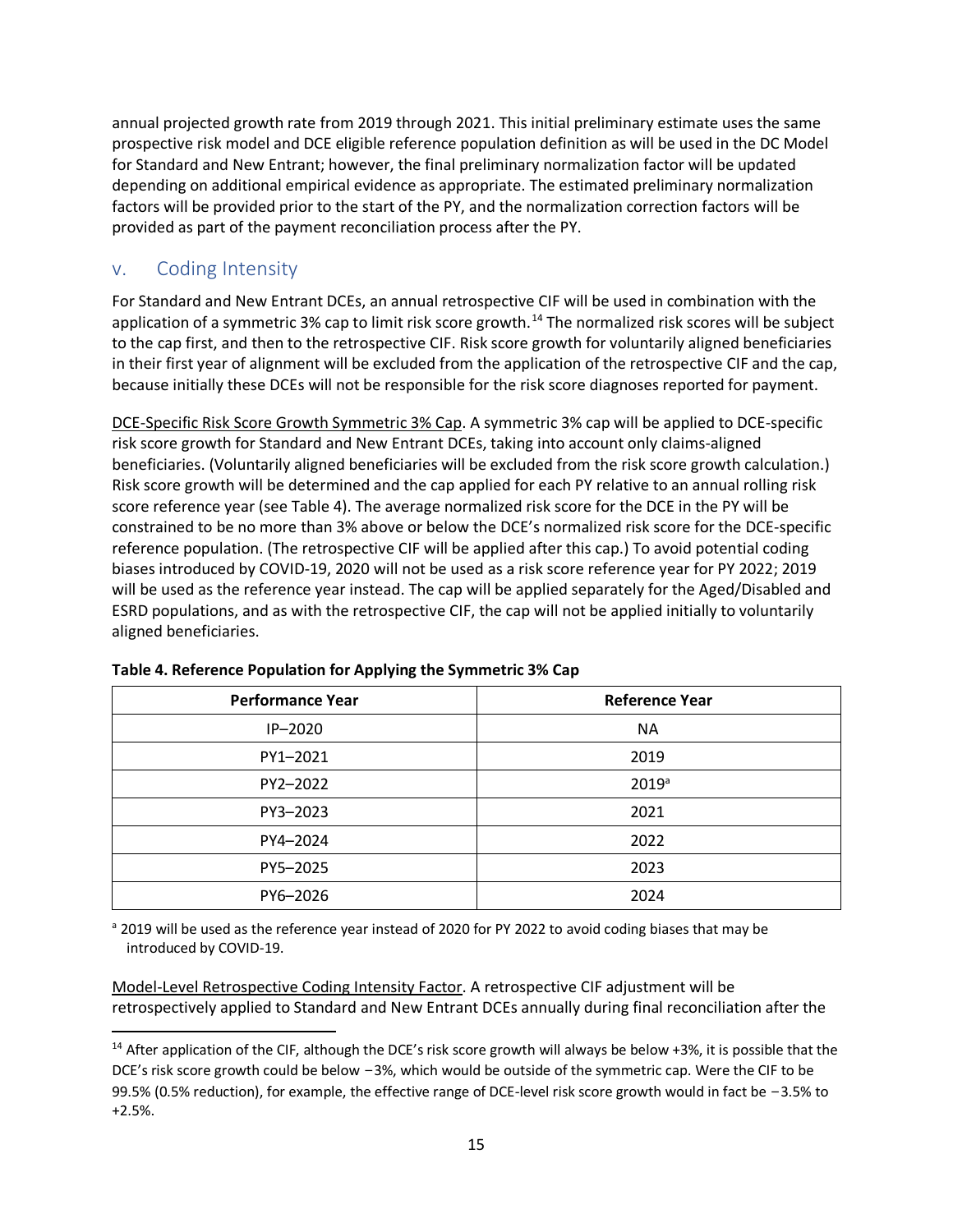payment year has ended. The CIF will be applied as a multiplier to the normalized DCE mean risk scores. The CIF adjustment will be tailored for application to risk scores based on the CMS-HCC prospective risk adjustment model such that the change in normalized payment risk scores, after the application of the cap, across all claims-aligned beneficiaries, is zero between the most recent baseline year (Baseline Year 3 or 2019) and the PY. A CIF will be calculated for Aged/Disabled beneficiaries to align with the CMS-HCC risk adjustment model. In addition, a separate CIF will be calculated for ESRD beneficiaries to align with the ESRD risk adjustment model. The risk score reference population for each PY is shown in Table 5.

|                         | <b>Reference Population for CIF</b> |             |
|-------------------------|-------------------------------------|-------------|
| <b>Performance Year</b> | Aged/Disabled                       | <b>ESRD</b> |
| $IP-2020$               | <b>NA</b>                           | <b>NA</b>   |
| PY1-2021                | 2019                                | 2019        |
| PY2-2022                | 2019                                | 2019        |
| PY3-2023                | 2019                                | 2019        |
| PY4-2024                | 2019                                | 2019        |
| PY5-2025                | 2019                                | 2019        |
| PY6-2026                | 2019                                | 2019        |

**Table 5. Risk Score Reference Population for Establishing the CIF**

Voluntarily Aligned Beneficiaries. Risk score growth for voluntarily aligned beneficiaries in their first year of alignment will be excluded from the retrospective CIF and the cap, because the Standard and New Entrant DCEs are not responsible for the initial reporting of risk score diagnoses for the CMS-HCC prospective risk adjustment model. Because the DCE cannot be held accountable for any risk score growth among the voluntarily aligned, risk score growth will not be constrained by either the retrospective CIF or the symmetric 3% cap; however, once these beneficiaries trigger claims alignment in later PYs, they will become subject to both the cap and retrospective CIF.

## VI. High-Needs Population DCEs

In DC, CMS will use a similar, but revised and concurrent, version of the CMS-HCC prospective risk adjustment model, the CMMI-HCC concurrent risk adjustment model (referred to here as the CMMI-HCC concurrent model). The CMMI-HCC concurrent model has been calibrated and subjected to evaluation analyses. It is similar to the CMS-HCC prospective model, following most of the 21st Century Cures Act requirements and including most of the prospective model variables. The key benefit of the CMMI-HCC concurrent model over the CMS-HCC prospective risk adjustment model for high-needs populations is that it will more accurately predict their higher costs incurred during the performance year. This is expected to provide a more stable financial position for High Needs Population DCEs serving small, complex, chronically and seriously ill populations with highly variable, high-cost needs. This should incentivize improved health care management and the provision of higher quality care for this vulnerable population.

A concurrent risk model for aligned beneficiaries uses demographic indicators and diagnoses from the PY to predict expenditures in the same year. Concurrent risk models are better able to predict costs for populations with high disease burden or who are otherwise seriously ill because the approach can better capture a rapid deterioration in health in the current year, such as through the occurrence of acute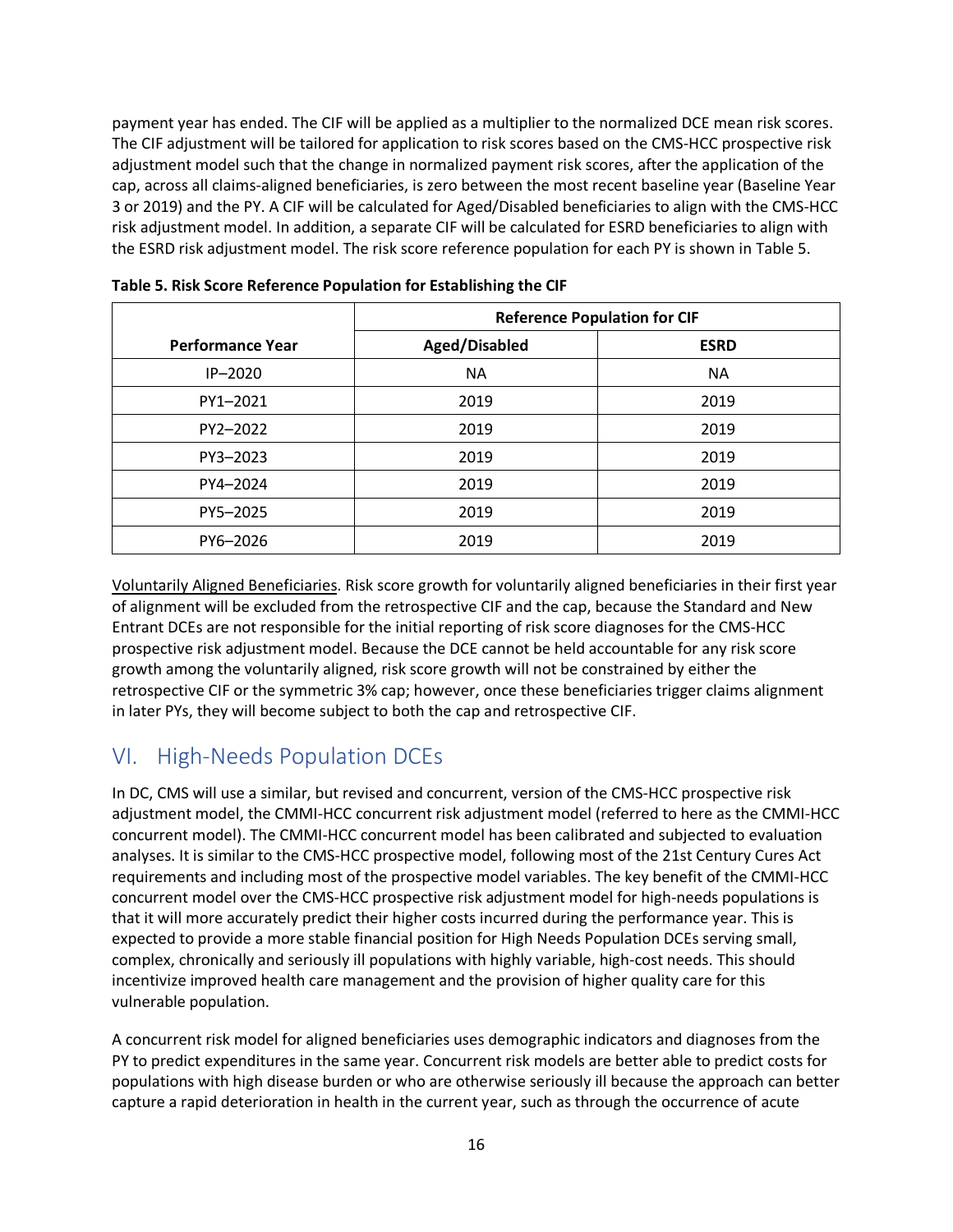episodes that are difficult to predict or prevent (e.g., heart attack). This is a departure from the existing CMS-HCC prospective risk adjustment model, which predicts current-year costs using health status indicators (diagnoses) from the prior year.

The impacts of COVID-19 on risk adjustment are being considered as the Innovation Center moves forward with risk adjustment policies for DC and the KCC Model. Any related changes to the risk adjustment models will be communicated to participants.

## i. Parameters of the CMMI-HCC Concurrent Risk Adjustment Model

The CMMI-HCC concurrent model will generate risk scores for most beneficiaries aligned to High Needs Population DCEs, including newly aligned enrollees and continuing enrollees; those who qualify for Medicare by disability status and those who qualify by age; community-residing and long-term institutional Medicare beneficiaries; and those who have dual eligibility with state Medicaid programs. The only aligned beneficiaries in High Needs Population DCEs who will not receive risk scores from this model will be ESRD patients receiving dialysis or those who have recently received kidney transplants.

Risk adjustment for High Needs Population DCEs (and also Standard and New Entrant DCEs) will use a separate model for beneficiaries in ESRD dialysis or the first 3 months of post-kidney transplant status. For these beneficiaries, risk scores will be generated from the standard prospective CMS-HCC ESRD model. Note that kidney transplant patients who are at least 4 months post-graft, however, will be included in the general CMMI-HCC concurrent model population.

CMMI-HCC Concurrent Model Design. The new CMMI-HCC concurrent risk adjustment model is based on the CMS-HCC prospective model used for Standard and New Entrant DCE types, in MA, the Medicare Shared Savings Program, and the NGACO Program, and is therefore similar in design and structure. The CMMI-HCC concurrent model builds from Version 24 (V24) of the CMS-HCC prospective model. It includes largely the same payment HCCs in the model specification used for the CMS-HCC prospective risk adjustment model that is one of the models used for payment in MA in 2021 and will also incorporate most of the features required by the 21st Century Cures Act; for example, it includes a set of HCC condition count variables.

A key difference between the CMS-HCC prospective model and the CMMI-HCC concurrent model is that HCCs will be measured concurrently for aligned beneficiaries based on diagnoses reported in the PY. Because of the concurrent nature of the model, acute conditions are weighted more heavily than chronic conditions in the model, and demographic factors receive relatively less weight. This is evidenced by differences in the calibrated coefficients of the HCCs included in the two models. For PY1 (2021), the CMMI-HCC concurrent model calibration is based on 2018 Medicare FFS data, with diagnoses and expenditures drawn from the same calendar year.

Below is a summary of the key design features of the CMMI-HCC concurrent model.

CMMI-HCC Model Risk Factors and Demographic Variables. The CMMI-HCC concurrent model uses a modified version of the V24 CMS-HCC prospective model HCCs. The CMMI-HCC specification includes 85 HCCs rather than the 86 in the CMS-HCC model,<sup>15</sup> with slight modifications to some HCC hierarchies and coefficient constraints. For some HCCs, there is a sizable difference in expected expenditures between

<sup>&</sup>lt;sup>15</sup> HCC 134 Dialysis Status is removed from the CMMI-HCC specification because these beneficiaries will receive a risk score calculated from the appropriate CMS-HCC ESRD model segment. Dialysis expenditures for non-ESRD beneficiaries will be included in other related model factors.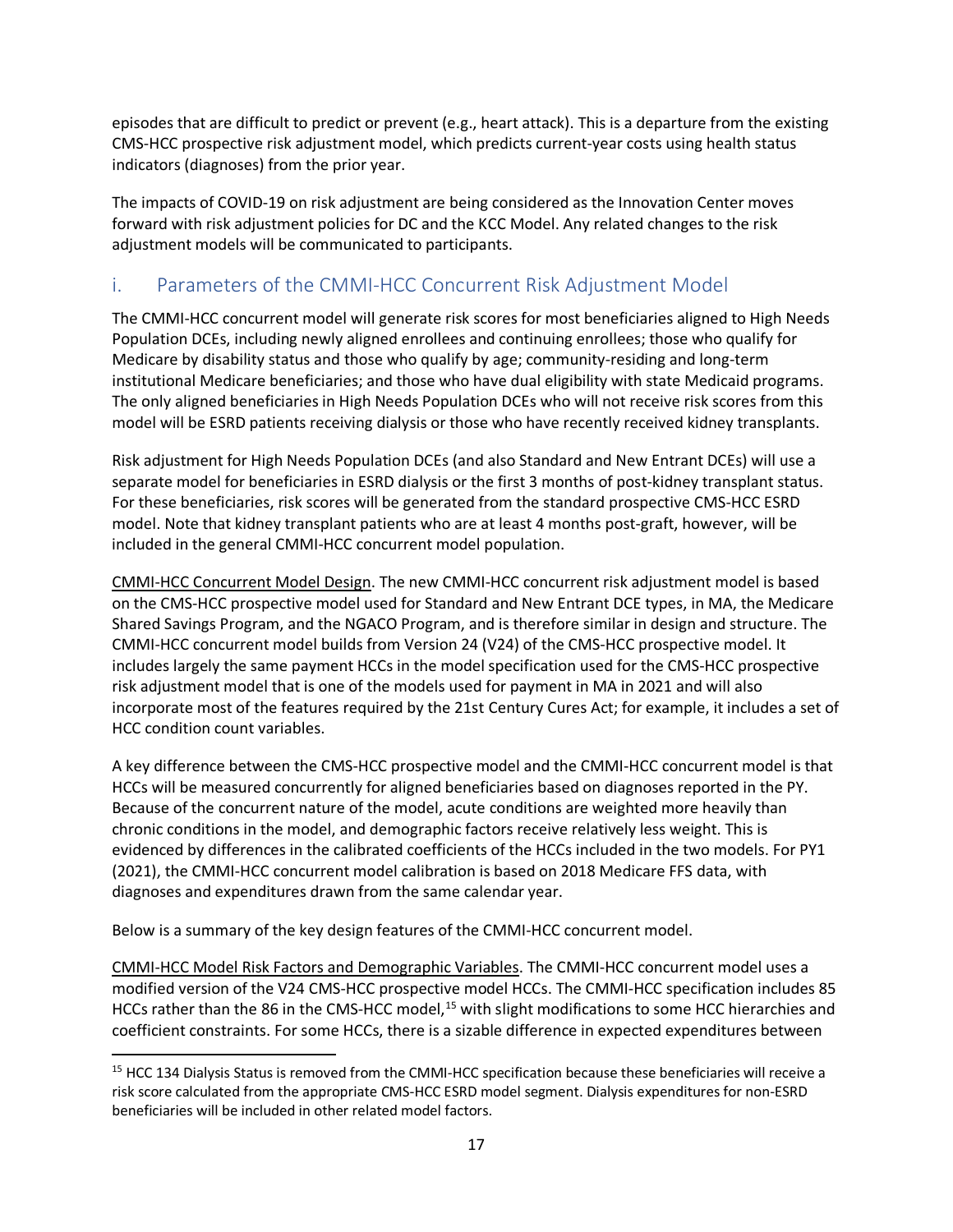aged (65 or older) beneficiaries and non-aged beneficiaries; these conditions tend to be associated with larger expenses in the non-aged population. To model these differences, we include interaction variables that indicate whether an individual has the HCC and is non-aged (less than 65). These HCCs include HCC46, Severe Hematological Disorders, HCC110, Cystic Fibrosis, and HCC136 or HCC137, Chronic Kidney Disease Stage 5 or Chronic Kidney Disease Stage 4. The CMMI-HCC concurrent model includes a set of 24 age-gender categories to model variations in risk among these demographic groups, and also to serve as predicted expenditure levels for people with zero HCCs.

CMMI-HCC Model Segments. The CMS-HCC prospective model, on which the CMMI-HCC concurrent model is based, uses separately calibrated "model segments" to generate risk scores for different demographic groups. There are separate model segments for long-term institutional residents and community-residing beneficiaries; for the aged population and for those who qualify for Medicare by disability status; and for dual-eligible Medicaid beneficiaries and those who are not enrolled in Medicaid. To maintain simplicity, the CMMI-HCC concurrent model, however, is calibrated on—and can provide risk scores for—most Medicare beneficiaries. The CMMI-HCC concurrent model is therefore a single model; it does not have model segments. Furthermore, the demographic factors which are used to segment the CMS-HCC prospective model—including dual Medicare/Medicaid eligibility status, disability status, and institutional status—do not have much predictive power in the concurrent model, so it is not necessary to include these factors as predictors in the risk model.

Beneficiaries who are 4 or more months beyond their kidney transplant procedure are assigned risk scores using the CMMI-HCC concurrent model. To reflect the additional costs of these patients, the model includes a set of four post-graft indicator variables that capture the additional risks these people represent:

- 4 to 9 months post-graft, age less than 65
- 4 to 9 months post-graft, age 65 or greater
- 10 or more months post-graft, age less than 65
- 10 or more months post-graft, age 65 or greater

Each post-graft assigned beneficiary is flagged with one of these four indicators and receives a risk increment associated with the relevant status.

HCC Count Variables. To reflect the higher costs of beneficiaries with multiple diagnoses (or HCCs), a series of payment HCC count indicator variables is included in the CMMI-HCC concurrent model specification. These were introduced in the CMS-HCC prospective model to comply with a requirement in the 21st Century Cures Act, and payment HCC count variables are similarly included here to improve predictive accuracy for people with and without multiple comorbidities in their risk profile.

The payment HCC count variables are implemented as a set of 11 indicators for people with exactly 5, 6, 7, etc. up to 14 payment HCCs and then a single indicator for anyone with 15 or more HCCs. Only HCCs that are included in the CMMI-HCC concurrent model specification are included in the count; "nonpayment" HCCs that are not in the model are not taken into consideration.

With these payment HCC count variables included in the model, the marginal effect of an HCC diagnosis on an individual's risk score thus depends on how many other HCCs are present in the risk profile. So for a beneficiary with six HCCs, for example, the incremental effect of reporting an additional HCC therefore consists of two components: (1) the coefficient on the additional HCC, and (2) the difference between the HCC count = 7 coefficient and the HCC count = 6 coefficient.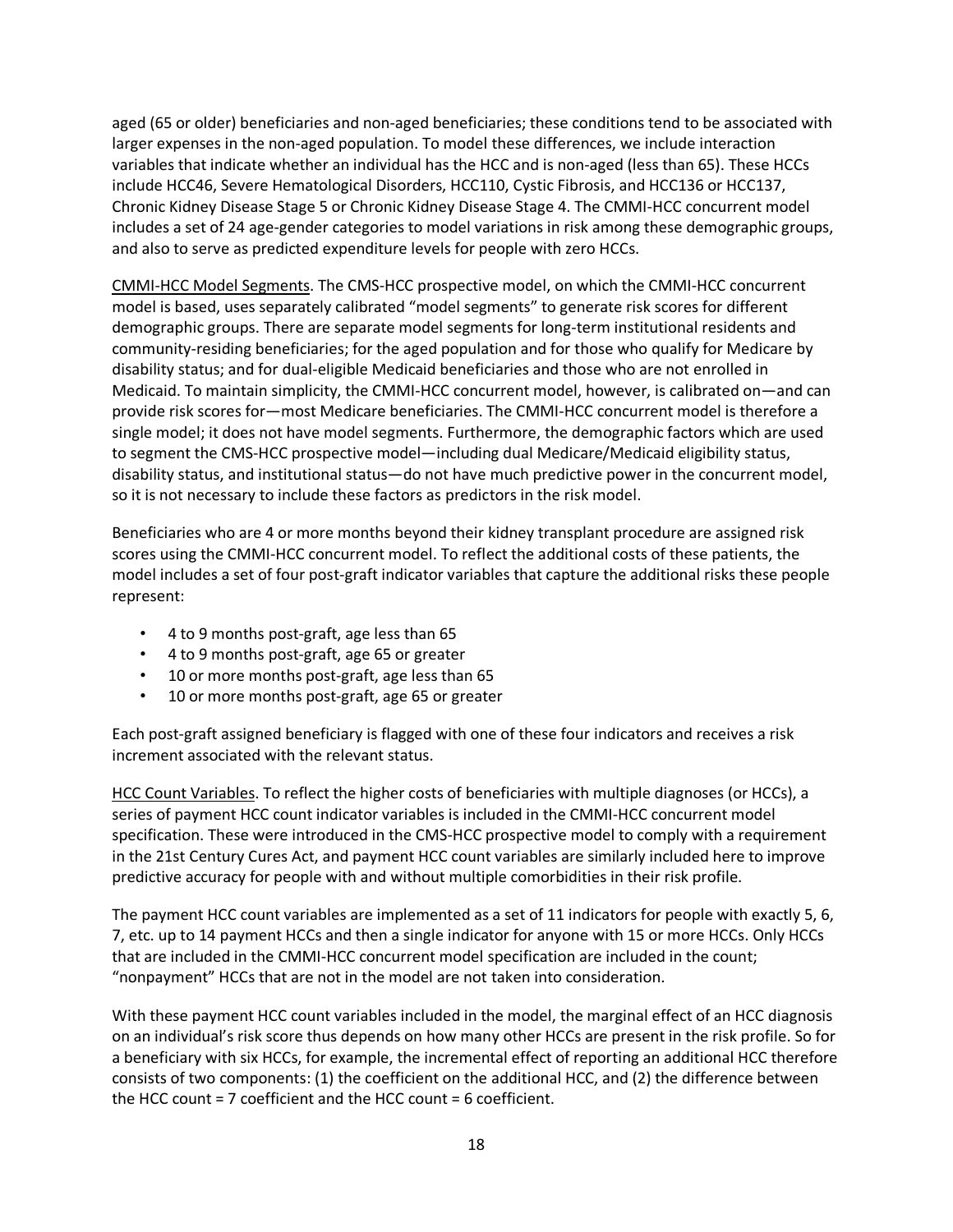21st Century Cures Act (2016). The 21<sup>st</sup> Century Cures Act (2016) directed specific modifications for the CMS-HCC model beginning in 2019. These modifications have mostly been incorporated into the CMMI-HCC concurrent risk adjustment model, and they include the following:

- "Taking into account total number of diseases or conditions." As discussed above, this has been achieved by including the payment HCC count indicator variables in the model specifications. To avoid incentives not to report HCCs, any count variables that would have a negative coefficient are removed from the model.
- "Evaluation of mental health and substance use disorders." The CMS-HCC substance use disorder HCCs were reconfigured and augmented in the CMS-HCC prospective model (V24) that will also be one of the models implemented in 2021, and two dementia-related HCCs were added. These are also included in the CMMI-HCC concurrent risk adjustment model.
- "Evaluation of chronic kidney disease." HCC 138 (Chronic Kidney Disease Stage 3) was added to the CMS-HCC models, but in the CMMI-HCC concurrent model the coefficient was constrained to zero because its unconstrained estimate was negative.

Calibration Data and Model Estimation. The CMMI-HCC concurrent model has been calibrated using 2018 Medicare FFS claims data. Calibration of the model is required to develop the risk scores. CMMI may rebase or recalibrate the CMMI-HCC concurrent model, V1, over the course of the model performance period (PY1 through PY6) to make improvements to predictive accuracy. In the process of recalibrating or rebasing the risk adjustment model, the Innovation Center will provide information regarding any changes prior to the start of the performance period. The relative factors for the CMMI-HCC concurrent model that will be implemented in 2021 are provided in Appendix B.

The CMMI-HCC concurrent model uses demographic indicators and diagnoses from the PY to predict expenditures in the same year. As with the prospective model, each beneficiary's risk profile will be based on Part A and Part B claims and demographic information.<sup>16</sup> The concurrent model, however, does not require a full 12 months of enrollment or claims data; risk scores can be generated using as many eligible months of enrollment as are available.

The CMMI-HCC concurrent model is calibrated using a 100% sample of calendar year 2018 Medicare enrollment and claims records. This calibration sample includes continuing and new enrollees; because of the concurrent model design, no separate model for new enrollees is needed. As mentioned in the previous section, the calibration sample includes beneficiaries who are eligible by disability or by age; who reside in institutional settings or in the community; who are Medicaid-enrolled and not Medicaidenrolled. Only U.S. residents enrolled in both Medicare Parts A and B are included in the data. Beneficiaries with fewer than 12 eligible months of claims are included in the sample, and their expenditures are annualized—that is, extrapolated to the amount that would have been incurred over a full 12 months.

Expenditures (amounts paid by Medicare, excluding beneficiary cost sharing or any third-party payments) to be included are all physician and other eligible provider claims, supplier or carrier claims, durable medical equipment, inpatient facility paid amounts, skilled nursing facility paid amounts, outpatient facility paid amounts, home health aide expenditures, and hospice care costs. Inpatient passthrough payments are included; Part D (prescription drug) claims are excluded.

 $16$  The MA data filtering logic will be applied for the calculations of risk scores.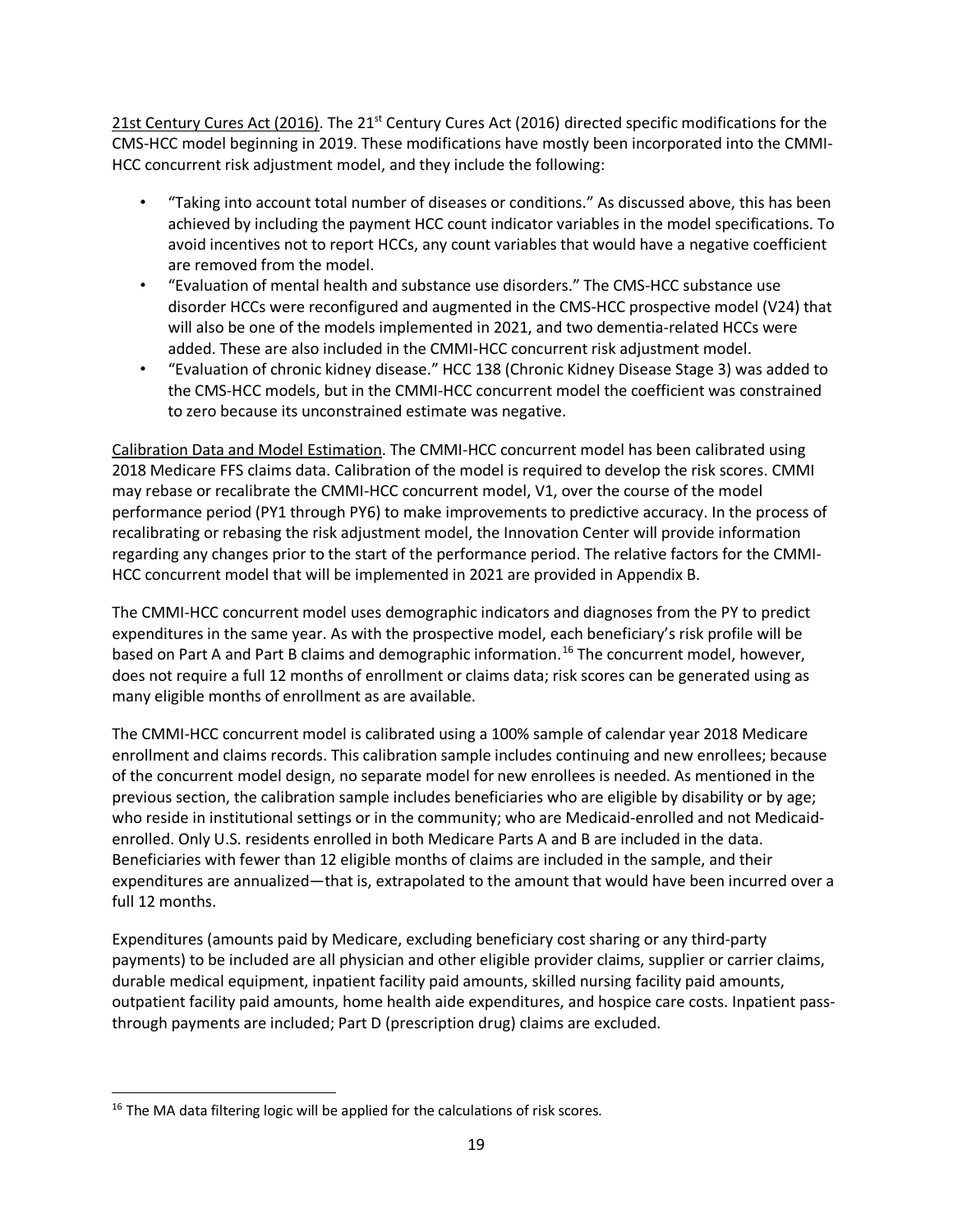Explanatory variables in the model, as described above, include the following:

- 24 age-sex indicator variables
- 85 CMMI-HCCs (modified from CMS-HCCs as described in Section 2, above)
- 4 post-(kidney)-graft indicators
- 11 payment HCC count indicators  $(5, 6, 7, ..., 14, 15+)$
- 3 interactions of specific HCCs with an age less than 65 indicator

Diagnoses are included from claims with the filters described above. Claims must have a through date during one of the beneficiary's eligible months. Thus, HCCs are defined only from diagnoses reported for services received during eligible months, not during all months of the year. The reason for this restriction is to better match expenditures and associated diagnoses.

The CMMI-HCC concurrent model is estimated by weighted ordinary least squares. The weight applied to each individual observation is the number of eligible months divided by 12 (person years).

Because the dependent variable in the regression (annualized expenditures) is in dollars, coefficient estimates are calculated as dollar amounts. To generate risk scores, these dollar coefficients are converted to relative coefficients by dividing them by the mean expenditures of the calibration sample. This allows risk scores to have an overall mean of 1.0, and they express a predicted expenditure for each beneficiary relative to the population mean.

In addition, as in the CMS-HCC prospective model, coefficient constraints are imposed to uphold the principle that higher clinically ranked HCCs in an HCC hierarchy have at least as large incremental predicted expenditures as lower ranked HCCs. Constraints generally have the effect of averaging two or more groups together when, unconstrained, there is a violation of clinical logic.

Appendix A shows the calibrated CMMI-HCC concurrent model with relative coefficients.

CMMI-HCC Concurrent Model Example Risk Score Calculations. As with the CMS-HCC prospective model, the CMMI-HCC concurrent model is additive and hierarchical. Table 6 provides two examples to illustrate how a raw risk score is calculated from a beneficiary risk marker profile:

- Beneficiary C: 62-year-old female, three HCCs: HCC19 (Diabetes without Complication), HCC137 (Chronic Kidney Disease, Severe, Stage 4), and HCC138 (Chronic Kidney Disease, Moderate, Stage 3).
- Beneficiary D: 80-year-old male, five HCCs: HCC8 (Metastatic Cancer and Acute Leukemia), HCC40 (Rheumatoid Arthritis and Inflammatory Connective Tissue Disease), HCC78 (Parkinson's and Huntington's Diseases), HCC86 (Acute Myocardial Infarction), and HCC108 (Vascular Disease).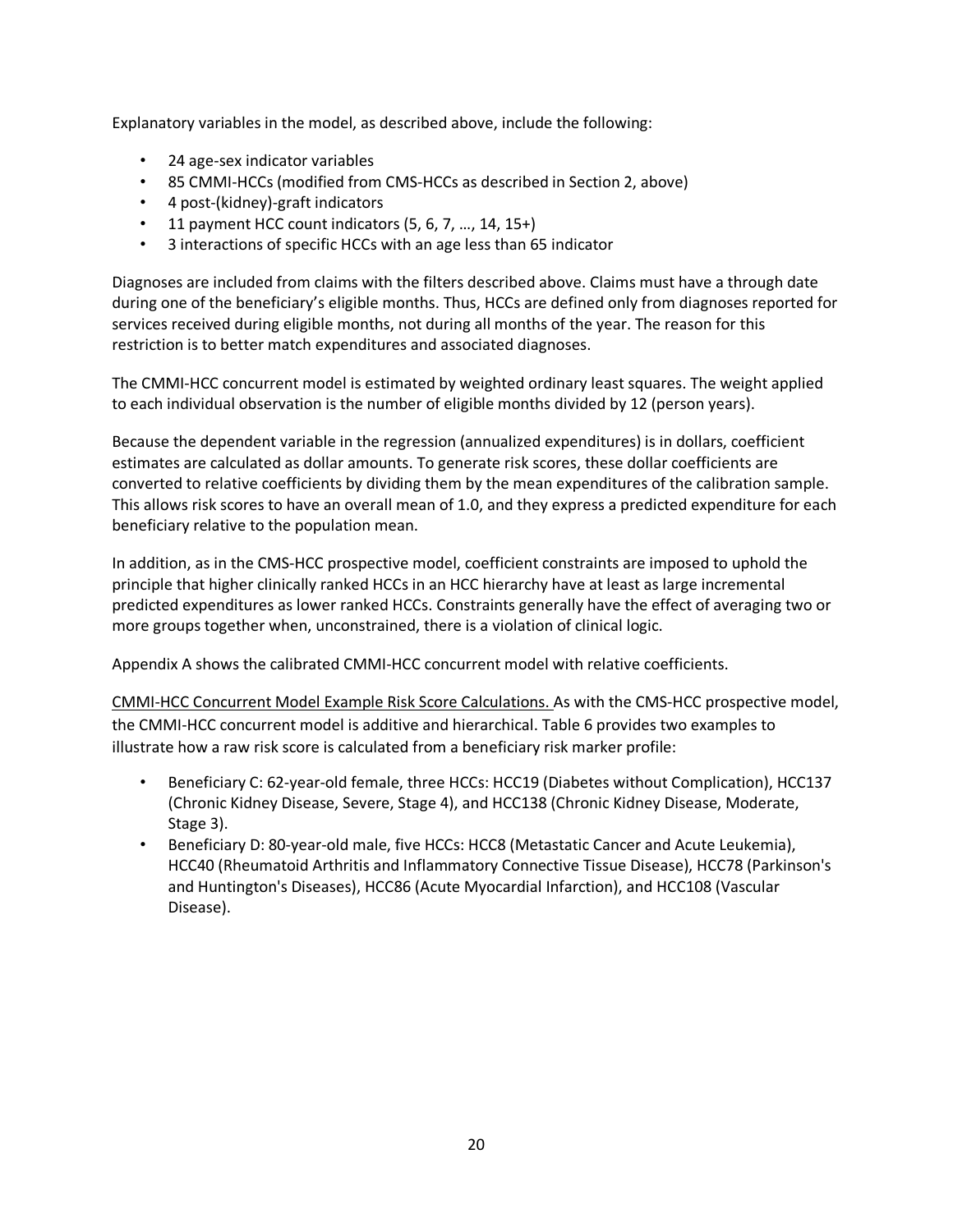| <b>Beneficiary C</b>      |                                  | <b>Beneficiary D</b>      |                           |
|---------------------------|----------------------------------|---------------------------|---------------------------|
| <b>Characteristic</b>     | <b>Relative</b><br><b>Factor</b> | <b>Characteristic</b>     | <b>Relative</b><br>Factor |
| 60- to 64-year-old female | 0.156                            | 80- to 84-year-old male   | 0.134                     |
| HCC19                     | 0.056                            | HCC <sub>8</sub>          | 2.725                     |
| <b>HCC137</b>             | 0.139                            | HCC40                     | 0.246                     |
| <b>HCC138</b>             | 0.000                            | HCC78                     | 0.278                     |
| HCC137 and age $<65$      | 0.453                            | HCC86                     | 0.965                     |
|                           |                                  | <b>HCC108</b>             | 0.173                     |
|                           |                                  | $HCC$ count = 5           | 0.043                     |
| <b>TOTAL</b> = risk score | 0.804                            | <b>TOTAL</b> = risk score | 4.564                     |

**Table 6. Examples of Risk Score Calculations**

For presentation purposes, the relative factors and risk scores are rounded to 3 decimal places.

As we saw with the CMS-HCC prospective model above, because HCC137 (CKD Stage 4) is above HCC138 (CKD Stage 3) in the kidney hierarchy, Beneficiary C's score is credited with the HCC137 coefficient but not the HCC138 coefficient. Also, note that Beneficiary C receives an increment to her risk score of 0.453 because of the higher costs of chronic kidney disease in the under-age-65 population. The resulting risk scores indicate that Beneficiary C's expenditures are predicted to be 80.4% of the population mean.

For Beneficiary D, there are no hierarchies that exclude any of this person's five HCCs, so the risk score includes the sum of all five HCC coefficients. In addition, because this person has five HCCs, the indicator for an HCC count of five is also added to the total. In sum, the risk score of 4.564 indicates that Beneficiary D's costs are expected to be about four and a half times as large as the population mean in the current year.

#### ii. Model Performance

The Innovation Center has conducted analyses to evaluate how well the model may perform in DC. Risk adjustment models are commonly evaluated with predictive ratios and R-squared values. Predictive ratios calculate the mean predicted expenditure divided by the mean actual expenditure for individuals in a selected subpopulation, such as people who share a particular demographic characteristic, health characteristic, or condition. This statistic allows us to see whether the model tends to over- or underpredict on average for these types of individuals and by how much. An ideal predictive ratio is 1.0, indicating that the model correctly predicts mean expenditures for the group.

Model performance can also be evaluated using an R-squared value  $(R^2)$ , which expresses how much variation in individual health care spending is explained by the model. The higher the  $R^2$ , the better the model fits the data.

The CMMI-HCC concurrent model was developed for High Needs Population DCEs with two primary objectives in mind: (1) to predict expenditures for high-risk beneficiaries accurately, and (2) to better explain the high variation in risk scores among DCEs. Two performance measures illustrate that the CMMI-HCC model is well suited to these purposes.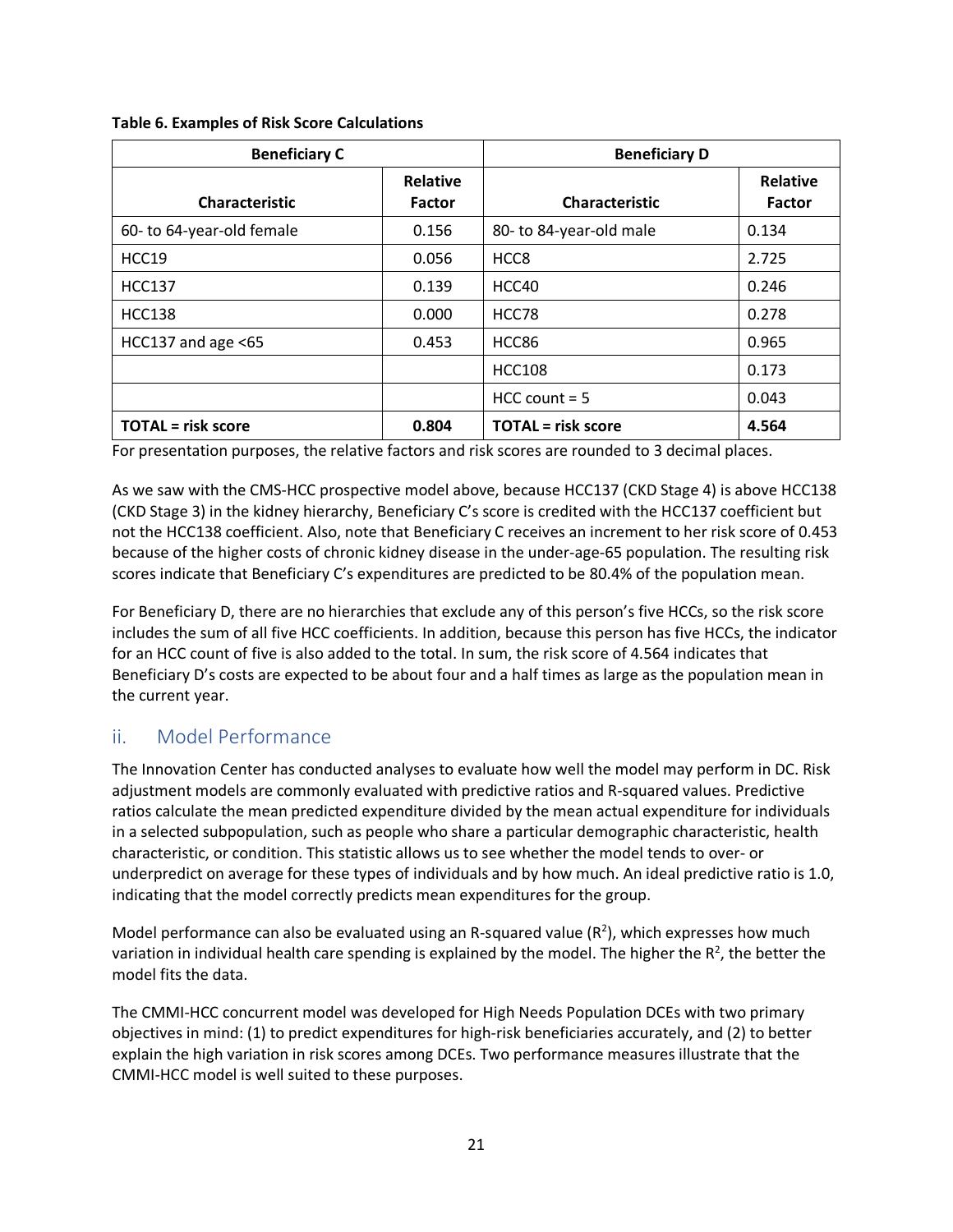For the first point, we calculated predictive ratios for subpopulations based on the decile of expenditures predicted by the model; this stratifies beneficiaries from those expected to incur the highest costs (tenth decile) from those expected to have the lowest (first decile). High-needs DCEs will be populated by high-risk beneficiaries from the upper portion of this distribution, so it is important that the CMMI-HCC model predict accurately for the tenth decile. With a value of 1.009, we see that this subpopulation of people with the highest health risks are overpredicted by the model by only 0.9%, on average. This is quite good and indicates a level of accuracy similar to the performance of the CMS-HCC prospective model.

To address the second point, the  $R^2$  statistic obtained in a model calibration regression measures what portion of the variation in individual expenditures is explained by the variables in the model. For the CMS-HCC prospective model, this value is 0.1245 for the non-dual aged beneficiary segment. <sup>17</sup> The comparable statistic for the CMMI-HCC concurrent model is 0.4911, which indicates that almost half of the variation in individual expenditures is explained by the model's risk markers. This is a feature of concurrent models, which inherently capture more expenditure variation because the explanatory variables are drawn from the same time period as the expenditures they are predicting. Relative to a prospective model design, a concurrent model is therefore well suited for smaller panels of beneficiaries with highly variable health statuses and costs. Table 7 compares the  $R<sup>2</sup>$  statistic for these models.

| <b>CMS-HCC Prospective Model*</b> |        | <b>CMMI-HCC Concurrent Model</b> |
|-----------------------------------|--------|----------------------------------|
| $R^2$ statistic                   | 0.1245 | 0.4911                           |

\* The CMS-HCC R<sup>2</sup> statistic is from the non-dual aged model segment, which includes a large majority of beneficiaries.

#### iii. New Enrollees Model Will Not Be Applied

As with the prospective model, each beneficiary's risk profile will be based on Part A and Part B claims and demographic information.<sup>18</sup> The concurrent model, however, does not require a full 12 months of enrollment or claims data; risk scores can be generated using as many eligible months of enrollment as are available. As a result, the New Enrollees Model based on demographic information will not be used in tandem with the CMMI-HCC Concurrent model.

## iv. Enrollees with End-Stage Renal Disease Risk Adjustment Model

Because of the unique expenditure profile associated with treating high-acuity patients with ESRD, CMS will continue to use a separate risk adjustment model to calculate the financial Benchmarks for all aligned beneficiaries with ESRD, including beneficiaries aligned to High Needs Population DCEs. The model is the same one used for ESRD beneficiaries in MA: version 21 of the CMS-HCC ESRD model, a prospective design last updated in 2020 with separate sets of risk factors for new enrollees dialysis, continuing enrollees dialysis, and transplant recipient beneficiaries. The List of Disease Hierarchies for

 $17$  This segment represents the vast majority of beneficiaries in MA.

 $18$  The MA data filtering logic will be applied for the calculations of risk scores.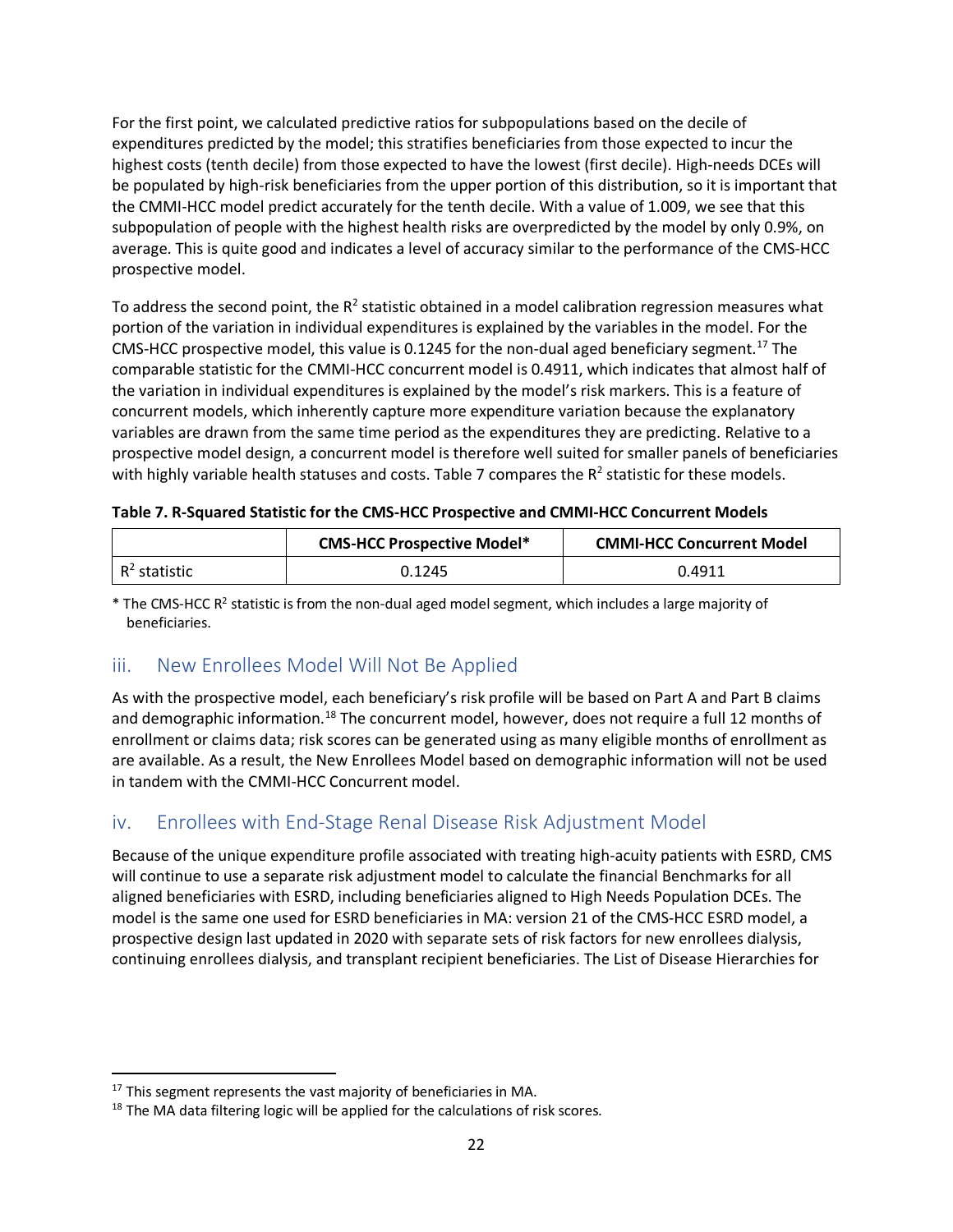the ESRD Model may be found in Table VI-12 of the 2020 Announcement.<sup>19</sup> Please refer to Tables VI-5– VI-10 in the same link for the relative factors by segment.

In MA, the CMS-HCC ESRD risk adjustment model uses six separate sets of risk scores allowing for different predicted expenditures for each of the following subpopulations (segments):

- Continuing Enrollees in Dialysis (includes community and institutional enrollees)
- New Enrollees in Dialysis
- Kidney Transplant (Months 1–3)
- Functioning Graft for Community Population
- Functioning Graft for Institutionalized Population
- Functioning Graft New Enrollees

The ESRD prospective model risk scores are used for the following three populations with different ESRD statuses in the current (performance) year:

- 1. Dialysis: The ESRD dialysis component of the ESRD prospective model is used to measure risks for beneficiaries who are in dialysis status.
- 2. Transplant: Transplant factors measure risk for beneficiaries who have a kidney transplant. Factors are used in conjunction with the ESRD Dialysis State Rate Book to pay for the month in which a transplant occurred and the following 2 months.
- 3. Post-graft: The post-graft component of the ESRD prospective model measures risk for beneficiaries starting with the fourth month after a kidney transplant, for as long as they have a functioning graft (i.e., do not return to dialysis status).

If a beneficiary from a High Needs Population DCE transitions into ESRD during the course of the PY, the aligned beneficiary will initially receive a CMMI-HCC concurrent risk adjustment model risk score, and after gaining ESRD eligibility the same beneficiary will receive the appropriate ESRD risk adjustment model risk score. For kidney transplant recipients, risk scores are calculated by the ESRD transplant model for 3 months; beginning in the fourth month the beneficiary transitions back to the CMMI-HCC concurrent model risk score.

#### v. Normalization

For High Needs Population DCEs, risk scores calculated using the CMMI-HCC concurrent risk adjustment model and the ESRD model will be normalized in each year. A normalization factor will be applied to DCE risk scores to adjust for changes in risk score growth relative to the denominator year of the risk adjustment model being used. The normalization factor for each year is the average risk score of the DC National Reference Population in that year; DCE risk scores are normalized by dividing by this factor. Because the normalization factor for each year is a function of observed risk scores, a preliminary normalization factor will be estimated and applied during each PY. For each PY, preliminary normalization factors will be determined separately for the CMMI-HCC concurrent risk adjustment model and for the CMS-HCC ESRD model. The PY preliminary normalization factor is the projected average risk score for the payment year, based on the observed historical trend in risk scores for the DC National Reference Population. This projection is done separately for each risk model. Dividing the risk scores by the projected average risk score maintains an average risk score of 1.0 in the payment year for

<sup>19</sup> Please refer to the following link for model details: [https://www.cms.gov/Medicare/Health-](https://www.cms.gov/Medicare/Health-Plans/MedicareAdvtgSpecRateStats/Downloads/Announcement2020.pdf)[Plans/MedicareAdvtgSpecRateStats/Downloads/Announcement2020.pdf](https://www.cms.gov/Medicare/Health-Plans/MedicareAdvtgSpecRateStats/Downloads/Announcement2020.pdf)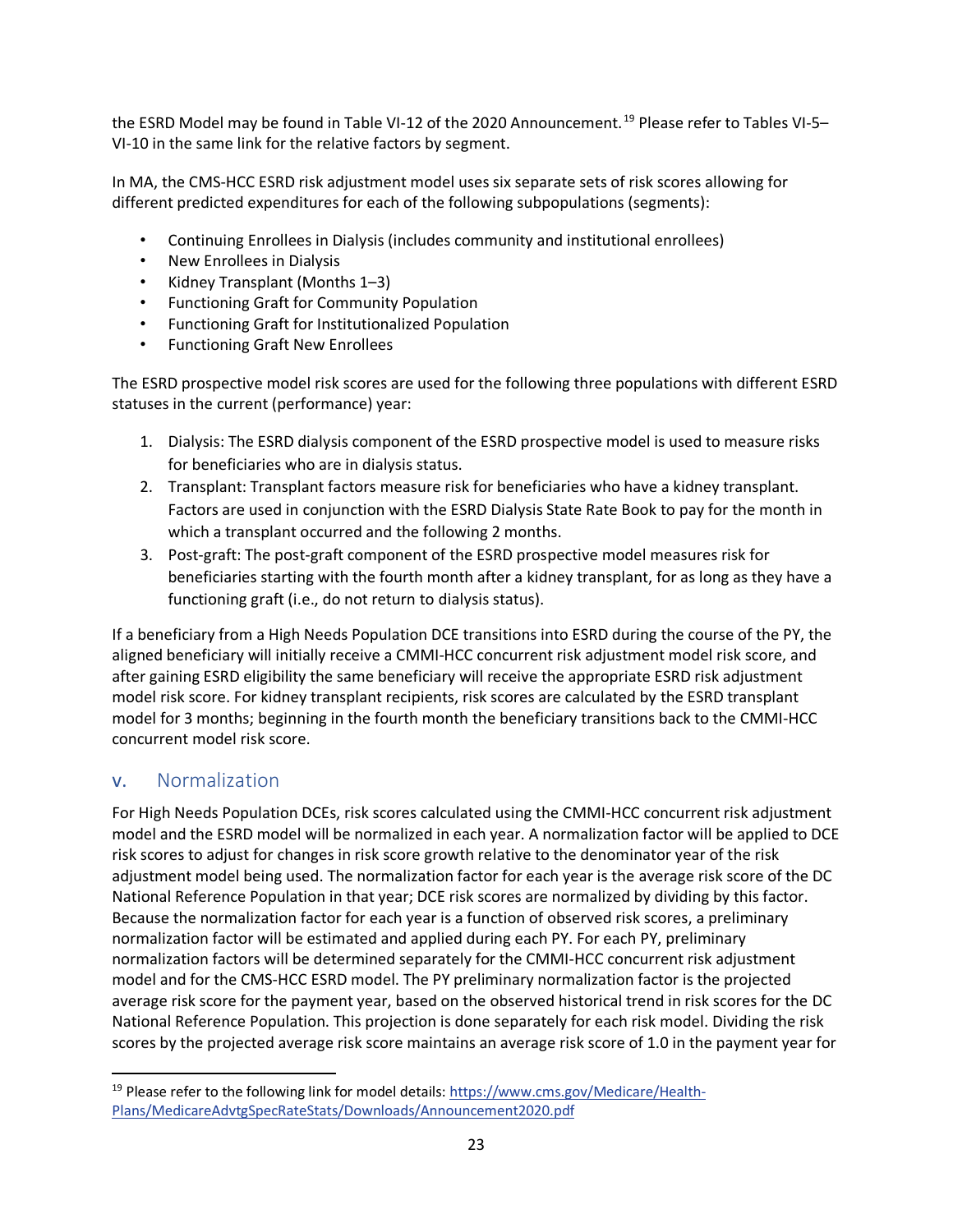beneficiaries in the DC National Reference Population. A retrospective normalization correction adjustment factor will then be applied during reconciliation after the payment year has ended, and once the actual growth trend can be measured with observed data. The estimated preliminary normalization factors will be provided prior to the start of the PY and the normalization correction factors will be provided as part of the payment reconciliation process after the PY. More information on the calculation of the normalization factors can be found in the normalization subsection of the Standard and New Entrant section above.

## vi. Coding Intensity

For High Needs Population DCEs, an annual retrospective CIF will be used to limit risk score growth. The risk scores will be normalized first, and then subject to the CIF.

Model-Level Retrospective Coding Intensity Factor. A retrospective CIF will be applied to High Needs Population DCEs annually during final reconciliation after the PY has ended. The retrospective CIF will be applied as a multiplier to the DCE mean risk scores. The retrospective CIF adjustment will be tailored for application to risk scores based on the CMMI-HCC concurrent model (for Aged/Disabled beneficiaries). The retrospective CIF will ensure that the normalized change in payment risk scores across all claimsaligned beneficiaries is zero between the baseline year (Baseline Year 3, 2019) and the PY. Separate retrospective CIFs will be calculated for Aged/Disabled and ESRD beneficiaries to align with the CMMI-HCC concurrent model and the ESRD prospective model, respectively. A reference population of beneficiaries meeting the eligible criteria for DC in 2019 will be used (see Table 8).

|                         | <b>Reference Population for Retrospective CIF</b> |             |  |
|-------------------------|---------------------------------------------------|-------------|--|
| <b>Performance Year</b> | Aged/Disabled                                     | <b>ESRD</b> |  |
| $IP-2020$               | <b>NA</b>                                         | <b>NA</b>   |  |
| PY1-2021                | 2019                                              | 2019        |  |
| PY2-2022                | 2019                                              | 2019        |  |
| PY3-2023                | 2019                                              | 2019        |  |
| PY4-2024                | 2019                                              | 2019        |  |
| PY5-2025                | 2019                                              | 2019        |  |
| PY6-2026                | 2019                                              | 2019        |  |

**Table 8. Risk Score Reference Population for Establishing the Retrospective CIF** 

Potential for DCE-Level Risk Score Growth Cap PY4 Onward. A cap may be applied to the High Needs Population DCEs starting in PY4 and onward if their level of coding growth observed is greater than the capped coding growth observed for the Standard and New Entrant DCEs. The appropriate cap value level for the CMMI-HCC concurrent model will be determined and communicated to stakeholders prior to the start of PY4.

## VII. Kidney Care Choices

The CKCC Options of the KCC Model will leverage a risk adjustment methodology that shares similarities with the Standard and New Entrant DCEs in the DC Model. Beneficiaries with late-stage CKD (stages 4 and 5) and beneficiaries with ESRD will be aligned to KCEs.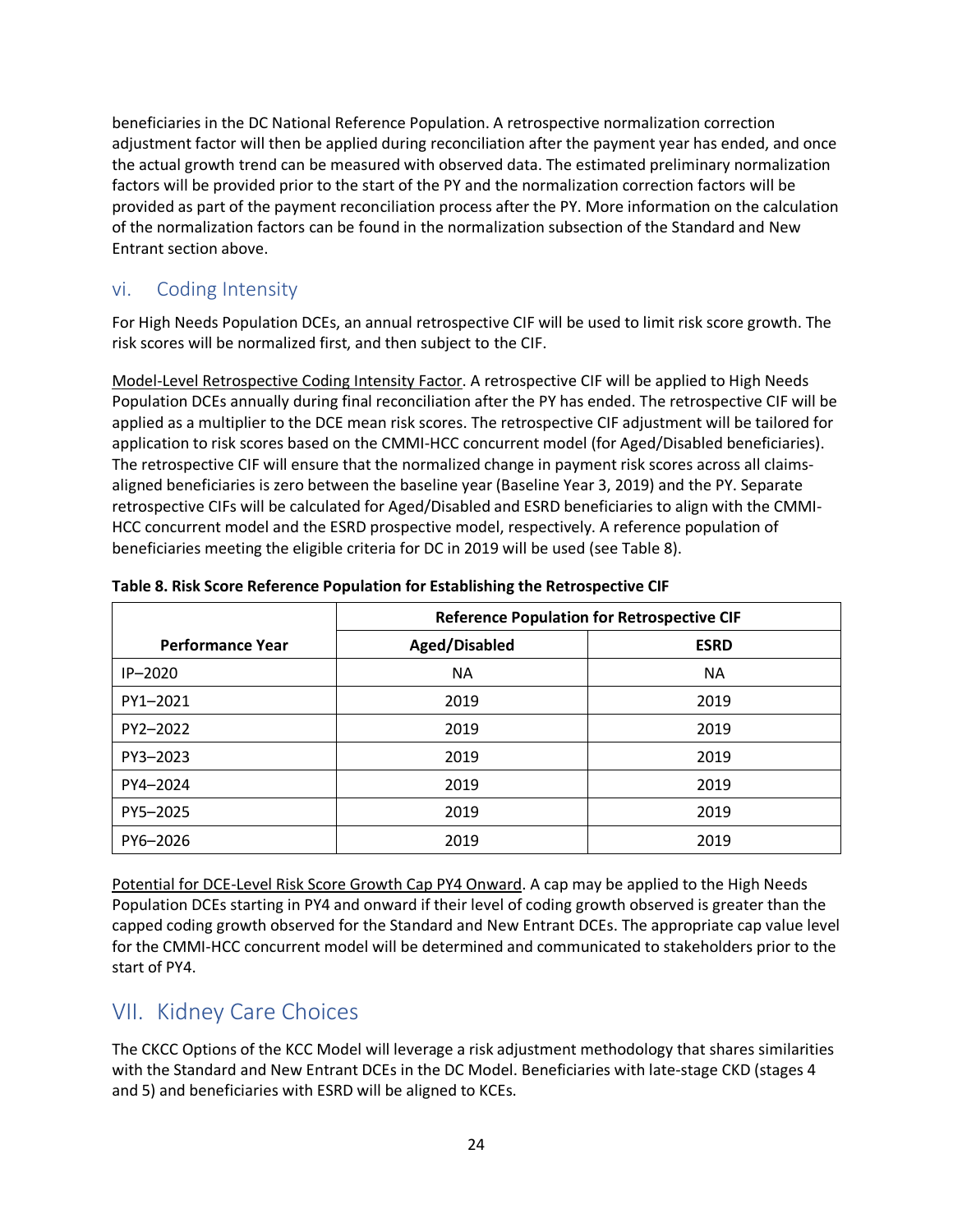The CMS-HCC prospective model will be used to establish the Benchmark and risk adjust expenditures for KCEs' CKD 4 and CKD 5 beneficiaries. The same version of the CMS-HCC prospective model (V24) that is being applied in MA for 2021 will be applied to KCEs in 2021. CMS evaluated several risk adjustment models in an effort to determine how to most accurately reimburse providers for the late-stage CKD population. These analyses indicated that the CMS-HCC prospective risk scores yield more accurate Benchmarks than alternatives, including the CMMI-HCC concurrent risk model for the CKD4 and CKD5 populations. For beneficiaries with ESRD, CKCC will continue to use the same CMS-HCC ESRD prospective model which is applied in MA. The relative factors for the ESRD Models begin with Table VI-5 in the 2020 Announcement.<sup>20</sup>

The impacts of COVID-19 on risk adjustment are being considered as the Innovation Center moves forward with risk adjustment policies for DC and the KCC Model. Any related changes to the risk adjustment models will be communicated to participants. (KCC participants should review the KCC website for any future changes.)

## i. Parameters of the CMS-HCC Prospective Model

Beneficiary risk scores calculated with the CMS-HCC prospective model use diagnoses reported in the prior year to predict expenditures during the PY. Data to generate risk scores will come from Part A and Part B claims.<sup>21</sup> For example, KCEs in PY 2022 will be assigned scores based on their beneficiaries' claims history throughout 2021.<sup>22</sup> The KCC Model PY in 2021 will start April 1, 2021, and will include a total of 9 months rather 12 months; however, risk scores for 2021 will include diagnoses reported for the full 12 month period of 2020. Likewise, risk scores for 2022 will include diagnoses reported for the full 12 month period of 2021. Otherwise, beneficiaries without a complete 12-month diagnostic profile from the prior year will have a "new enrollee" risk score calculated with a model including only demographic factors, dual eligibility status, and originally disabled status (see Table 9).

21st Century Cures Act (2016). The 21st Century Cures Act (2016) directed specific modifications for the CMS-HCC prospective model beginning in 2019. These modifications will affect risk adjustment for KCEs, and they include the following:

- "Taking into account total number of diseases or conditions." This has been achieved by including the payment HCC count indicator variables in the model specifications. To avoid incentives not to code HCCs, any count variables that would have a negative coefficient are removed from the model.
- "Evaluation of mental health and substance use disorders." The CMS-HCC substance use disorder HCCs were reconfigured and augmented in the CMS-HCC prospective model (V24) that will be one of the models implemented in 2021, and two dementia-related HCCs were added. These will also be included in the CMMI-HCC concurrent risk adjustment model.

Calibration of the Model. The CMS-HCC prospective risk adjustment model has been calibrated using 2014–2015 Medicare FFS claims data. Calibration of the model is required to develop the risk scores. CMS may rebase or recalibrate the CMS-HCC prospective risk adjustment model, V24, over the course of

<sup>&</sup>lt;sup>20</sup> Please refer to the following link for model details: [https://www.cms.gov/Medicare/Health-](https://www.cms.gov/Medicare/Health-Plans/MedicareAdvtgSpecRateStats/Downloads/Announcement2020.pdf)[Plans/MedicareAdvtgSpecRateStats/Downloads/Announcement2020.pdf.](https://www.cms.gov/Medicare/Health-Plans/MedicareAdvtgSpecRateStats/Downloads/Announcement2020.pdf) Note, this model is referred to as the Alternative Payment Condition Count Model in the 2020 Announcement.

<sup>&</sup>lt;sup>21</sup> The MA data filtering logic will be applied for the calculations of risk scores.

<sup>&</sup>lt;sup>22</sup> PY 2021 will be 9 months long, April 2021 to December 2021.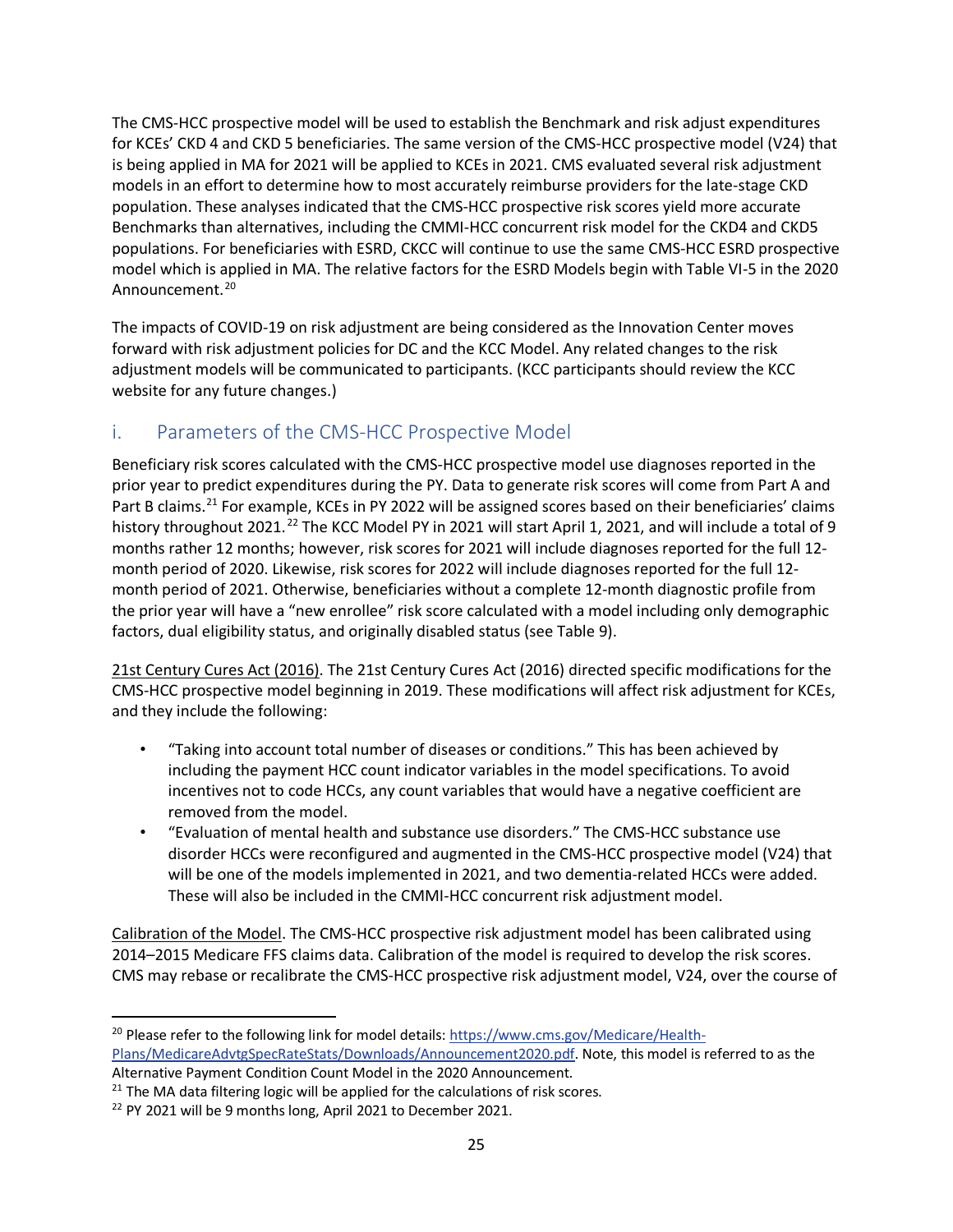the model performance period to ensure optimal predictive accuracy. The Innovation Center will provide information regarding any changes prior to the start of the performance period.

CMS-HCC Prospective Model Coefficients. The CMS-HCC prospective model will be used to calculate risk scores for beneficiaries aligned to KCEs. This same version of the CMS-HCC prospective model is one of the models used to determine payments for MA plans.<sup>23</sup> This model, currently in version 24 for payment year 2021, includes 86 HCCs along with a set of 24 age-sex indicator variables. There is also a set of payment HCC count variables to better capture the higher costs of beneficiaries with multiple HCCs. The full model specification includes the following:

- 24 age-gender indicator variables: female/male interacted with ages 0–34, 35–44, 45–54, 55–59, 60–64, 65–69, 70–74, 75–79, 80–84, 85–89, 90–94, and 95 or older;
- 86 CMS-HCCs (see below);
- a current-year dual-enrollment (Medicare and Medicaid) status indicator;
- an originally disabled indicator, flagging beneficiaries who were entitled by disability when they joined Medicare but are currently entitled by age;
- a current-year institutional status indicator;
- multiplicative interactions of selected HCCs with demographic variables, allowing the incremental effect of the HCC to differ by the presence of the demographic variable;
- multiplicative interactions of selected HCCs or "disease" interactions, allowing the incremental effect of the HCC to differ by the presence of another HCC; and
- a set of number of payment HCC (count) indicator variables to allow higher predicted expenditures for beneficiaries with larger numbers of HCCs, for example four, five, or six total HCCs.

CMS-HCC Prospective Risk Adjustment Model Segments. The most recent CMS-HCC model (V24) includes eight distinct segments. A model segment is defined as a separate calibration (set of coefficient weights for each risk marker in the model) for a given subpopulation, such as community-residing versus long-term institutional beneficiaries, or those eligible for Medicare because of age versus disability status. A comparison of model segments in the CMS-HCC non-ESRD and CMS-HCC ESRD models is shown in Table 9.

#### **Table 9. Model Segments (Subpopulations) for the CMS-HCC Risk Adjustment Model**

| <b>CMS-HCC Non-ESRD</b>                                                                                                                                                                                                                                                           | <b>CMS-HCC ESRD</b>                                                                                                                                                                                                            |
|-----------------------------------------------------------------------------------------------------------------------------------------------------------------------------------------------------------------------------------------------------------------------------------|--------------------------------------------------------------------------------------------------------------------------------------------------------------------------------------------------------------------------------|
| <b>Community Non-Dual Aged</b><br><b>Community Non-Dual Non-Aged</b><br><b>Community Full Benefit Dual Aged</b><br>Community Full Benefit Dual Non-Aged<br><b>Community Partial Benefit Dual Aged</b><br><b>Community Partial Dual Non-Aged</b><br>Institutional<br>New Enrollees | <b>Continuing Enrollee Dialysis</b><br><b>New Enrollee Dialysis</b><br>Kidney Transplant [Months 1-3]<br><b>Functioning Graft Community</b><br><b>Functioning Graft Institutional</b><br><b>Functioning Graft New Enrollee</b> |

CMS-HCC Prospective Risk Adjustment Example Risk Score. The following examples illustrate how a raw risk score is calculated, and more specifically they show how the additive and hierarchical design of HCC

<sup>&</sup>lt;sup>23</sup> For more detailed information on the CMS-HCC model see the 2021 Advance Notices and Announcement <https://www.cms.gov/files/document/2021-announcement.pdf>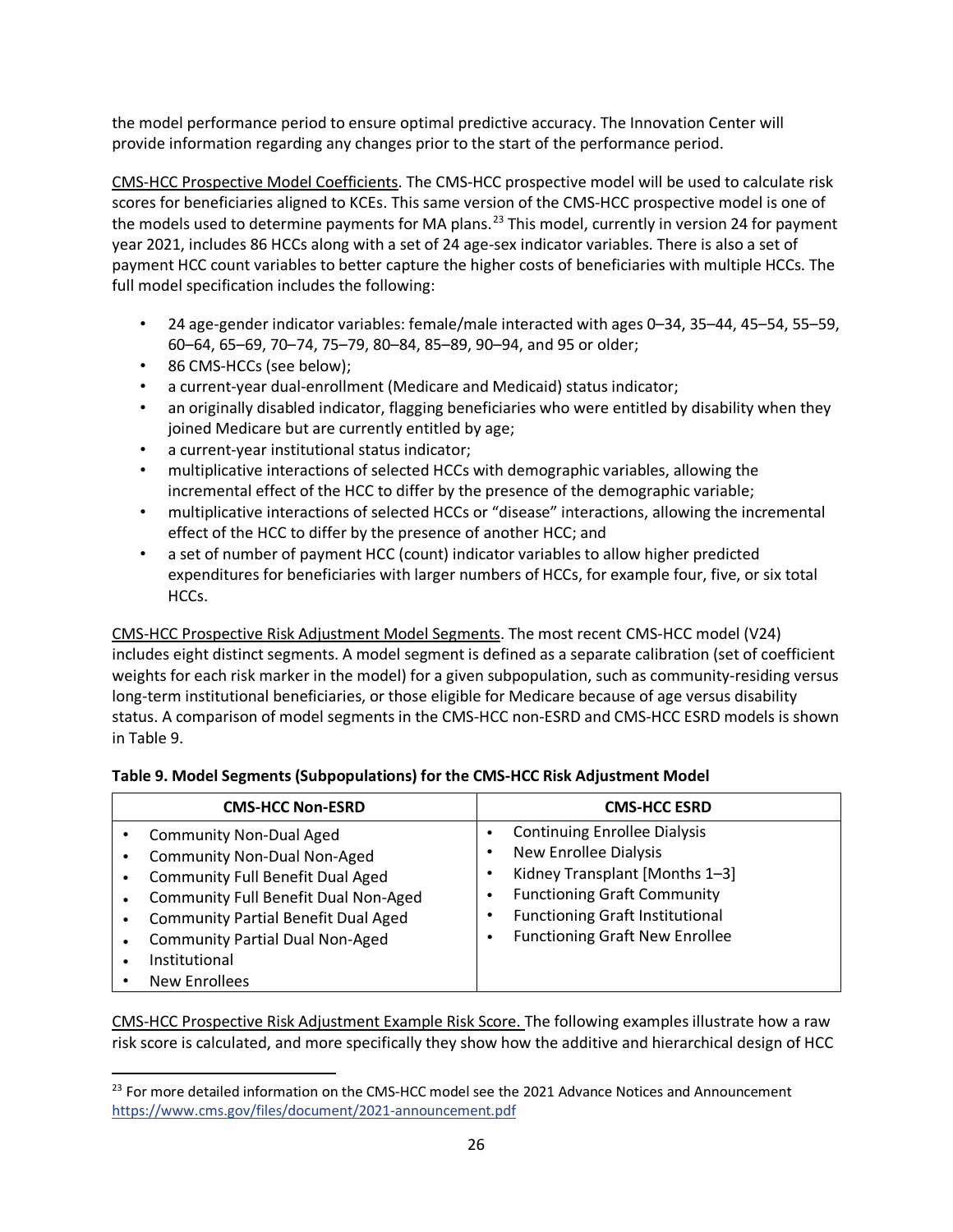models are applied in the calculation. Consider two beneficiaries with the following base-year diagnoses:

- Beneficiary A: 67-year-old female, three HCCs: HCC35 (Inflammatory Bowel Disease), HCC137 (Chronic Kidney Disease, Severe, Stage 4), and HCC138 (Chronic Kidney Disease, Moderate, Stage 3).
- Beneficiary B: 88-year-old male, five HCCs: HCC18 (Diabetes with Chronic Complications), HCC27 (End-Stage Liver Disease), HCC40 (Rheumatoid Arthritis and Inflammatory Connective Tissue Disease), HCC52 (Dementia without Complication), and HCC88 (Angina Pectoris).

The risk score calculations for these two beneficiaries are presented Table 10.

| <b>Beneficiary A</b>      |                                  | <b>Beneficiary B</b>      |                           |
|---------------------------|----------------------------------|---------------------------|---------------------------|
| <b>Characteristic</b>     | <b>Relative</b><br><b>Factor</b> | <b>Characteristic</b>     | <b>Relative</b><br>Factor |
| 65- to 69-year-old female | 0.323                            | 85- to 89-year-old male   | 0.686                     |
| HCC35                     | 0.308                            | HCC18                     | 0.302                     |
| <b>HCC137</b>             | 0.289                            | HCC <sub>27</sub>         | 0.882                     |
| <b>HCC138</b>             | 0.000                            | HCC40                     | 0.421                     |
|                           |                                  | HCC52                     | 0.346                     |
|                           |                                  | HCC88                     | 0.135                     |
|                           |                                  | $HCC$ count = 5           | 0.042                     |
| <b>TOTAL</b> = risk score | 0.920                            | <b>TOTAL</b> = risk score | 2.814                     |

**Table 10 . CMS-HCC Prospective Risk Score Calculations**

For presentation purposes, the relative factors and risk scores are rounded to 3 decimal places.

The raw risk scores are obtained by adding up the relative factors of the individual risk markers. Note that Beneficiary A's risk score does not include any weight for HCC 138 Chronic Kidney Disease Stage 3, because HCC 137 Chronic Kidney Disease Stage 4 excludes HCC 138 according to the CMS-HCC model's clinical hierarchies. Beneficiary A is predicted to cost slightly less than average (risk score = 0.920 compared to the population average of 1.000). Beneficiary B's risk score consists of the sum of all five HCC relative factors, plus an additional increment tied to having an HCC count equal to five. In total, Beneficiary B is predicted to cost nearly three times as much as the population average (risk score = 2.814).

## ii. New Enrollee Model

Beneficiaries may become eligible for Medicare at any point during a calendar year. Because of this flexibility, certain beneficiaries who are aligned to KCEs may lack a complete 12-month diagnostic profile from the prior calendar year. To address this limited lookback period, these beneficiaries will have a risk score calculated using the New Enrollee Risk Adjustment Model that only accounts for the beneficiary's demographic factors. Once a beneficiary attains a 12-month lookback period for Part A and Part B claims data, the beneficiary's assigned scores will be updated using the appropriate risk adjustment model; the CMS-HCC prospective risk adjustment model for CKD 4 or 5 beneficiaries and the CMS ESRD prospective risk adjustment model for ESRD beneficiaries. For example, beneficiaries aligned to KCEs in PY 2021 who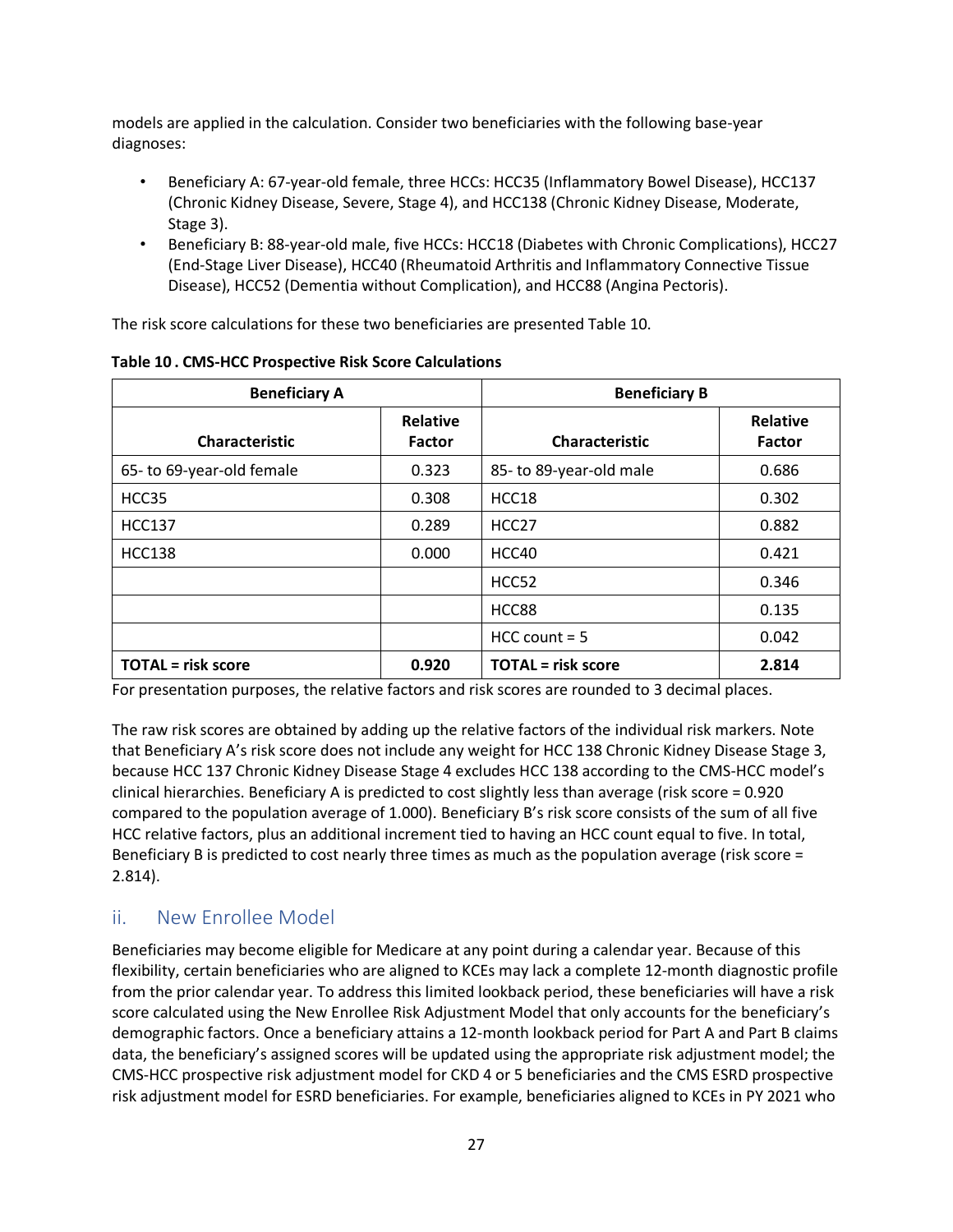initially lack a 12-month lookback period will have New Enrollee risk scores until the beneficiary attains a full calendar year of claims history to transition into the CMS-HCC prospective risk adjustment model.

## iii. Enrollees With CMS-HCC ESRD Prospective Model

Because of the unique expenditure profile associated with treating high-acuity patients with ESRD, the Innovation Center will continue to use a separate risk adjustment model to calculate the financial Benchmarks for all aligned beneficiaries with ESRD in KCEs. If an aligned beneficiary in a KCE transitions from CKD 4 or 5 into ESRD during the course of the PY, the aligned beneficiary's KCE will initially receive CMS-HCC Prospective model risk scores, and then the beneficiary will receive the appropriate CMS-HCC ESRD prospective model risk scores corresponding to the months for which the beneficiary was ESRD. The CMS-HCC ESRD prospective model calculates prospective risk scores using prior-year diagnoses to predict expenditures during the PY.

The prospective model is the same CMS-HCC ESRD prospective model, which is applied in MA and which uses six separate calibrations to assign risk scores to six model segments (subpopulations). It was last updated in 2020 and was calibrated on 2014–2015 data, and is referred to as V21.<sup>24</sup> Separate segments allow for different predicted expenditures for each of the following subpopulations, and they are structured as follows:

- Continuing Enrollees Dialysis (includes community and institutional enrollees)
- New Enrollees Dialysis (also referred to as the Demographic Risk Score)
- Kidney Transplant (Months 1–3)
- Functioning Graft Community
- Functioning Graft Institutionalized
- Functioning Graft New Enrollees

These components of the CMS-HCC ESRD prospective model are used to pay for populations with different ESRD statuses in the current (performance) year:

- 1. Dialysis: The ESRD dialysis component of the CMS-HCC ESRD prospective model is used to pay for beneficiaries who are in dialysis status.
- 2. Transplant: Transplant factors are used to pay for beneficiaries who have a kidney transplant. Factors are used in conjunction with the ESRD Dialysis State Rate Book to pay for the month in which a transplant occurred and the following 2 months.
- 3. Post-graft: The post-graft component of the CMS-HCC ESRD prospective model is used to pay for beneficiaries starting with the fourth month after a kidney transplant, for as long as they have a functioning graft (i.e., do not return to dialysis status).

To be aligned in the KCC Model, however, a beneficiary must also not be *ineligible due to transplant.* <sup>25</sup> If an aligned CKD or ESRD beneficiary transitions to Transplant, those beneficiary months do not enter the CKCC Benchmark computations (i.e., they are removed from the base year and performance year). This means that expenditures associated with the beneficiary following the transplantation will no longer be counted toward the KCE's financial calculation, and no separate Benchmark will be calculated for this beneficiary. In the case where the transplant fails, the beneficiary will be de-aligned. The beneficiary

 $24$  The relative factors for the ESRD Models begin with Table VI-5 in the 2020 Announcement.<sup>24</sup>

 $25$  Beneficiaries are made ineligible due to transplant on the month of transplant and the following 12 months. To be aligned, the beneficiary must not be ineligible due to transplant at the time alignment is run.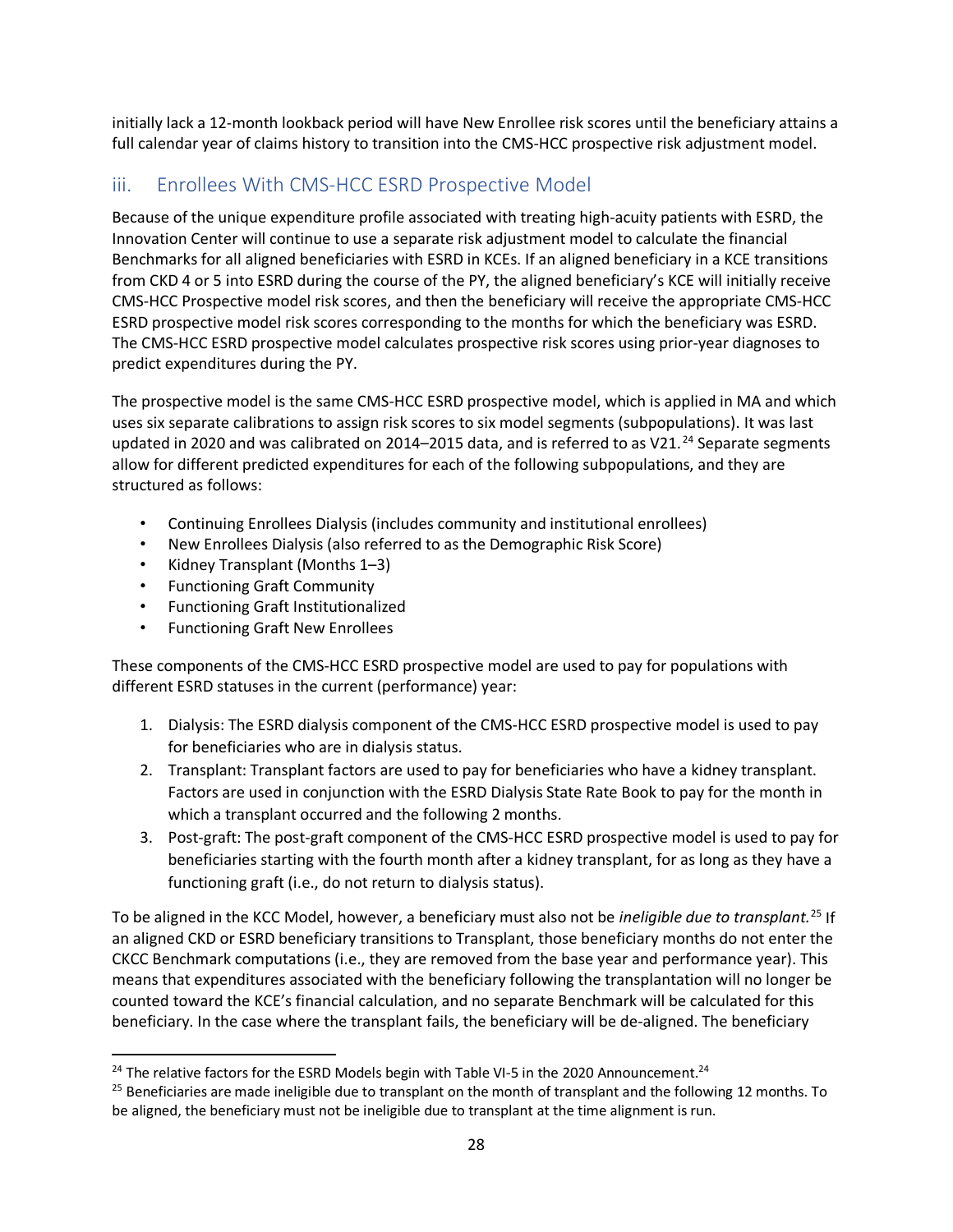could be realigned as a CKD or ESRD beneficiary either to the original KCE or to a different KCE in the following PY.

## iv. Normalization

For the KCEs, risk scores calculated using the CMS-HCC prospective model, the ESRD model, and the New Enrollee model will be normalized each year. A normalization factor will be applied to DCE risk scores to adjust for changes in risk score growth relative to the denominator year of the risk adjustment model being used. The normalization factor for each year is the average risk score of the DC National Reference Population<sup>26</sup> in that year; DCE risk scores are normalized by dividing by this factor. Because the normalization factor for each year is a function of observed risk scores, a preliminary normalization factor will be estimated and applied during each PY. For each PY, preliminary normalization factors will be determined separately for the CMS-HCC prospective risk adjustment model and for the CMS-HCC ESRD model. The PY preliminary normalization factor is the projected average risk score for the payment year, based on the observed historical trend in risk scores for the DC National Reference Population. This projection is done separately for each risk model. Dividing the risk scores by the projected average risk score maintains an average risk score of 1.0 in the payment year for beneficiaries in the DC National Reference Population. A retrospective normalization correction adjustment factor will then be applied during reconciliation after the payment year has ended and once the actual growth trend can be measured with observed data. The estimated preliminary normalization factors will be provided prior to the start of the PY, and the normalization correction factors will be provided as part of the payment reconciliation process after the PY. More information on the calculation of the normalization factors can be found in the normalization subsection of the Standard and New Entrant section above.

## v. Coding Intensity

For KCEs, a KCE-level symmetric cap on risk score growth will be applied. The risk scores will be normalized first, and then the cap will be applied.

KCE-Level Risk Score Growth Symmetric Cap. A symmetric cap will be applied to KCE-specific risk score growth. Risk score growth will be determined and the cap applied for each PY relative to an annual rolling risk score reference year (see Table 11). The cap will be applied separately for the CKD Stages 4 or 5 (Aged/Disabled) and ESRD populations, with the ESRD and CKD Stages 4 or 5 populations having different Risk Score Growth Caps. For the ESRD population, the average normalized risk score for the KCE in the PY will be compared to the average normalized risk score for the KCE during the PY's corresponding reference year and constrained to 3% above or below the average risk score of the KCE during the reference year. For the CKD Stages 4 or 5 population, the average normalized risk score for the KCE in the PY will be compared to the average normalized risk score for the KCE during the PY's corresponding reference year and constrained to 6% above or below the average risk score of the KCE during the reference year. To avoid coding biases introduced by COVID-19, 2020 will not be used as a risk score reference year; 2019 will be used instead for PY 2022.

 $26$  The DC Reference Population is used to normalize risk scores rather than a reference population created using the more restrictive KCC alignment criteria.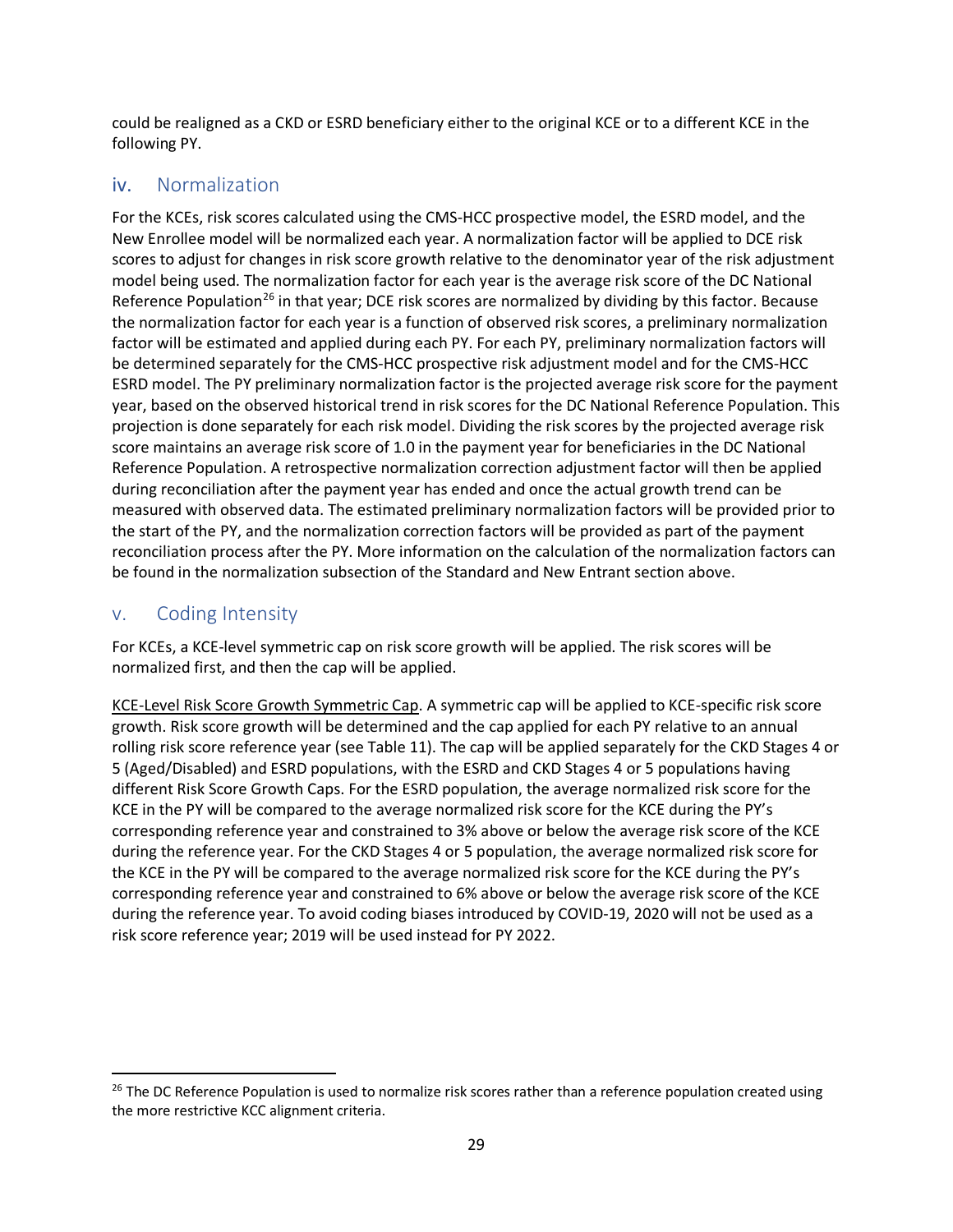| <b>Performance Year</b> | <b>Reference Year</b> |
|-------------------------|-----------------------|
| $IP-2020$               | <b>NA</b>             |
| PY1-2021                | 2019                  |
| PY2-2022                | 2019 <sup>a</sup>     |
| PY3-2023                | 2021                  |
| PY4-2024                | 2022                  |
| PY5-2025                | 2023                  |

#### **Table 11. Reference Year for Applying the Symmetric Cap**

<sup>a</sup> Please note that Calendar Year 2019 will be used as the reference year instead of 2020 for PY 2022 to avoid coding biases that may be introduced by COVID-19.

## VIII. Monitoring and Audits

The Innovation Center will conduct routine evaluation and monitoring, and audits based on medical record reviews, of the risk scores used in the financial and payment methodologies for Standard DCEs, New Entrant DCEs, High Needs Population DCEs, and KCEs. Increases in risk score growth and diagnosis data will be validated to ensure payment integrity.

Evaluation and Monitoring. Evaluation and monitoring could include comparing risk scores for beneficiaries in the Standard DCEs, New Entrant DCEs, and High Needs Population DCEs, and KCEs with other beneficiaries in the FFS program. This comparison could be conducted for each model PY. Likewise, trend analyses in annual risk score increases throughout the period of performance will be conducted. The Innovation Center could implement additional coding intensity measures if an unacceptable level of coding intensity is identified.

Medical Record Reviews. In addition, the Innovation Center expects to conduct audits based on medical record review to validate diagnoses submitted for risk adjusting payments. Diagnoses that are not supported by medical record documentation will be considered invalid for payment purposes, and the extent of improper payments would be further assessed.

## IX. Risk Score Reporting and Operations

Quarterly Benchmark Reports will provide the DCEs and KCEs with their prospective Benchmark and quarterly updates of financial performance on a year-to-date basis for aligned beneficiaries that remain alignment-eligible at the end of that reporting period. Risk scores used in payment will also be shared with DCEs and KCEs throughout each PY. These risk scores will be calculated at the beneficiary level and will include initial, updated, and final risk scores. It is expected that these risk scores will be provided multiple times over the course of a year. Additional information on the reporting process is forthcoming. Because of claims run-out limitations, the CMS-HCC prospective risk adjustment model and the CMMI-HCC concurrent risk adjustment model will initially rely on a diagnosis from a measurement period prior to the PY; however, CMS anticipates updating these risk scores over the course of the performance period and for reconciliation. A claims submission deadline for risk score calculations will be defined by CMS. After this deadline, no additional diagnoses will be accepted for risk score calculations and after financial reconciliation all risk scores will be considered final.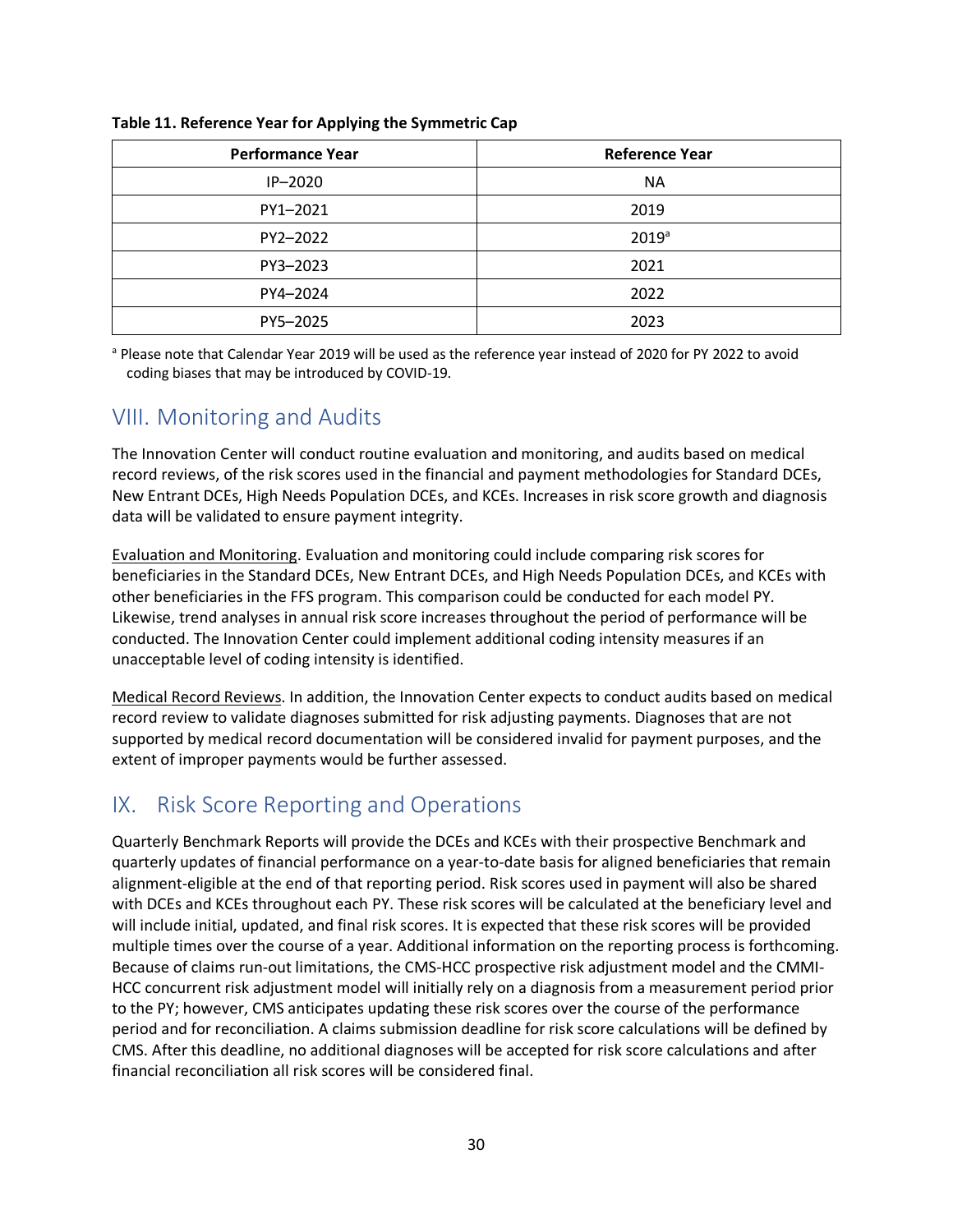## X. Conclusion

DC Glo/Pro and the CKCC Options of the KCC Model provide a unique set of challenges and an opportunity to test and implement risk adjustment for benchmarking and payment purposes in FFS. This includes the opportunity to test the newly designed CMMI-HCC concurrent risk adjustment model for organizations that serve high-needs populations and to determine whether it provides more accurate financial compensation. The Innovation Center appreciates the opportunity to partner with DCEs and KCEs and seeks to achieve payment accuracy through improved risk adjustment methods. Resources on risk adjustment policy and operations will be routinely made available to participants to further clarify the risk adjustment methodology and facilitate technical aspects of the payment process by, for example, interpreting participant reports, calculating risk scores, and explaining risk adjusted Benchmarks. The risk adjustment methodology should be considered in the context of the larger benchmarking and capitation policy. Participants are encouraged to review the DC and CKCC websites, more specifically links to the finance and benchmarking and risk adjustment materials, and MA documents addressing risk adjustment models and policy.<sup>27,28</sup>

 $27$  For more information on the DC Model, please refer to the following link: <https://innovation.cms.gov/innovation-models/direct-contracting-model-options>. 28 For more information on the CKCC Options, please refer to the following link*:* [https://innovation.cms.gov/innovation-models/kidney-care-choices-kcc-model.](https://innovation.cms.gov/innovation-models/kidney-care-choices-kcc-model)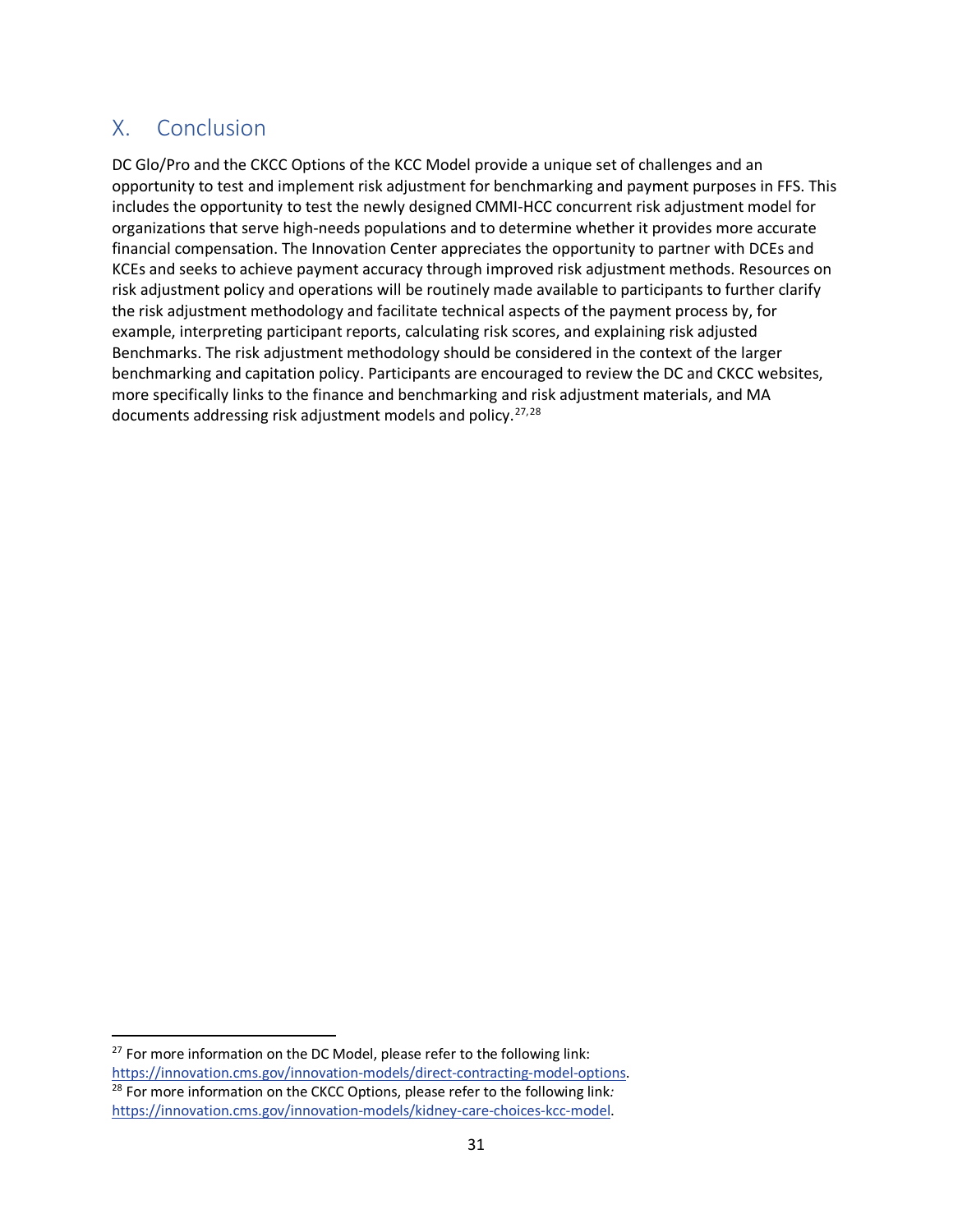# Appendix A. CMMI-HCC Coefficients

|  | Table A.1: List of Disease Categories for Concurrent Risk Adjustment Model (2018) |
|--|-----------------------------------------------------------------------------------|
|--|-----------------------------------------------------------------------------------|

| Hierarchical<br><b>Condition</b> |                                                                                 | Then drop the<br>HCC(s) listed in this |
|----------------------------------|---------------------------------------------------------------------------------|----------------------------------------|
| Category                         | If the disease group is listed in this column                                   | column                                 |
|                                  | <b>Hierarchical Condition Category Label</b>                                    |                                        |
| 8                                | Metastatic Cancer and Acute Leukemia                                            | 9, 10, 11, 12                          |
| 9                                | Lung and Other Severe Cancers                                                   | 10, 11, 12                             |
| 10                               | Lymphoma and Other Cancers                                                      | 11, 12                                 |
| 11                               | Colorectal, Bladder, and Other Cancers                                          | 12                                     |
| 17                               | Diabetes with Acute Complications                                               | 18, 19                                 |
| 18                               | Diabetes with Chronic Complications                                             | 19                                     |
| 27                               | <b>End-Stage Liver Disease</b>                                                  | 28, 29, 80                             |
| 28                               | Cirrhosis of Liver                                                              | 29                                     |
| 46                               | Severe Hematological Disorders                                                  | 48                                     |
| 51                               | Dementia With Complications                                                     | 52                                     |
| 54                               | Substance Use with Psychotic Complications                                      | 55, 56                                 |
| 55                               | Substance Use Disorder, Moderate/Severe, or Substance Use<br>with Complications | 56                                     |
| 57                               | Schizophrenia                                                                   | 58, 59, 60                             |
| 58                               | Reactive and Unspecified Psychosis                                              | 59,60                                  |
| 59                               | Major Depressive, Bipolar, and Paranoid Disorders                               | 60                                     |
| 70                               | Quadriplegia                                                                    | 71, 72, 103, 104, 169                  |
| 71                               | Paraplegia                                                                      | 72, 104, 169                           |
| 72                               | Spinal Cord Disorders/Injuries                                                  | 169                                    |
| 82                               | Respirator Dependence/Tracheostomy Status                                       | 83, 84                                 |
| 83                               | <b>Respiratory Arrest</b>                                                       | 84                                     |
| 86                               | <b>Acute Myocardial Infarction</b>                                              | 87,88                                  |
| 87                               | Unstable Angina and Other Acute Ischemic Heart Disease                          | 88                                     |
| 99                               | Intracranial Hemorrhage                                                         | 100                                    |
| 103                              | Hemiplegia/Hemiparesis                                                          | 104                                    |
| 106                              | Atherosclerosis of the Extremities with Ulceration or<br>Gangrene               | 107, 108, 161, 189                     |
| 107                              | Vascular Disease with Complications                                             | 108                                    |
| 110                              | <b>Cystic Fibrosis</b>                                                          | 111, 112                               |
| 111                              | Chronic Obstructive Pulmonary Disease                                           | 112                                    |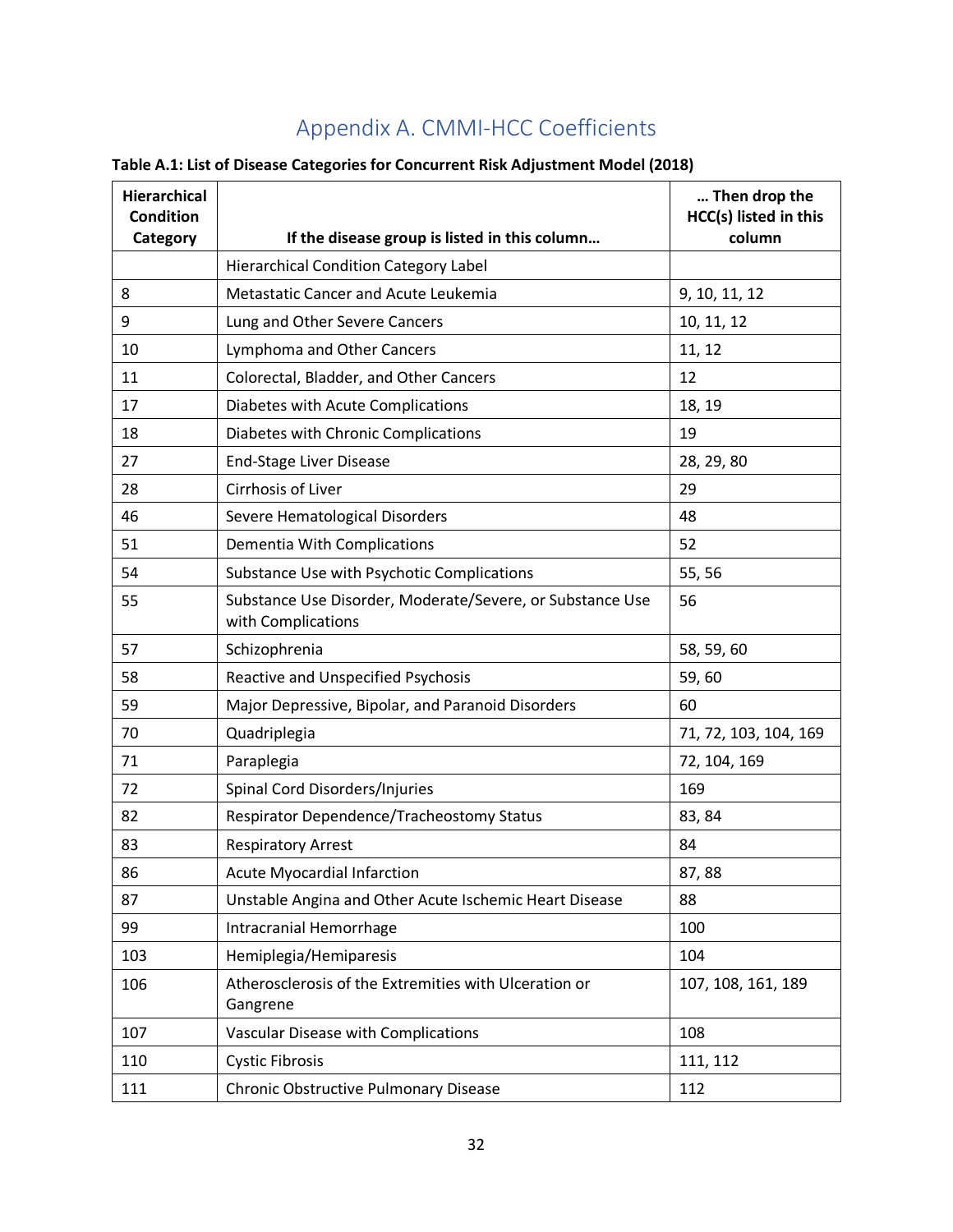| <b>Hierarchical</b><br><b>Condition</b><br>Category | If the disease group is listed in this column                              | Then drop the<br>HCC(s) listed in this<br>column |
|-----------------------------------------------------|----------------------------------------------------------------------------|--------------------------------------------------|
| 114                                                 | Aspiration and Specified Bacterial Pneumonias                              | 115                                              |
| 136                                                 | Chronic Kidney Disease, Stage 5 (mod hierarchy)                            | 137, 138                                         |
| 137                                                 | Chronic Kidney Disease, Severe (Stage 4) (mod hierarchy)                   | 138                                              |
| 157                                                 | Pressure Ulcer of Skin with Necrosis Through to Muscle,<br>Tendon, or Bone | 158, 159, 161                                    |
| 158                                                 | Pressure Ulcer of Skin with Full Thickness Skin Loss                       | 159, 161                                         |
| 159                                                 | Pressure Ulcer of Skin with Partial Thickness Skin Loss                    | 161                                              |
| 166                                                 | Severe Head Injury                                                         | 80, 167                                          |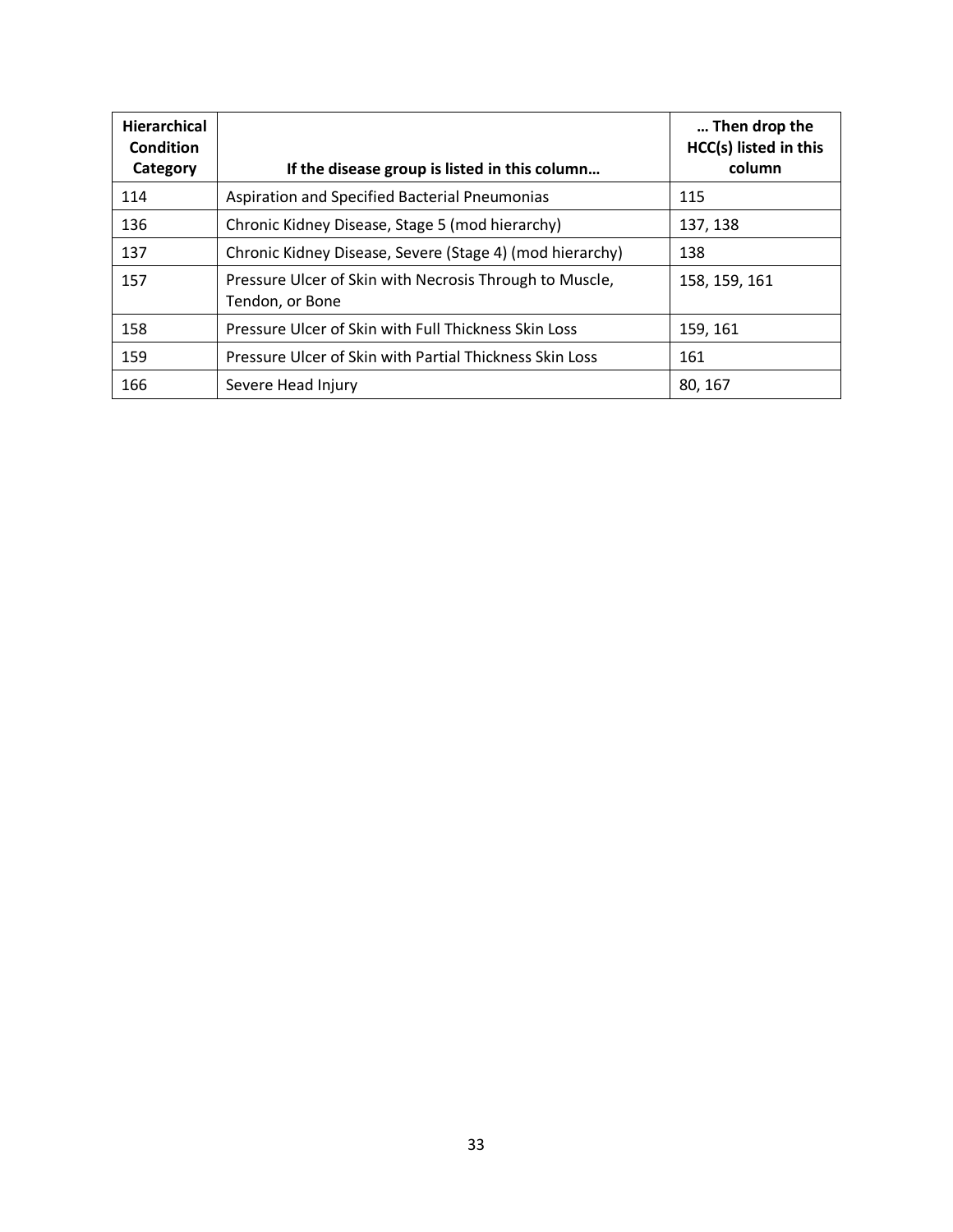# Appendix B: Concurrent Risk Adjustment Relative Factors

|                      | Variable                                                             | <b>Relative Factors</b> |
|----------------------|----------------------------------------------------------------------|-------------------------|
| <b>Age/Sex Cells</b> |                                                                      |                         |
| $F0$ _34             | Age range 0-34, Female                                               | 0.1559                  |
| F35 44               | Age range 35-44, Female                                              | 0.1559                  |
| F45_54               | Age range 45-54, Female                                              | 0.1559                  |
| F55_59               | Age range 55-59, Female                                              | 0.1559                  |
| F60 64               | Age range 60-64, Female                                              | 0.1559                  |
| F65_69               | Age range 65-69, Female                                              | 0.1949                  |
| F70_74               | Age range 70-74, Female                                              | 0.1949                  |
| F75 79               | Age range 75-79, Female                                              | 0.1949                  |
| F80_84               | Age range 80-84, Female                                              | 0.1949                  |
| F85_89               | Age range 85-89, Female                                              | 0.1949                  |
| F90_94               | Age range 90-94, Female                                              | 0.2512                  |
| F95_GT               | Age range 95+, Female                                                | 0.3532                  |
| M0 34                | Age range 0-34, Male                                                 | 0.0559                  |
| M35_44               | Age range 35-44, Male                                                | 0.0559                  |
| M45_54               | Age range 45-54, Male                                                | 0.0559                  |
| M55_59               | Age range 55-59, Male                                                | 0.0559                  |
| M60_64               | Age range 60-64, Male                                                | 0.0559                  |
| M65_69               | Age range 65-69, Male                                                | 0.1340                  |
| M70_74               | Age range 70-74, Male                                                | 0.1340                  |
| M75_79               | Age range 75-79, Male                                                | 0.1340                  |
| M80_84               | Age range 80-84, Male                                                | 0.1340                  |
| M85_89               | Age range 85-89, Male                                                | 0.1340                  |
| M90 94               | Age range 90-94, Male                                                | 0.1340                  |
| M95_GT               | Age range 95+, Male                                                  | 0.2279                  |
| <b>HCCs</b>          |                                                                      |                         |
| $\mathbf{1}$         | HIV/AIDS                                                             | 0.2847                  |
| 2                    | Septicemia, Sepsis, Systemic Inflammatory Response<br>Syndrome/Shock | 1.1030                  |
| 6                    | <b>Opportunistic Infections</b>                                      | 0.9210                  |
| 8                    | Metastatic Cancer and Acute Leukemia                                 | 2.7247                  |
| 9                    | Lung and Other Severe Cancers                                        | 0.8743                  |
| 10                   | Lymphoma and Other Cancers                                           | 0.6678                  |
| 11                   | Colorectal, Bladder, and Other Cancers                               | 0.2083                  |
| 12                   | Breast, Prostate, and Other Cancers and Tumors                       | 0.2083                  |
| 17                   | Diabetes with Acute Complications                                    | 0.4229                  |
| 18                   | Diabetes with Chronic Complications                                  | 0.0555                  |

#### **Table B.1: CMMI-HCC Concurrent Risk Adjustment Model Relative Factors (2018 Data)**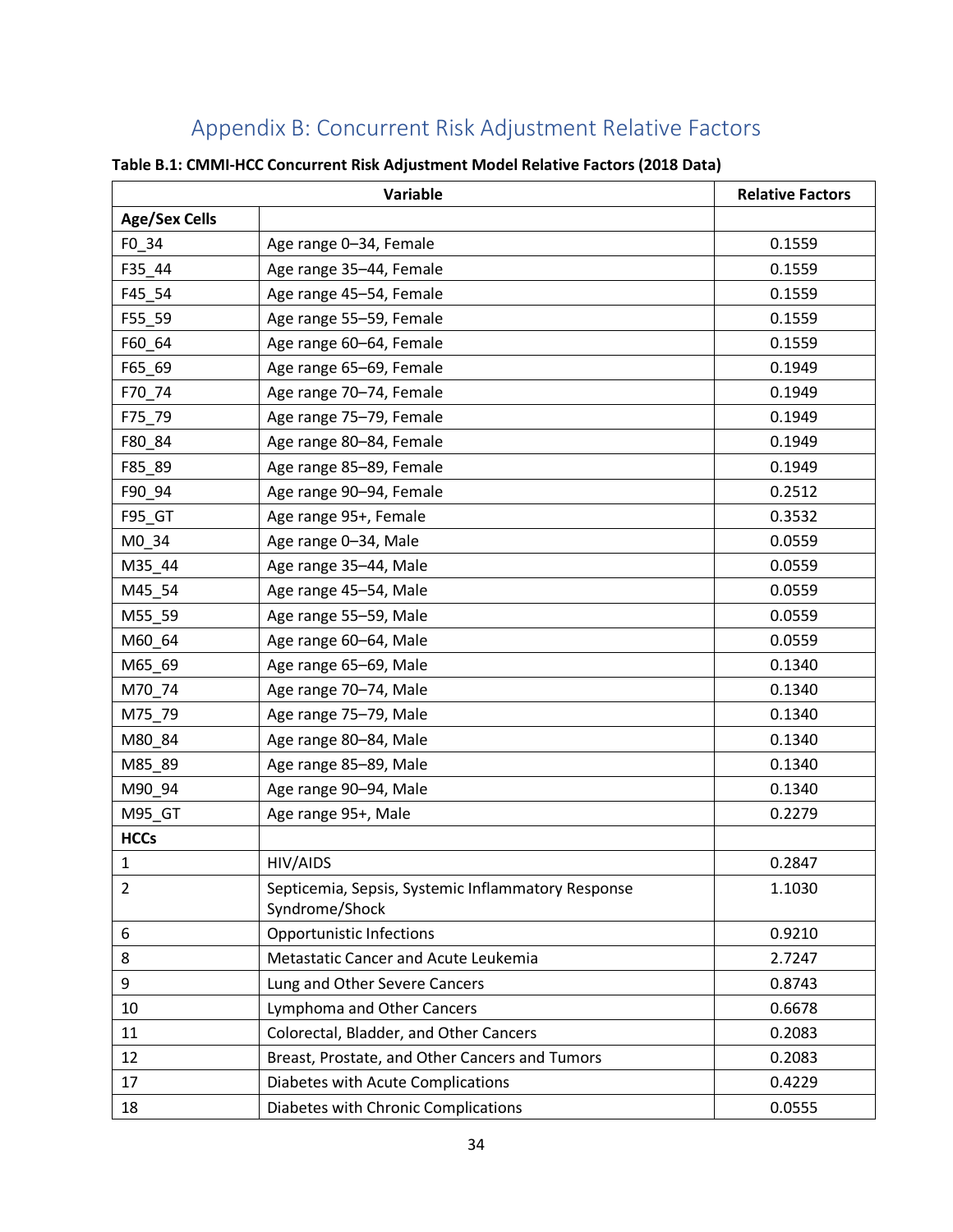| 19 | Diabetes without Complication                                                                          | 0.0555 |
|----|--------------------------------------------------------------------------------------------------------|--------|
| 21 | Protein-Calorie Malnutrition                                                                           | 1.5099 |
| 22 | Morbid Obesity                                                                                         | 0.1876 |
| 23 | Other Significant Endocrine and Metabolic Disorders                                                    | 0.1428 |
| 27 | <b>End-Stage Liver Disease</b>                                                                         | 0.5031 |
| 28 | Cirrhosis of Liver                                                                                     | 0.0660 |
| 29 | <b>Chronic Hepatitis</b>                                                                               | 0.0660 |
| 33 | <b>Intestinal Obstruction/Perforation</b>                                                              | 1.0700 |
| 34 | <b>Chronic Pancreatitis</b>                                                                            | 0.2739 |
| 35 | <b>Inflammatory Bowel Disease</b>                                                                      | 0.2258 |
| 39 | Bone/Joint/Muscle Infections/Necrosis                                                                  | 0.9684 |
| 40 | Rheumatoid Arthritis and Inflammatory Connective Tissue<br><b>Disease</b>                              | 0.2462 |
| 46 | Severe Hematological Disorders                                                                         | 0.9257 |
| 47 | Disorders of Immunity                                                                                  | 0.9672 |
| 48 | Coagulation Defects and Other Specified Hematological<br><b>Disorders</b>                              | 0.3814 |
| 51 | Dementia With Complications                                                                            | 0.3057 |
| 52 | Dementia Without Complication                                                                          | 0.3057 |
| 54 | Substance Use with Psychotic Complications                                                             | 0.7220 |
| 55 | Substance Use Disorder, Moderate/Severe, or Substance Use<br>with Complications                        | 0.2926 |
| 56 | Substance Use Disorder, Mild, Except Alcohol and Cannabis                                              | 0.2926 |
| 57 | Schizophrenia                                                                                          | 0.5725 |
| 58 | <b>Reactive and Unspecified Psychosis</b>                                                              | 0.5725 |
| 59 | Major Depressive, Bipolar, and Paranoid Disorders                                                      | 0.1677 |
| 60 | <b>Personality Disorders</b>                                                                           | 0.1677 |
| 70 | Quadriplegia                                                                                           | 0.7435 |
| 71 | Paraplegia                                                                                             | 0.7435 |
| 72 | Spinal Cord Disorders/Injuries                                                                         | 0.7435 |
| 73 | Amyotrophic Lateral Sclerosis and Other Motor Neuron<br><b>Disease</b>                                 | 0.8043 |
| 74 | Cerebral Palsy                                                                                         | 0.0000 |
| 75 | Myasthenia Gravis/Myoneural Disorders and Guillain-Barre<br>Syndrome/Inflammatory and Toxic Neuropathy | 0.5403 |
| 76 | <b>Muscular Dystrophy</b>                                                                              | 0.1906 |
| 77 | <b>Multiple Sclerosis</b>                                                                              | 0.5095 |
| 78 | Parkinson's and Huntington's Diseases                                                                  | 0.2778 |
| 79 | Seizure Disorders and Convulsions                                                                      | 0.1260 |
| 80 | Coma, Brain Compression/Anoxic Damage                                                                  | 1.5190 |
| 82 | Respirator Dependence/Tracheostomy Status                                                              | 4.4570 |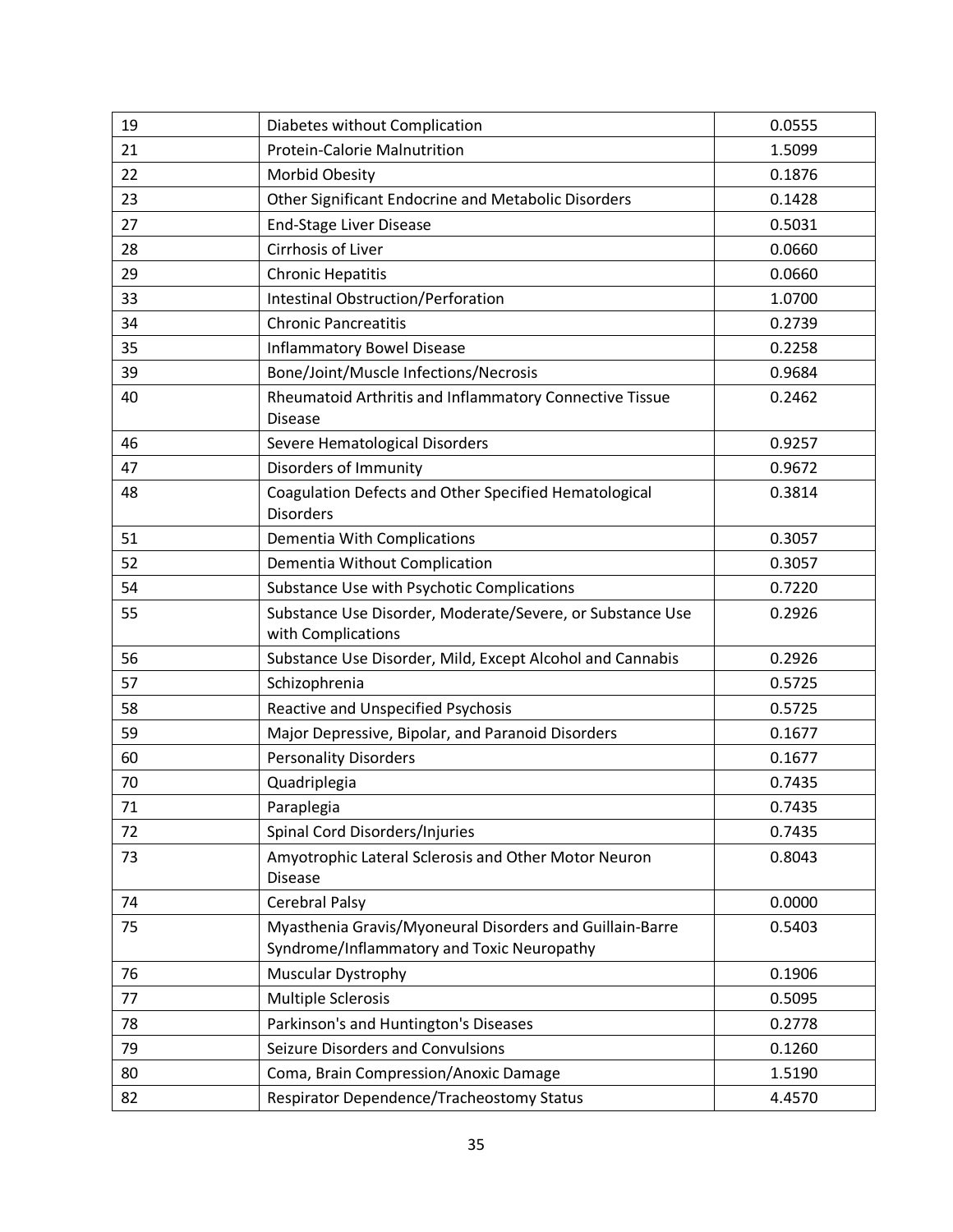| 83  | <b>Respiratory Arrest</b>                                                  | 1.6367 |
|-----|----------------------------------------------------------------------------|--------|
| 84  | Cardio-Respiratory Failure and Shock                                       | 0.9949 |
| 85  | <b>Congestive Heart Failure</b>                                            | 0.3126 |
| 86  | <b>Acute Myocardial Infarction</b>                                         | 0.9650 |
| 87  | Unstable Angina and Other Acute Ischemic Heart Disease                     | 0.6713 |
| 88  | Angina Pectoris                                                            | 0.1678 |
| 96  | <b>Specified Heart Arrhythmias</b>                                         | 0.2539 |
| 99  | Intracranial Hemorrhage                                                    | 1.0540 |
| 100 | <b>Ischemic or Unspecified Stroke</b>                                      | 0.2868 |
| 103 | Hemiplegia/Hemiparesis                                                     | 0.7026 |
| 104 | Monoplegia, Other Paralytic Syndromes                                      | 0.4081 |
| 106 | Atherosclerosis of the Extremities with Ulceration or Gangrene             | 1.5502 |
| 107 | Vascular Disease with Complications                                        | 0.5992 |
| 108 | <b>Vascular Disease</b>                                                    | 0.1732 |
| 110 | <b>Cystic Fibrosis</b>                                                     | 0.5460 |
| 111 | Chronic Obstructive Pulmonary Disease                                      | 0.0762 |
| 112 | Fibrosis of Lung and Other Chronic Lung Disorders                          | 0.0762 |
| 114 | Aspiration and Specified Bacterial Pneumonias                              | 1.0537 |
| 115 | Pneumococcal Pneumonia, Empyema, Lung Abscess                              | 0.1374 |
| 122 | Proliferative Diabetic Retinopathy and Vitreous Hemorrhage                 | 0.0356 |
| 124 | <b>Exudative Macular Degeneration</b>                                      | 0.3653 |
| 135 | <b>Acute Renal Failure</b>                                                 | 0.8558 |
| 136 | Chronic Kidney Disease, Stage 5                                            | 0.1387 |
| 137 | Chronic Kidney Disease, Severe (Stage 4)                                   | 0.1387 |
| 138 | Chronic Kidney Disease, Moderate (Stage 3)                                 | 0.0000 |
| 157 | Pressure Ulcer of Skin with Necrosis Through to Muscle,<br>Tendon, or Bone | 1.8170 |
| 158 | Pressure Ulcer of Skin with Full Thickness Skin Loss                       | 1.1260 |
| 159 | Pressure Ulcer of Skin with Partial Thickness Skin Loss                    | 0.6845 |
| 161 | Chronic Ulcer of Skin, Except Pressure                                     | 0.1049 |
| 162 | Severe Skin Burn or Condition                                              | 1.7078 |
| 166 | Severe Head Injury                                                         | 1.5190 |
| 167 | Major Head Injury                                                          | 0.3867 |
| 169 | Vertebral Fractures without Spinal Cord Injury                             | 0.5770 |
| 170 | Hip Fracture/Dislocation                                                   | 1.8075 |
| 173 | <b>Traumatic Amputations and Complications</b>                             | 1.0607 |
| 176 | Complications of Specified Implanted Device or Graft                       | 1.3937 |
| 186 | Major Organ Transplant or Replacement Status                               | 1.5373 |
| 188 | Artificial Openings for Feeding or Elimination                             | 0.7851 |
| 189 | Amputation Status, Lower Limb/Amputation Complications                     | 0.1076 |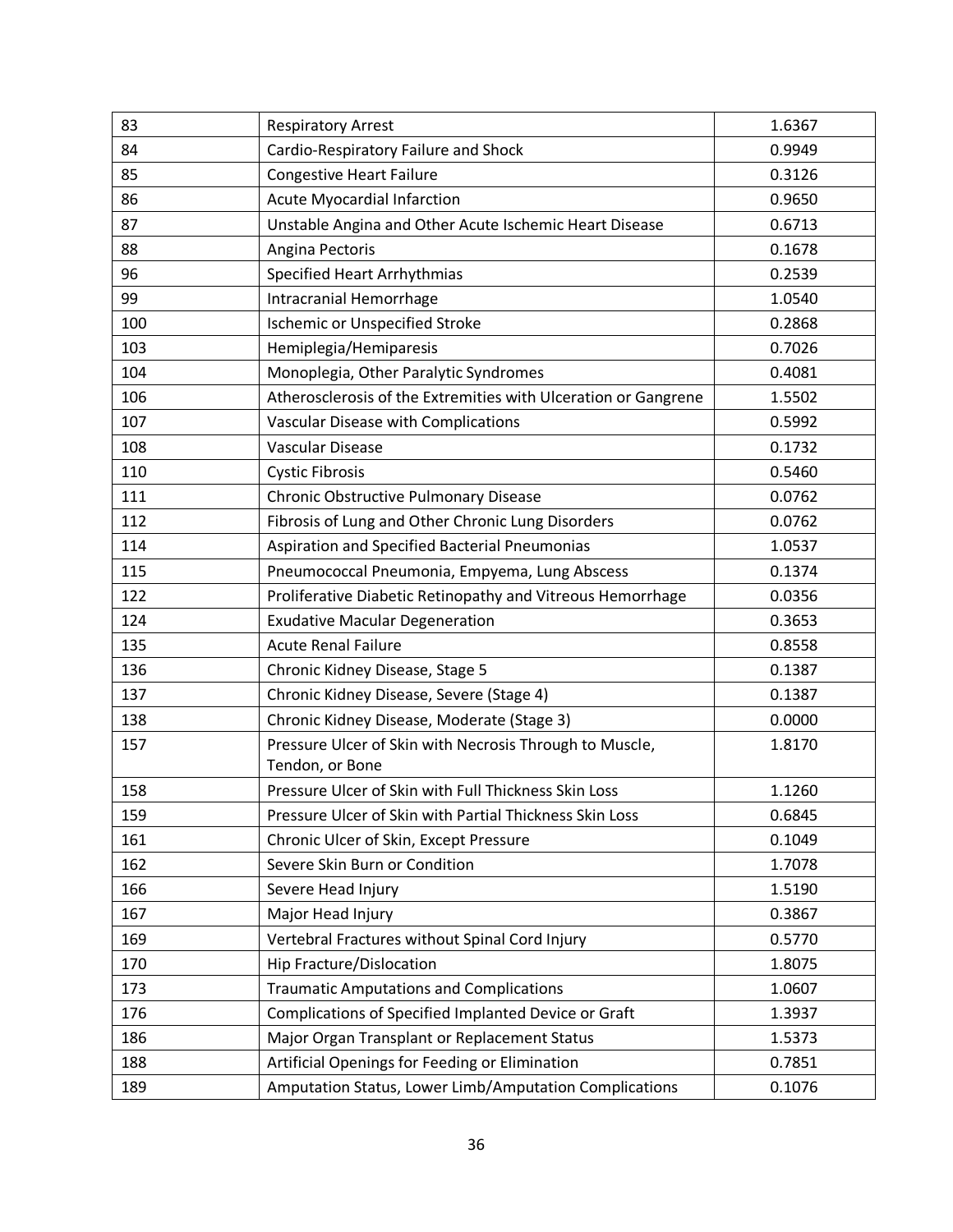| <b>Post-Kidney Transplant Indicators</b> |                                                          |        |
|------------------------------------------|----------------------------------------------------------|--------|
|                                          | Age <65 and 4-9 months post-graft                        | 1.9729 |
|                                          | Age <65 and 10+ months post-graft                        | 0.1835 |
|                                          | Age $>= 65$ and 4-9 months post-graft                    | 2.3938 |
|                                          | Age >= 65 and months post-graft                          | 0.2678 |
| <b>Count of HCCs in the Model</b>        |                                                          |        |
|                                          | # of payment HCCs =5                                     | 0.0433 |
|                                          | # of payment HCCs =6                                     | 0.1425 |
|                                          | # of payment HCCs =7                                     | 0.2854 |
|                                          | # of payment HCCs =8                                     | 0.4763 |
|                                          | # of payment HCCs =9                                     | 0.7227 |
|                                          | # of payment HCCs =10                                    | 1.0152 |
|                                          | # of payment HCCs =11                                    | 1.4179 |
|                                          | # of payment HCCs =12                                    | 1.9065 |
|                                          | # of payment HCCs =13                                    | 2.4376 |
|                                          | # of payment HCCs =14                                    | 3.0497 |
|                                          | # of payment HCCs >=15                                   | 5.2582 |
| <b>HCC Interactions with Age &lt; 65</b> |                                                          |        |
| 46                                       | Severe Hematological Disorders                           | 2.5608 |
| 110                                      | <b>Cystic Fibrosis</b>                                   | 1.2052 |
| 136                                      | Chronic Kidney Disease, Stage 5 (mod hierarchy)          | 0.4535 |
| 137                                      | Chronic Kidney Disease, Severe (Stage 4) (mod hierarchy) | 0.4535 |

#### **NOTES:**

**Relative Factors:** Relative factors are calculated by dividing each coefficient estimate by average spending in our 2018 Medicare FFS concurrent modeling sample, \$10,717.60. For presentation purposes, we round the relative factors to 4 decimal places. For the DC/KCC models, raw risk scores will be normalized each year for the DC reference population.

#### **Concurrent Sample Criteria:**

- 1. At least 1 month of eligibility in concurrent year.
- 2. Only months with Part A&B enrollment, non-HMO, non-ESRD (dialysis and transplant) non-MSP are included as eligible.
- 3. Ineligible months are excluded from diagnoses and expenditure data, but beneficiaries with ineligible months are retained with eligible months only.
- 4. Include post-graft status months as eligible (codes G, R, or Y).
- 5. U.S. residents only.
- 6. Sample includes aged and disabled, non-dual-eligible and dual-eligible, community-residing and institutional beneficiaries.

**Age Definition:** Age is defined as of February 1, 2018.